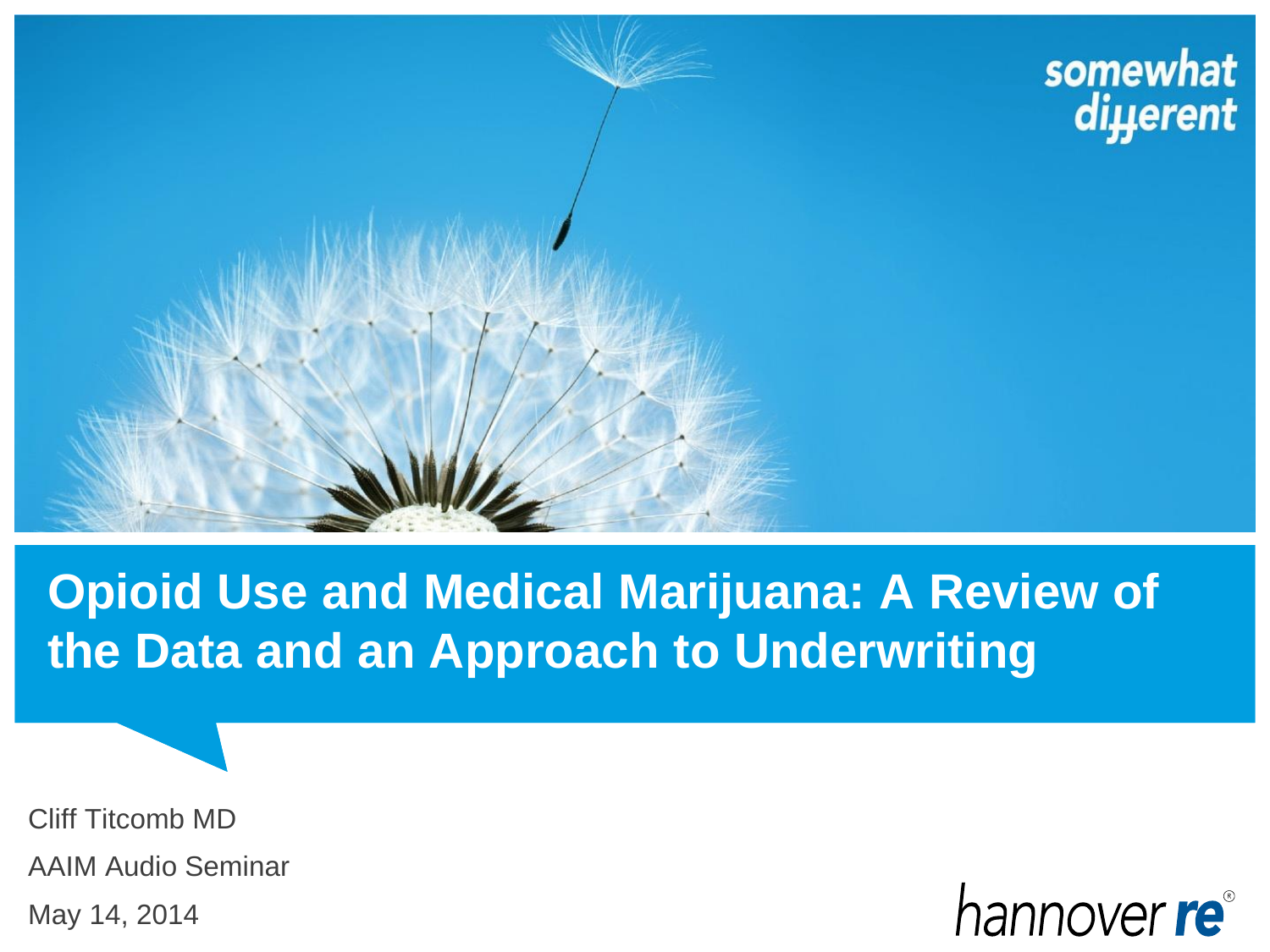### **Disclaimer/ Copyright Notice**

The information provided in this presentation does in no way whatsoever constitute legal, accounting, tax or other professional advice. While Hannover Rückversicherung AG has endeavoured to include in this presentation information it believes to be reliable, complete and up-to-date, the company does not make any representation or warranty, express or implied, as to the accuracy, completeness or updated status of such information. Therefore, in no case whatsoever will Hannover Rückversicherung AG and its affiliate companies be liable to anyone for any decision made or action taken in conjunction with the information in this presentation or for any related damages.

Copyright Notice: All materials contained in this presentation are protected by copyright law and/or other protective legislation and may not be copied, reproduced, distributed, transmitted, displayed or published without the prior written permission of Hannover Rückversicherung AG or in the case of third party materials, the owner of that content. You may not alter or remove any trademark, copyright or other notice from copies of the content.

© Hannover Rückversicherung AG. All rights reserved.

Hannover Re is the registered service mark of Hannover Rückversicherung AG.

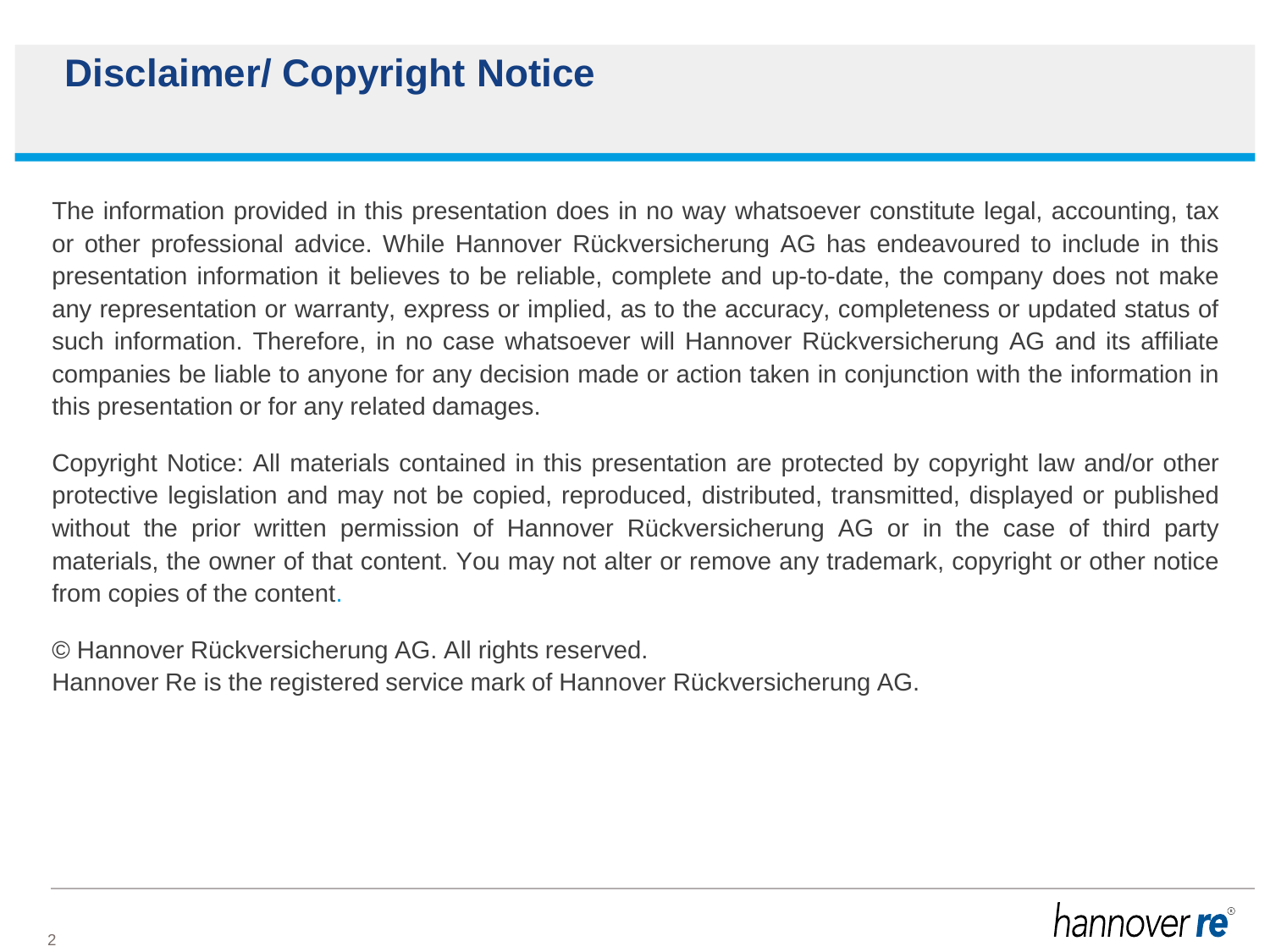#### **Does Chronic Pain Itself Lead to Mortality?**

- ▶ Studies have shown some mixed but generally negative results
- ▶ One study showed a relative risk of 1.49 for all-cause and 1.68 for circulatory system mortality
	- Problem study was not fully adjusted for confounding factors
- Other studies have shown associations with all-cause, circulatory and cancer mortality
	- However, these relationships became non-significant when adjusted for comorbid conditions
	- Especially smoking, physical activity, psychiatric and medical conditions
- Bottom Line chronic pain itself does not lead to a significant increase in allcause or cause-specific mortality
	- Applies to joint, regional and widespread pain (fibromyalgia) conditions

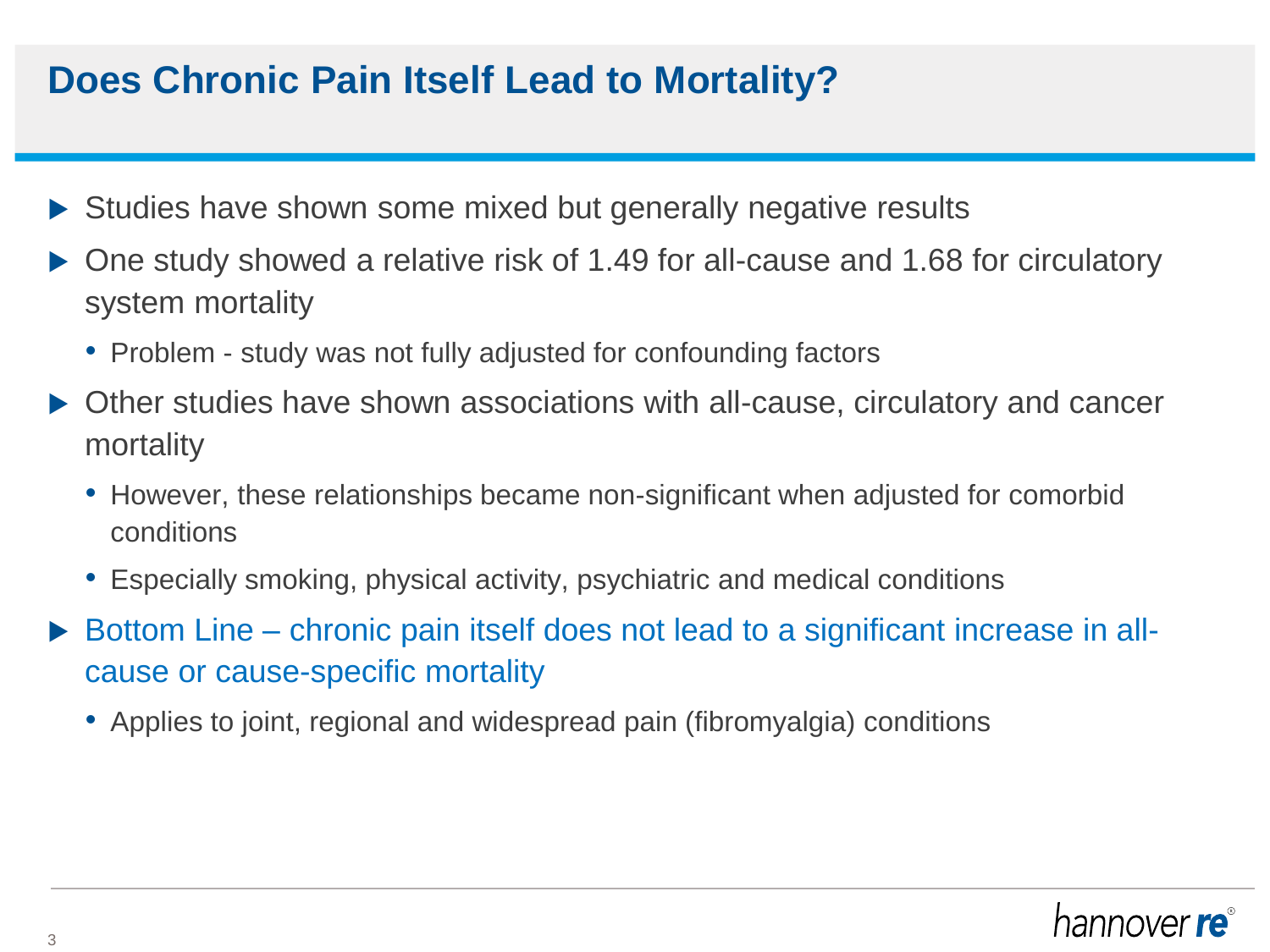### **Chronic Pain is Associated with Suicide Ideation and Attempts**

- Chronic pain is associated with increased risk of suicidal ideation
	- Odds ratio 1.4 -1.46 after controlled for comorbid conditions
	- Lifetime prevalence is about 20%
- ▶ Chronic pain is associated with and increased risk of suicide attempts
	- Odds ratio of 1.94 in one study
	- Lifetime risk 5%-14%
- Risk of completed suicide is at least doubled
	- Drug overdose is the most commonly reported plan for committing suicide

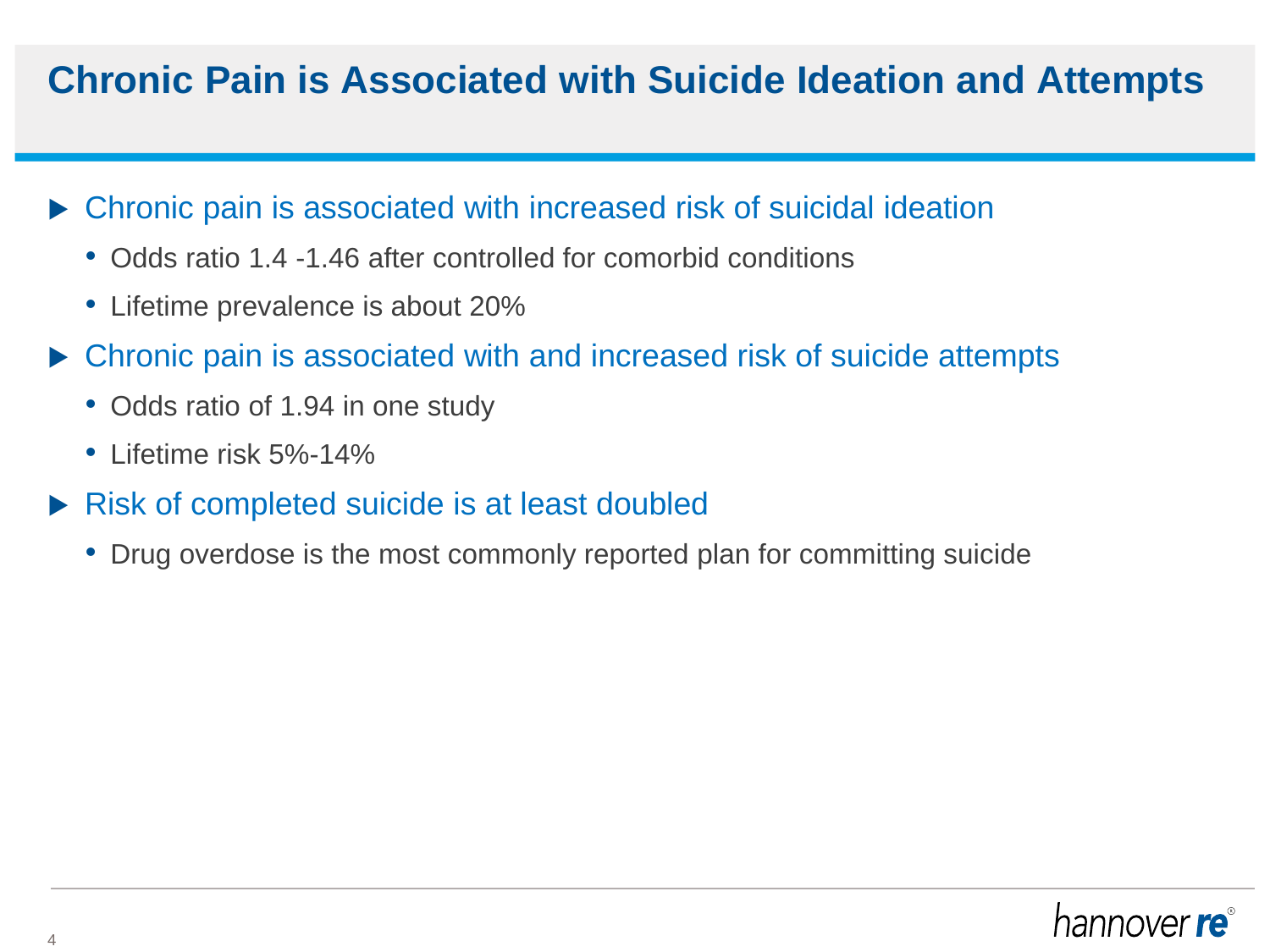#### **Risk Factors for Suicide with Chronic Pain**

- **Family history of suicide**
- $\blacktriangleright$  Previous suicide attempt
- $\blacktriangleright$  Female sex
- Presence of comorbid depression
- ▶ Type of pain (migraine with aura, abdominal pain)
- $\blacktriangleright$  High pain intensity
- **Long duration of pain**
- Presence of insomnia
- ▶ Helplessness and hopelessness about pain

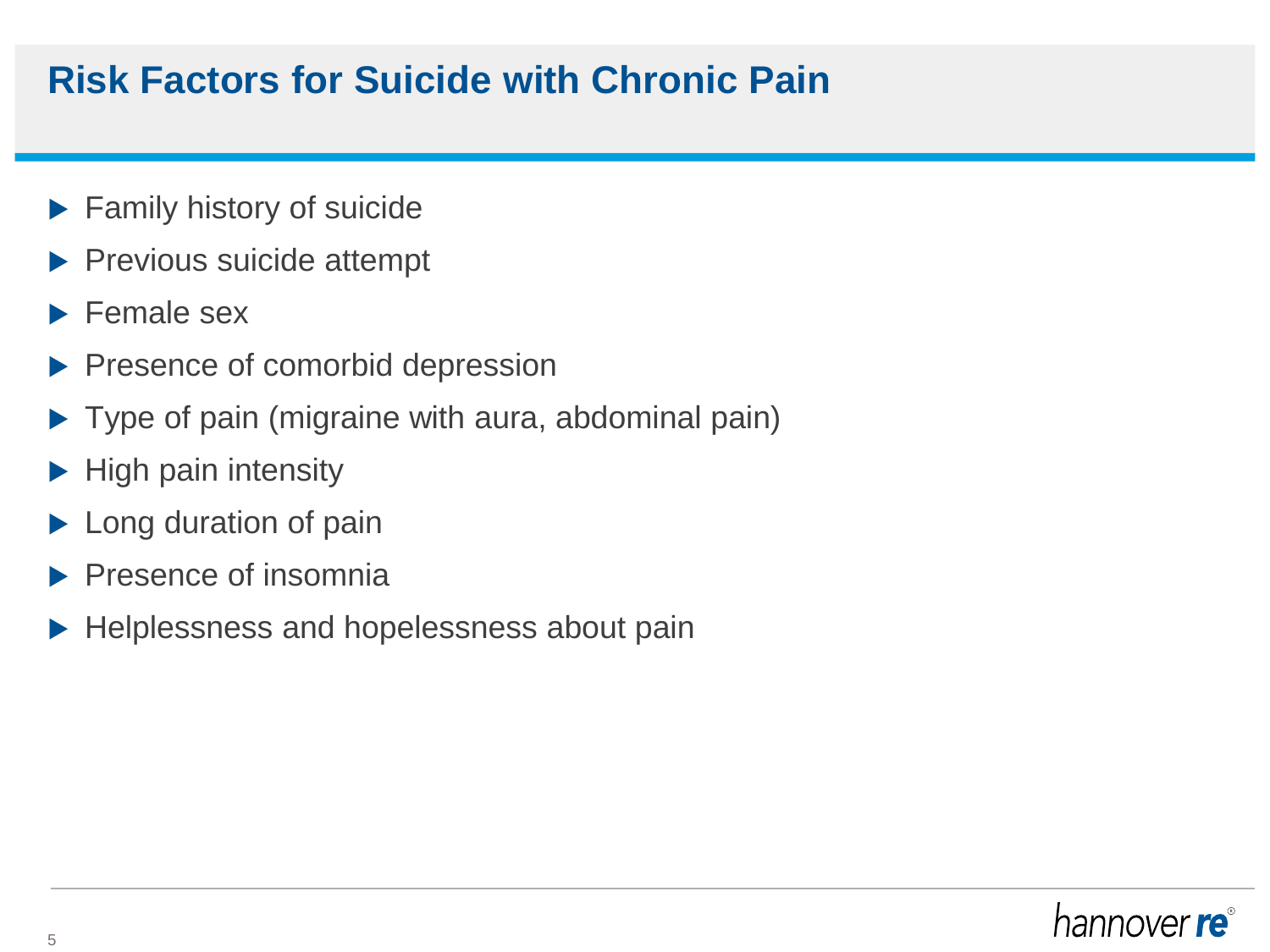## **Suicide Risk in Chronic Pain**

#### **Based on Interview and Clinical Inventory**



Smith MT, Pain, 2004; 101:201-208.

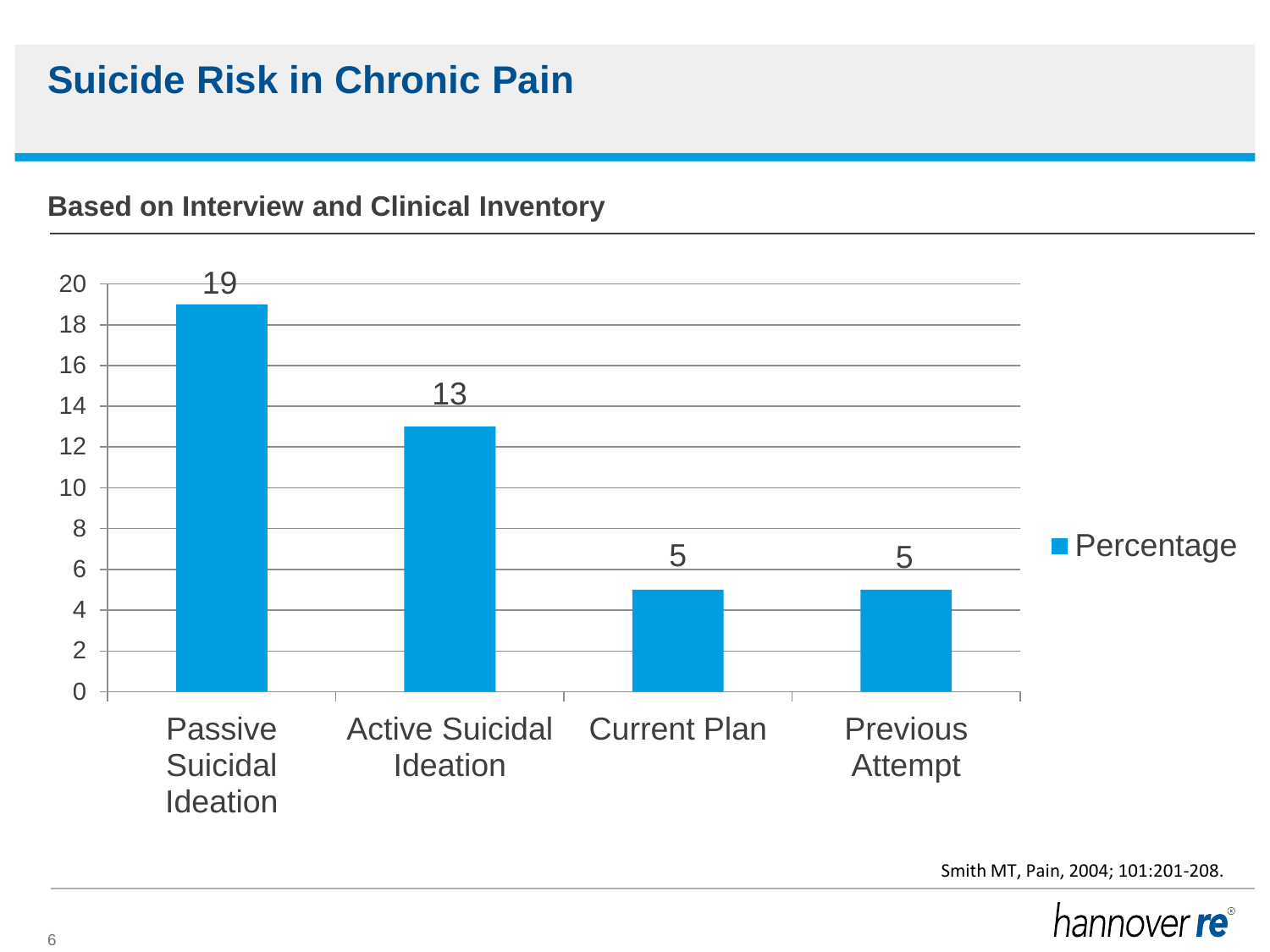# **Most Deaths with Chronic Pain Occur Secondary to Accidental Drug Overdose**

Most often with Opioid Medications

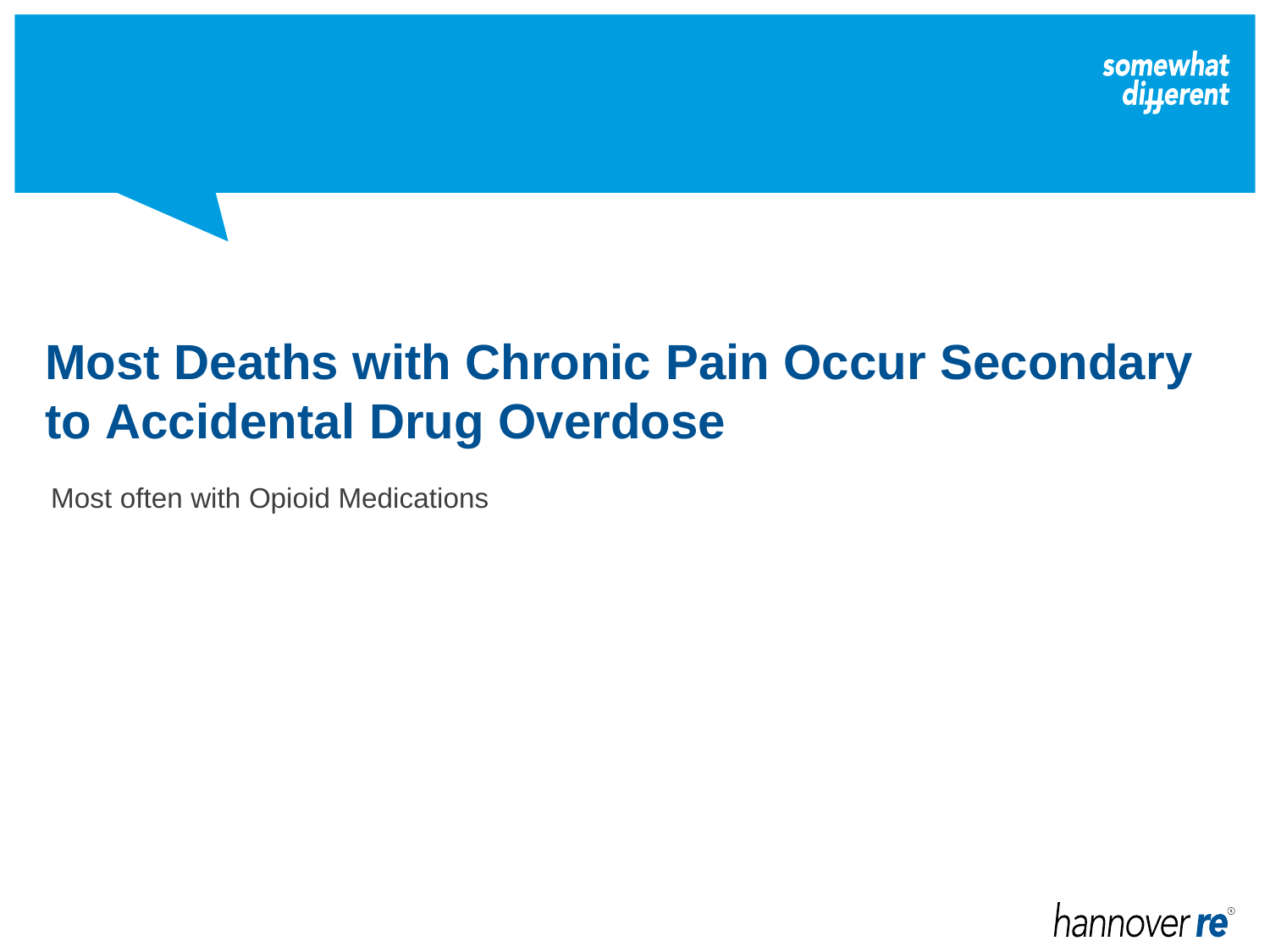## **Opioid Use for Pain Management**

- Clinical guidelines for the management of chronic pain changed in 1997
	- American Society of Anesthesiologists
	- American Academy of Pain Medicine
- Both guidelines encouraged expanded use of opioid pain medication
- ▶ Federation of State Medical Boards has also advocated adoption of model policies to promote more compassionate pain management
- Result –per capita retail purchases of opioids has increased markedly
- With it has come a marked increase in opioid associated overdoses and deaths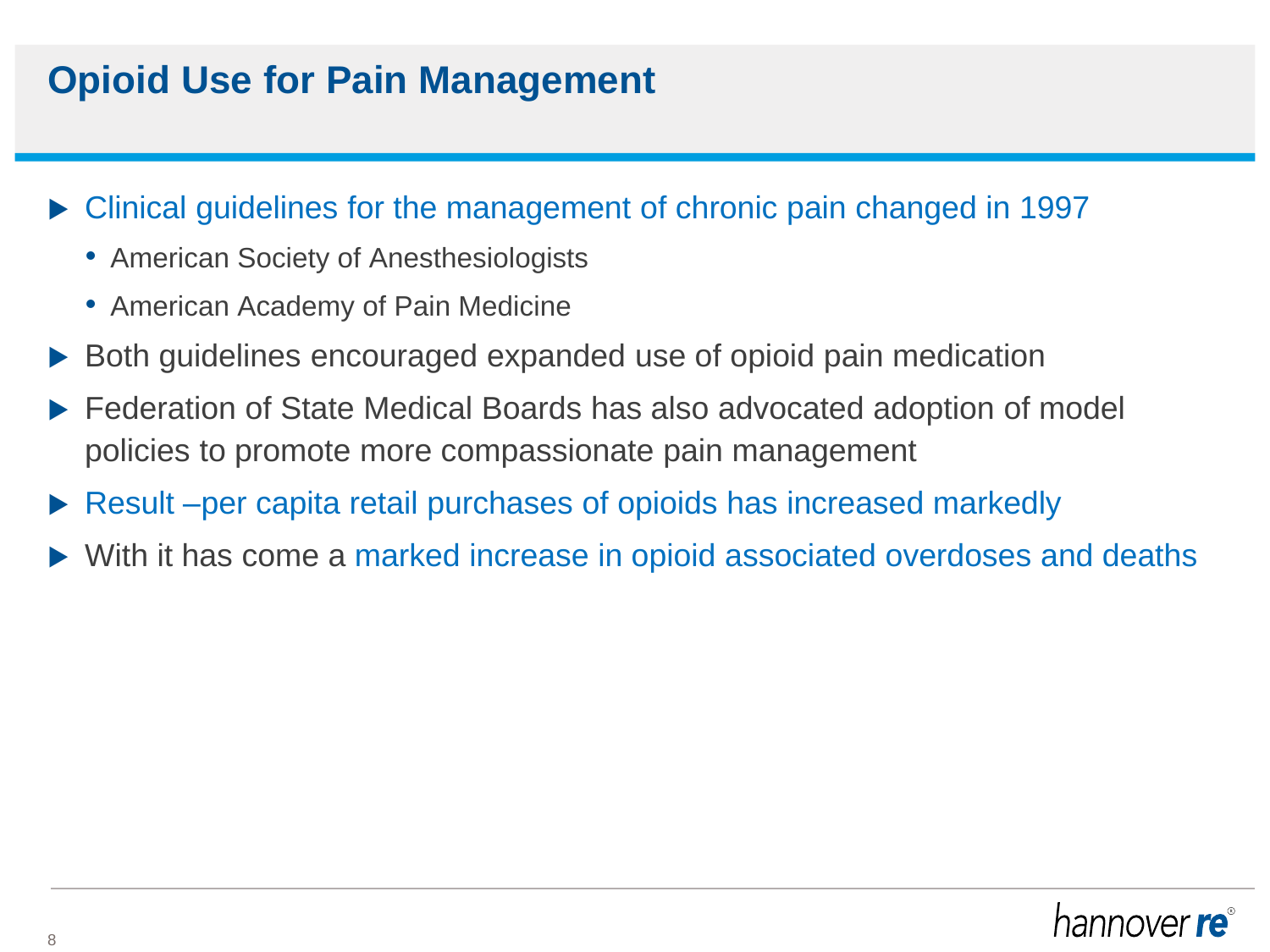#### **Increase in the Retail Purchases of Opioids – 1997-2007**

#### **Increase in Retail Purchases by Opioid**



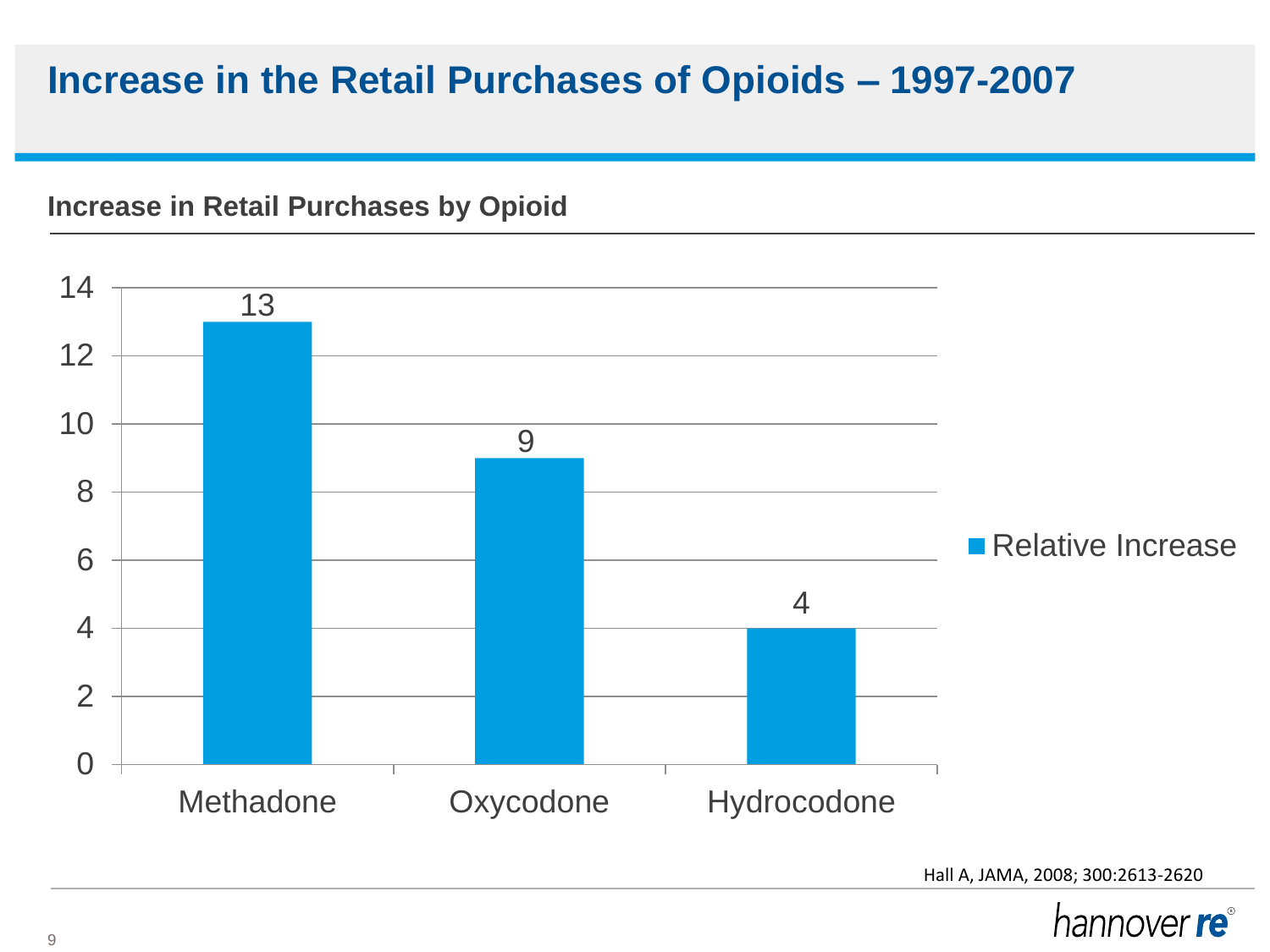### **Accidental Drug Overdose**

- Accidental death rates in the US were at their lowest level in 1992
- Rates have steadily increased since then driven by increased drug overdose death rates
- Death rates from drug poisoning passed those of motor vehicle accidents in 2009
- Most drug overdoses are now due to prescription medications
- Opioids and sedative/hypnotics, especially benzodiazepines are the principle drivers of this trend
- *If you are going to worry about MVA related mortality you should be worried about prescription medication overdoses*

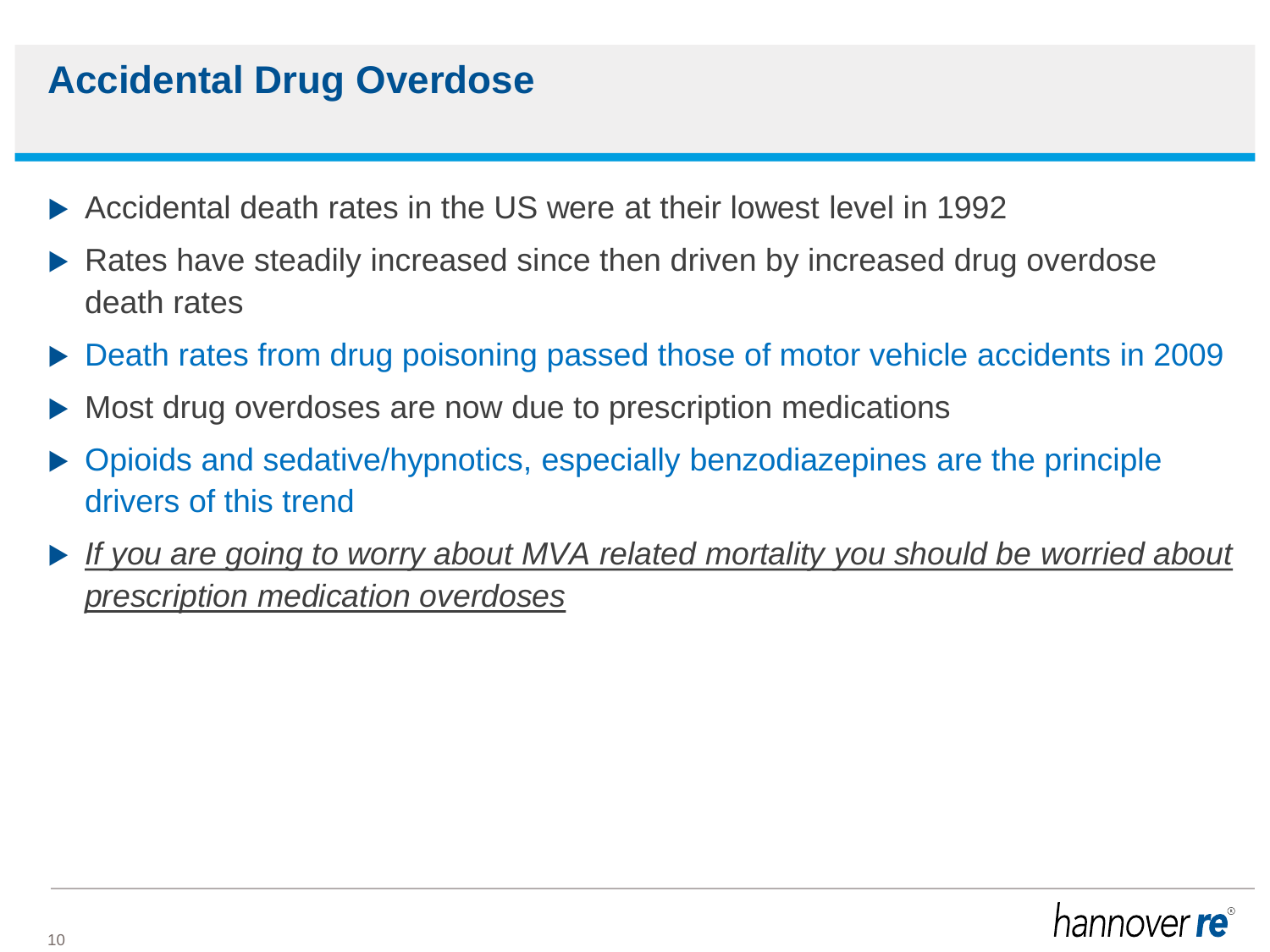#### **Accidental Drug Overdose**

- ▶ 50%-80% of individuals with a prescription opioid overdose have a history of chronic pain
- ▶ Fatal overdoses are highest in middle age for both unintentional events and suicides
- Prescription drug overdose deaths are more likely in Caucasians
- Risk for prescription overdose is higher in small towns, suburban and rural areas
	- Illicit drug overdose is more common in urban areas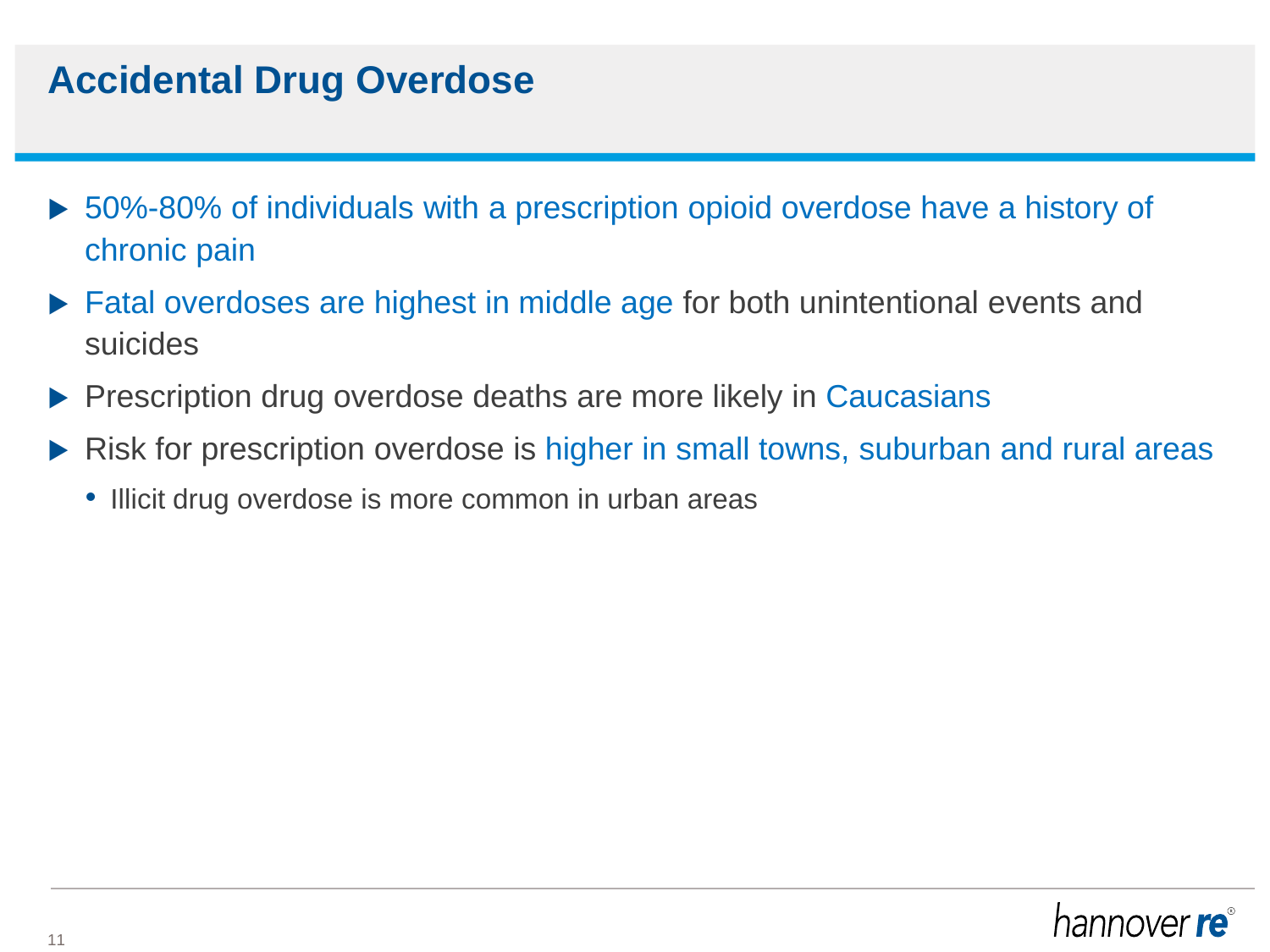## **Opioid Concepts**

#### **Tolerance**

- Exposure to a drug over time leads to diminution of its physiologic effects
- Result is that higher doses are needed to produce the same effects over time

#### ▶ Withdrawal

- Physical dependence on the drug
- Physical symptoms develop if the drug is reduced or withdrawn
- Symptoms can be severe and include:
	- − Diarrhea
	- − Sweating
	- − Fatigue
	- − Anxiety/irritability
	- − Shaking
	- − Pain, cramps
	- − Insomnia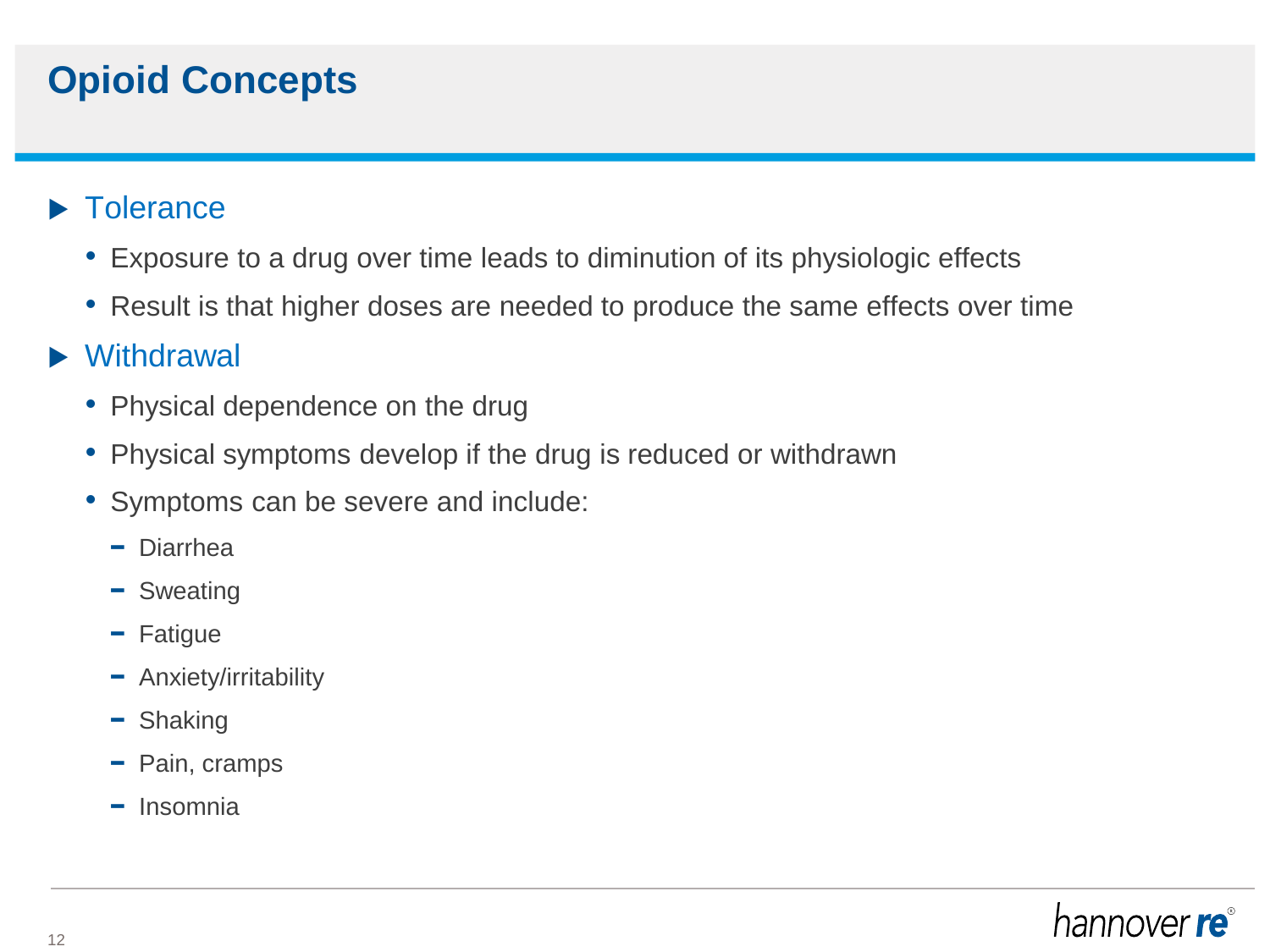## **Opioid Concepts**

- Physical dependence does *NOT* mean addiction
- Addiction is characterized by the 4 C's
	- Control impaired re drug usage
	- Compulsive use
	- Continued use despite harm
	- Craving
- $\blacktriangleright$  Pain relief versus addictive behavior
	- Individuals seeking pain relief focus on the pain
		- − Willing to try other treatments
	- Addicts focus on the drug

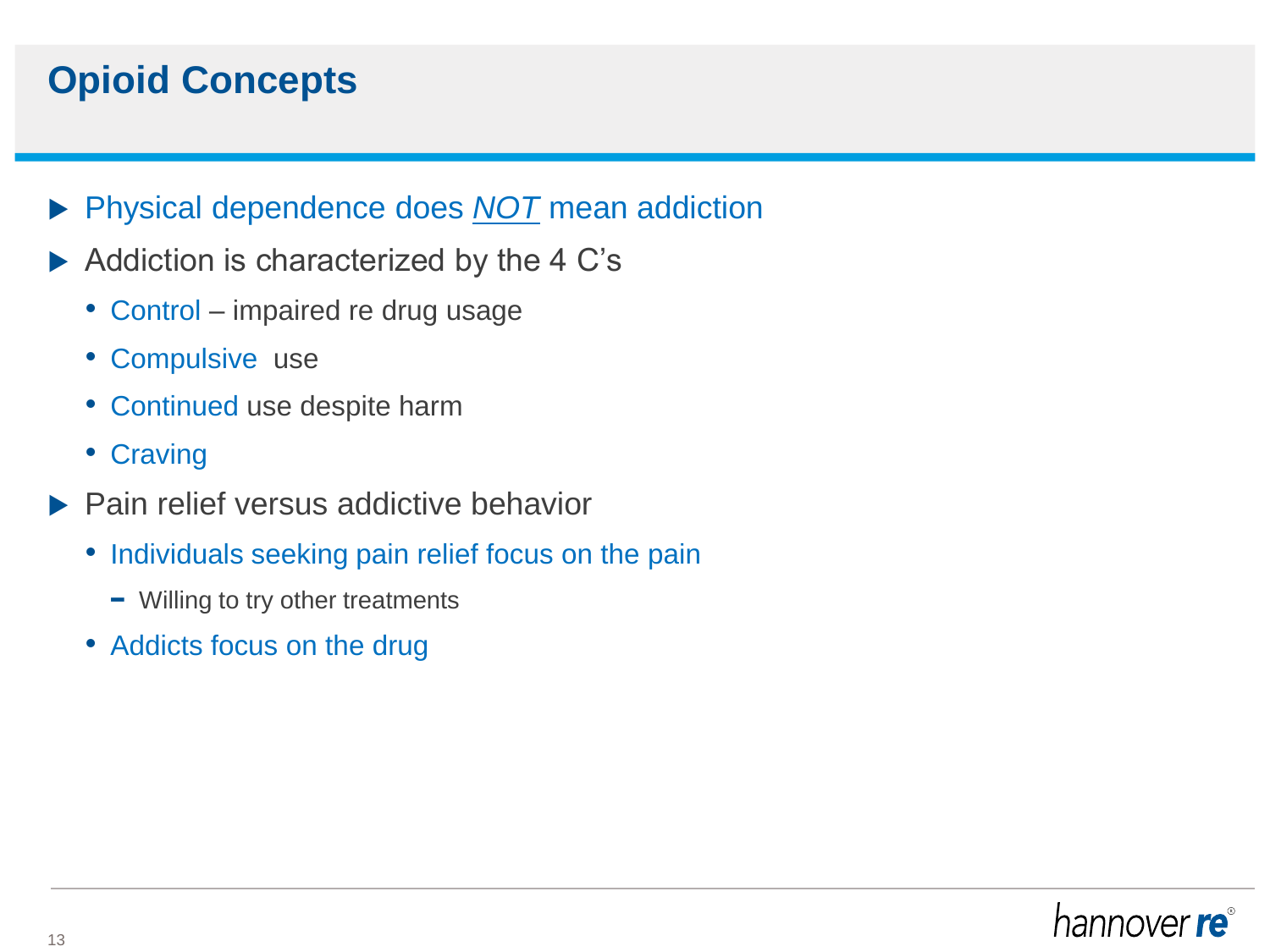#### **Risk Factors for Dependence**

- ▶ Younger age
- Male sex
- ▶ Smokers
- ▶ Unmarried status
- ▶ Past history of substance abuse
	- Includes history of non-opioid abuse
- $\blacktriangleright$  History opioid abuse in past
	- Especially if the abuse was severe
- Family history of substance abuse
- Psychiatric disorder
- History of childhood sexual abuse
- Increased duration of use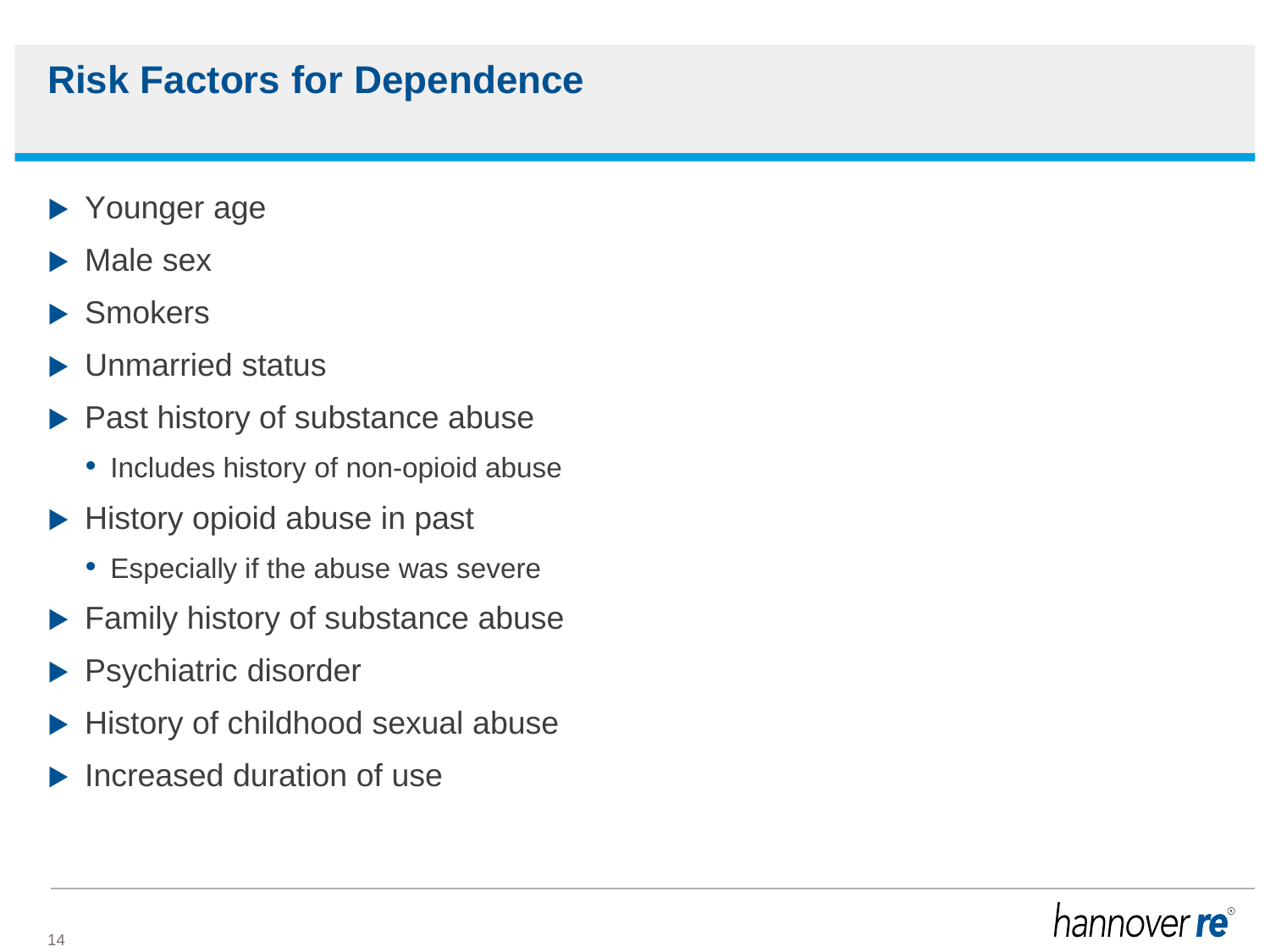# **Do Not Need to Be Dependent or Addicted to Misuse Opioids**

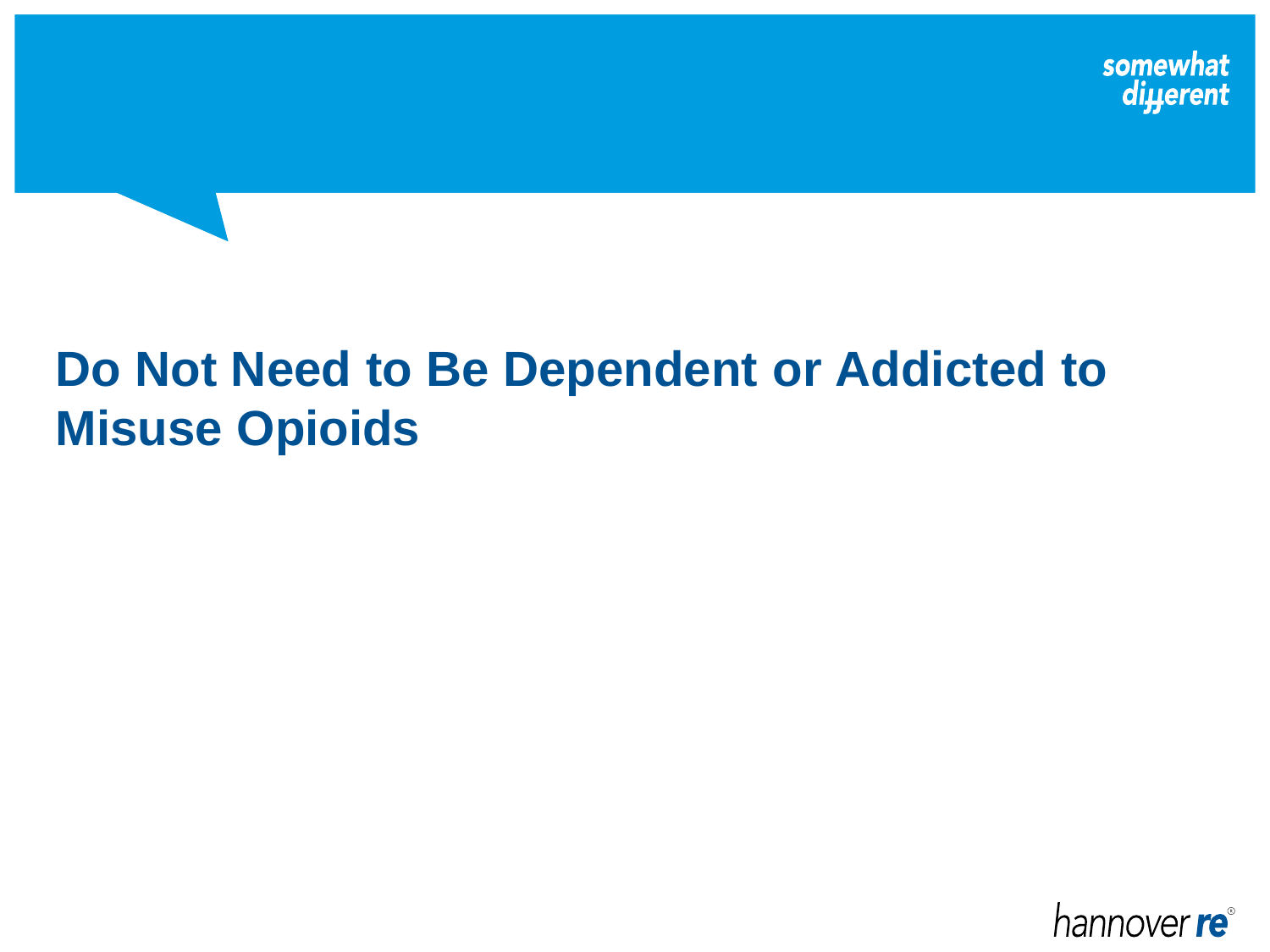## **Signs of Abuse**

- $\triangleright$  Obtaining prescriptions from multiple physicians
	- "Doctor shopping"
- ▶ Obtaining prescriptions from multiple pharmacies
	- Even more concerning
- **Filling prescriptions early**
- Reluctance to use other means to control pain
- Bullying or abusing the medical staff
- Presence of a psychiatric condition
	- PTSD is especially problematic

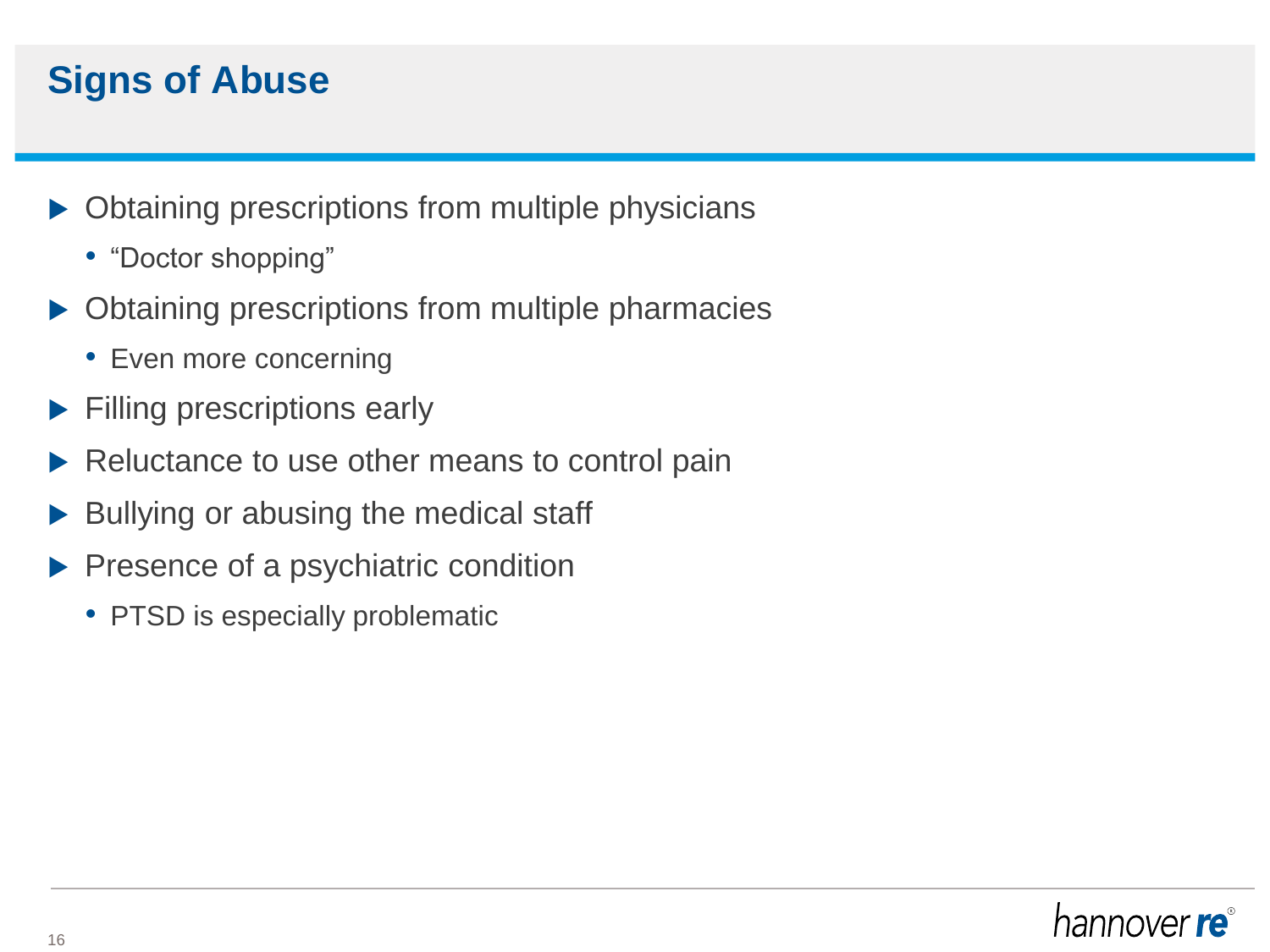## **Problem Use of Opioids in Individuals with PTSD**

#### **PTSD With or Without Another Mental Health Diagnosis**



Seal KH, JAMA, 2012; 307:940-947.

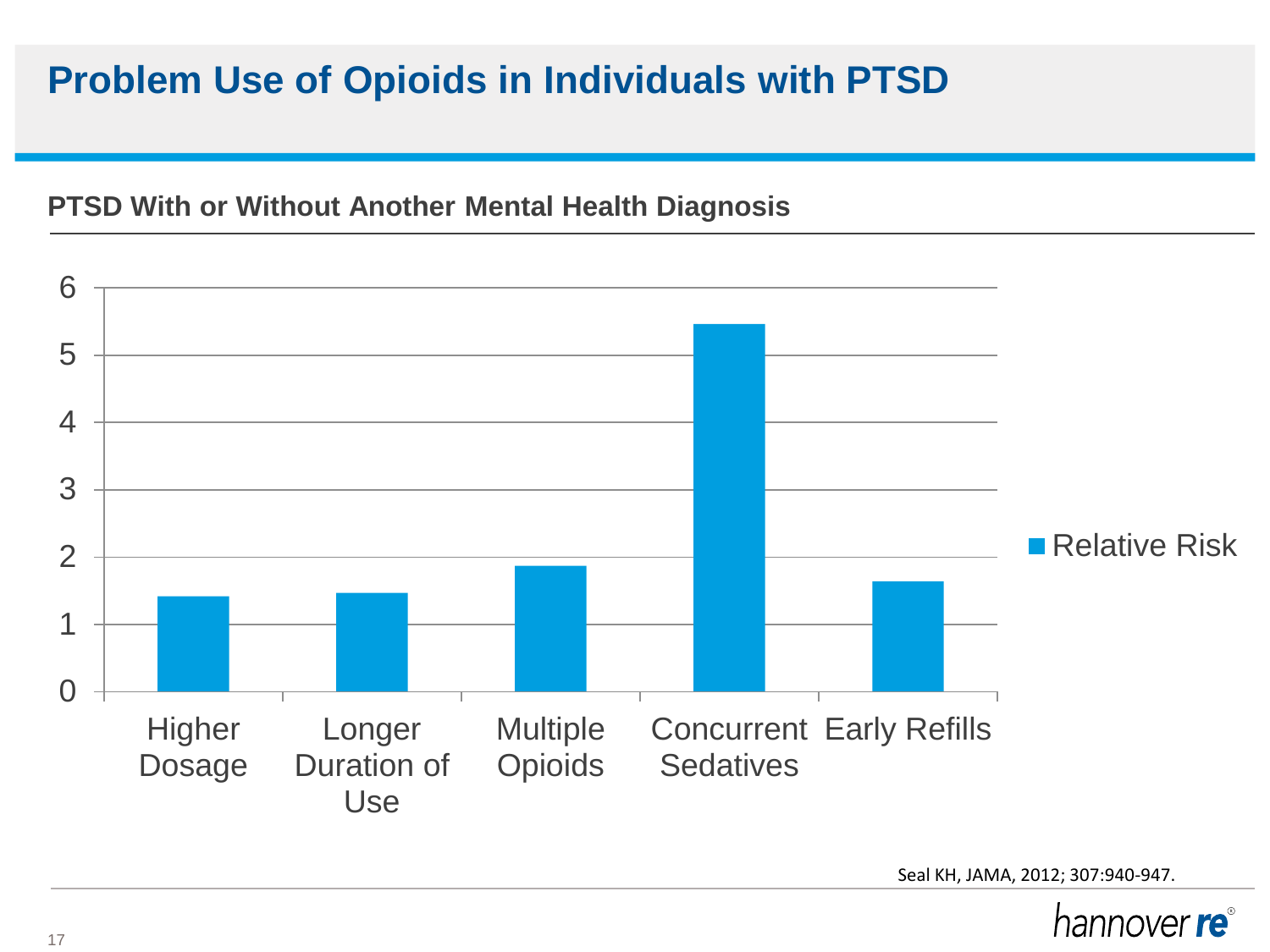## **Dependence Risk Builds as Number of Risk Factors Increases**

| <b>Risk Factors</b>                                                                             | <b>Odds Ratio</b> |
|-------------------------------------------------------------------------------------------------|-------------------|
| <b>Age Only</b>                                                                                 | 2.33              |
| Age + Severe Pain                                                                               | 3.59              |
| Age + Severe Pain + Depression                                                                  | 4.63              |
| Age + Severe Pain + Depression + Psych Meds                                                     | 8.01              |
| Age + Severe Pain + Depression + Psych Meds + History<br><b>Severe Dependence</b>               | 14.8              |
| Age + Severe Pain + Depression + Psych Meds + History<br>Severe Dependence + Prior Opioid Abuse | 56.36             |

Boscarino JA, Addiction, 2010; 105:1776-82.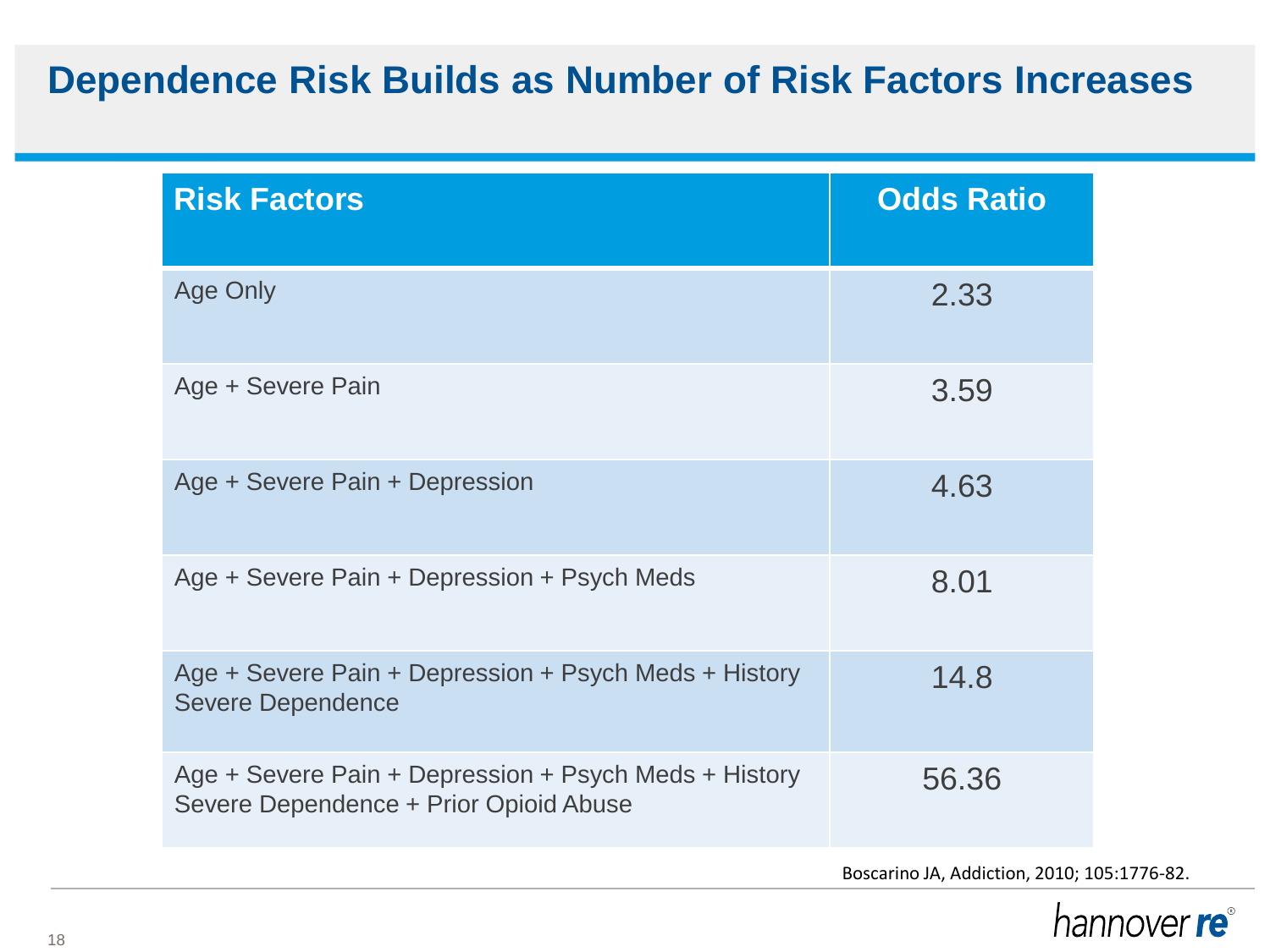## **Opioid Dosage**

- Different opioids have different potency
- Assessing the daily exposure may be difficult when different drugs are used
	- Especially if multiple drugs are used
- ▶ Solution Morphine Equivalent
- Different drugs are compared with morphine as the standard measure
- Morphine is given the potency of 1
	- Heroin also has a relative potency of 1
- Other drugs are given a potency value relative to this standard
- The total daily dose of opioids can then be expressed as a morphine equivalent dose

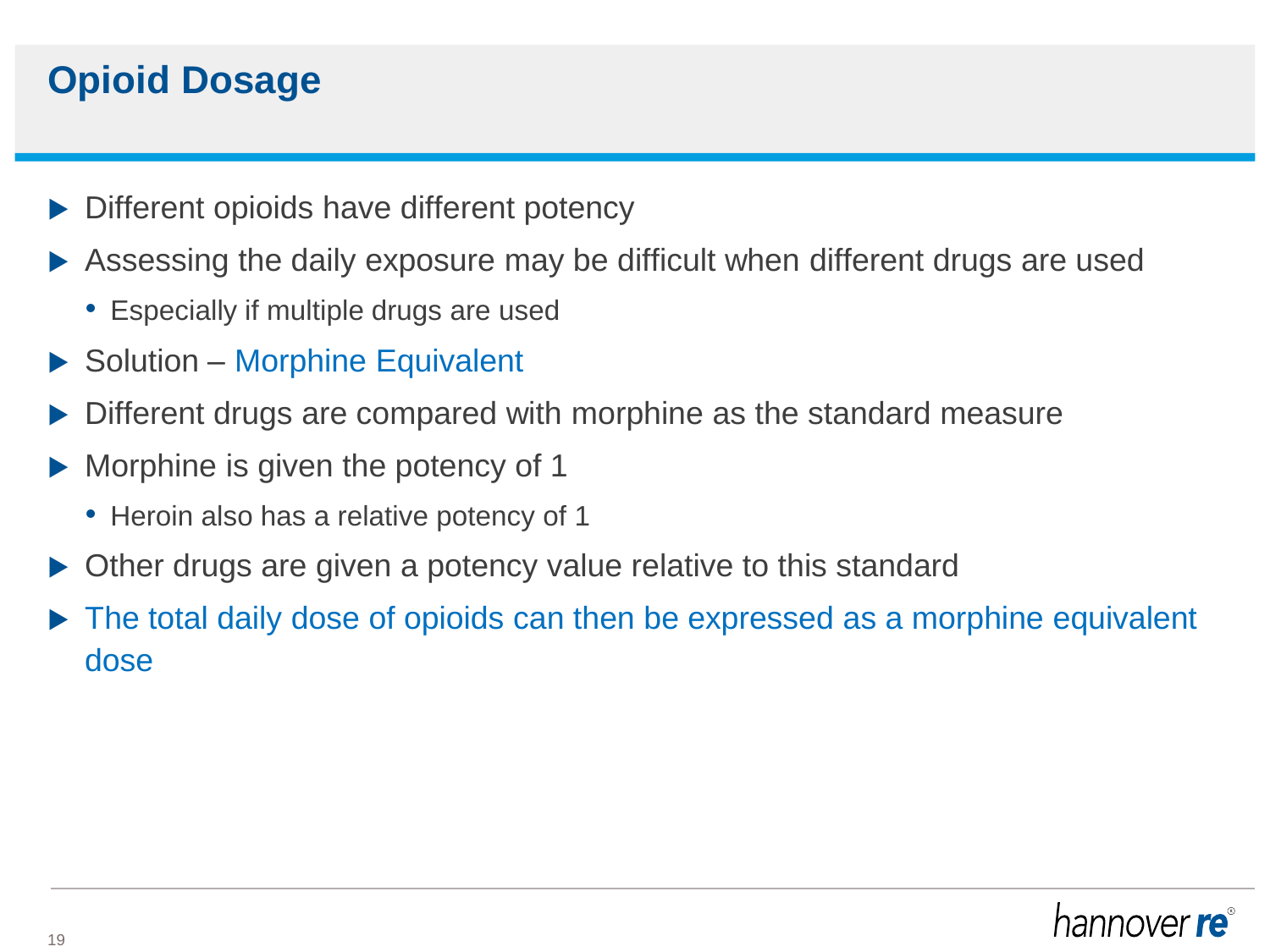## **Morphine Equivalent Conversion Factors**

| <b>Generic Name</b>          | <b>Brand Name</b>                                              | <b>Morphine Eqiv</b><br><b>Conversion</b> |
|------------------------------|----------------------------------------------------------------|-------------------------------------------|
| <b>Morphine</b>              | Avinza, Kadian, MS Contin, Oramorph SR                         | $\mathbf{1}$                              |
| Propoxyphene                 | Darvon, Darvon-N, Darvocet, Balacet                            | 0.23                                      |
| <b>Tramadol</b>              | Ultram, Rybix, Ryzolt, Syapryn, Tramalgin                      | 0.10                                      |
| <b>Codeine</b>               | Tylenol with codeine                                           | 0.15                                      |
| Oxycodone                    | Oxycontin, Oxyir, Percodan, Percocet, Roxicet, Tylox, Combunox | 1.5                                       |
| Hydrocodone                  | Lortab, Maxidone, Norco, Vicodin, Xodol, Zydone, Ibudone       | 1                                         |
| Hydromorphone                | Dilaudid, Dilaudid HP                                          | $\overline{4}$                            |
| <b>Meperidine</b>            | Demerol                                                        | 0.10                                      |
| <b>Fentanyl transmucosal</b> | Fentora, Onsolis                                               | 0.13                                      |
| <b>Fentanyl transdermal</b>  | Duragesic                                                      | 2.4                                       |
| Oxymorphone                  | Opana, Opana ER                                                | 3                                         |
| Levorphanol                  | Levo-Dromoran                                                  | 11.0                                      |
| <b>Methadone</b>             | Methadose, Dolophine                                           | 3                                         |

#### hannover re<sup>®</sup>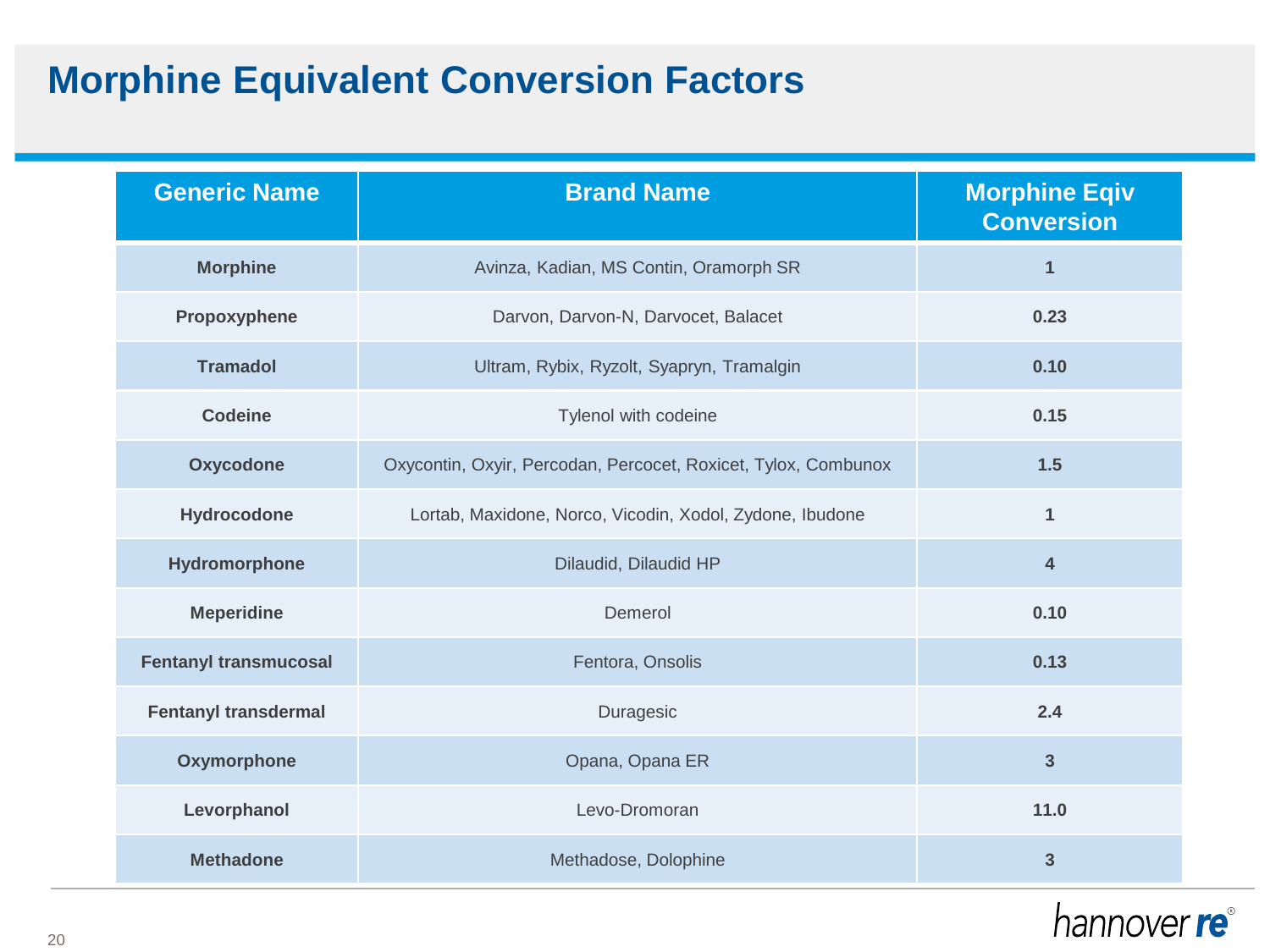# **There is No Universally Accepted Definition of "High Dose" by Morphine Equivalent Standards**

Tolerance is an Issue

Differential Effects Depending on Duration of Treatment

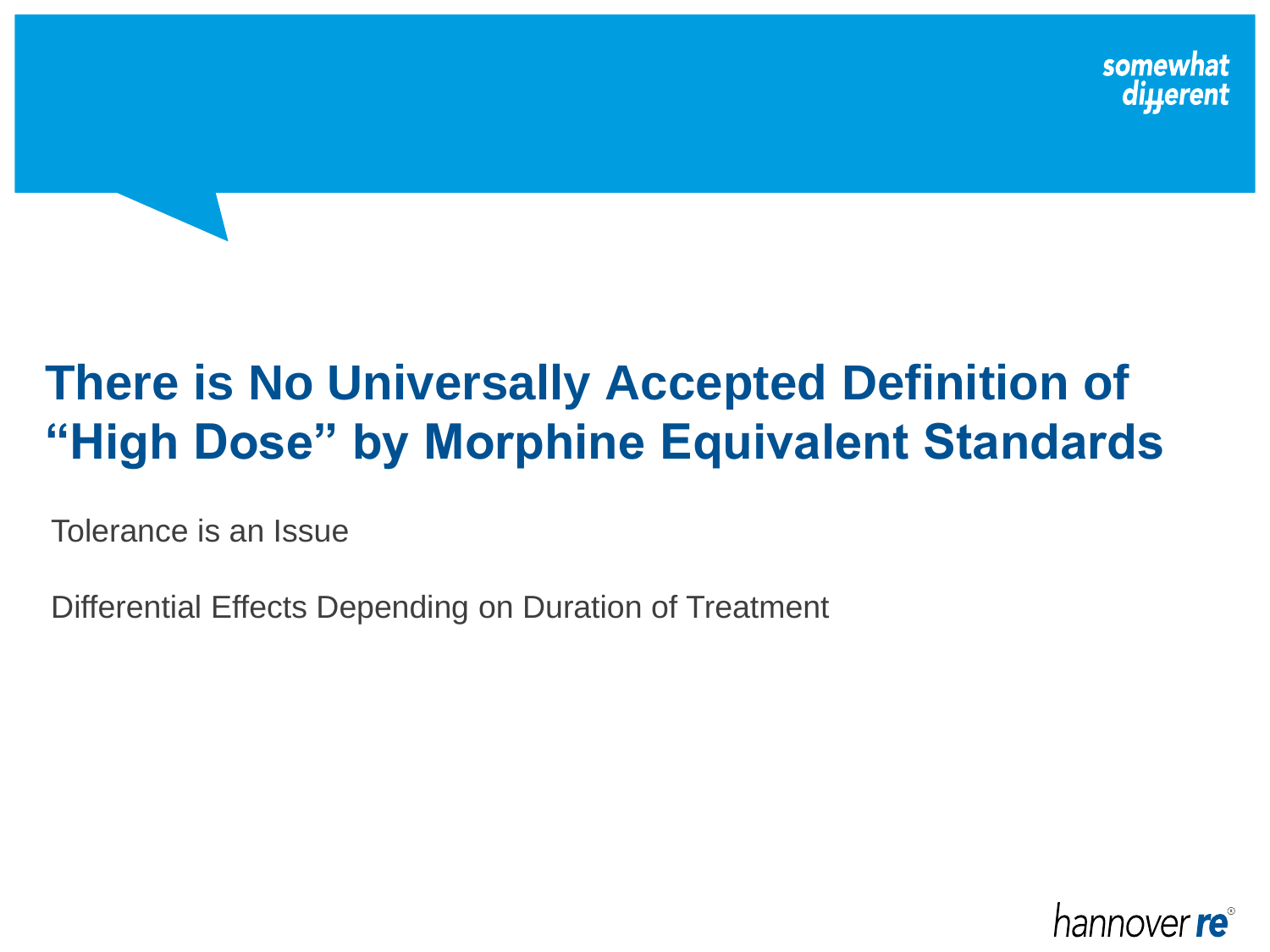# **Risk of Overdose and Death Increases with the Opioid Dosage**

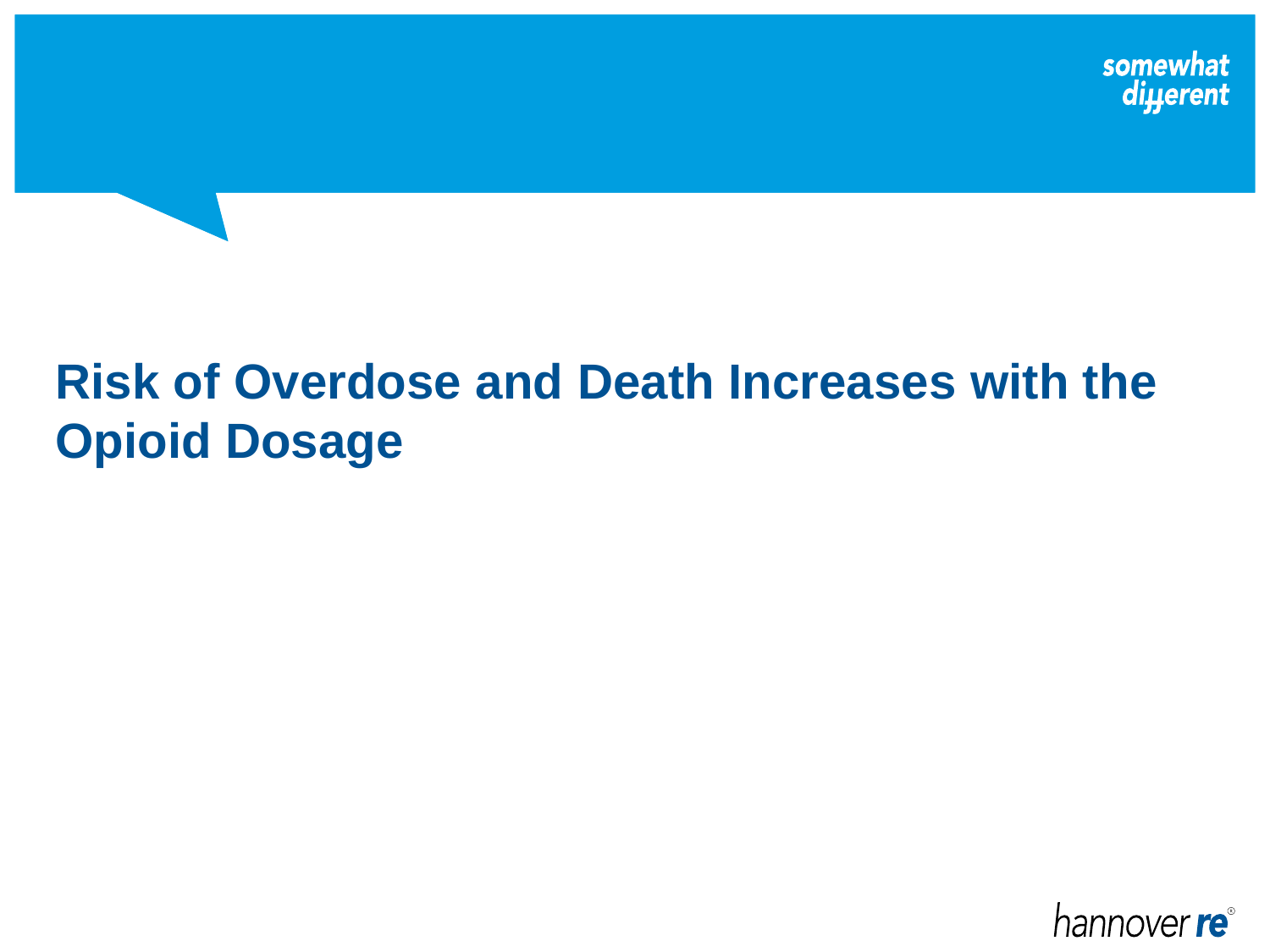## **Risk of Overdose by Dosage**

#### **Hazard Ratio by Dosage in Morphine Equivalent Dose**



Dunn KM, Ann Intern Med, 2010; 152:85-92.

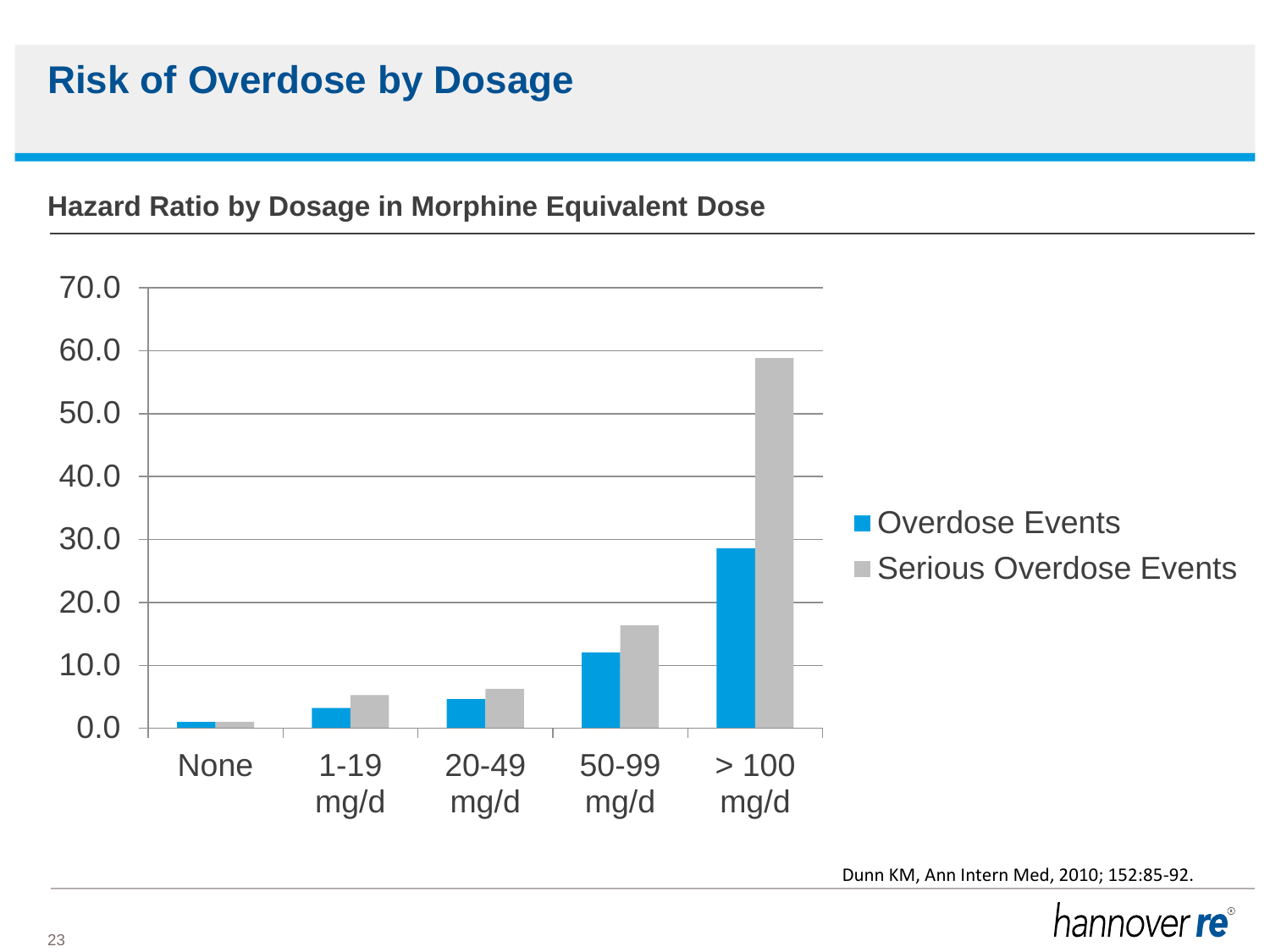## **Risk of Fatal Prescription Opioid Overdose by Dosage**

#### **Opioid Dosage in Morphine Equivalents**

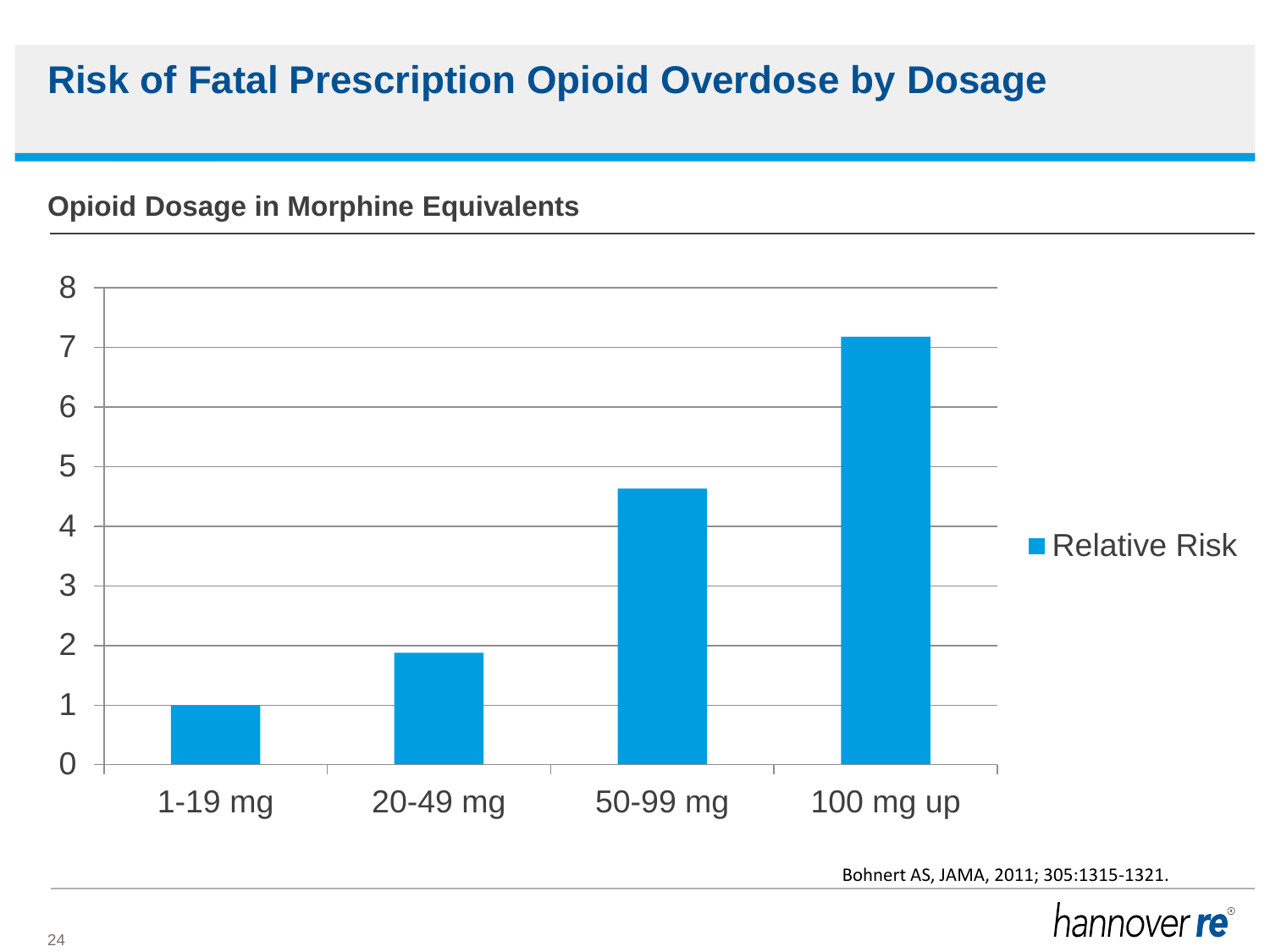## **Red Flags for Opioid Overdose Mortality**

- Male sex
- ▶ Smoking
- ▶ Middle age
- ▶ Caucasian
- Presence of a psychiatric condition
	- Especially ADD, obsessive compulsive disorder, depression, PTSD
- ▶ Use of a sedative/hypnotic
	- Especially benzodiazepines
- Use of methadone
- ▶ Use of fentanyl
- Evidence to suggest alcohol abuse
	- Alcohol criticism
	- DWI, CDT, high HDL, clinical factors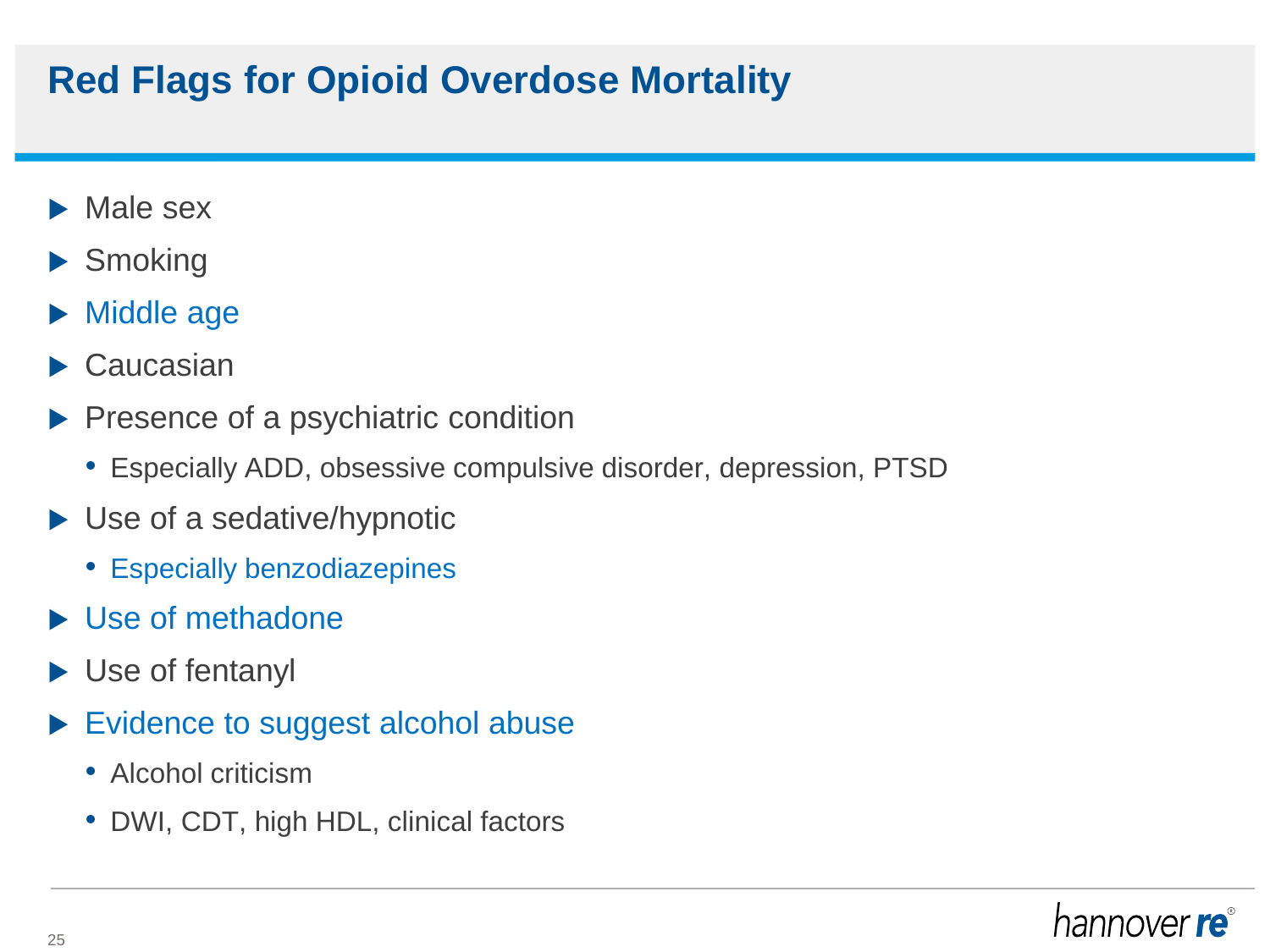### **Red Flags for Opioid Overdose Mortality**

- Evidence of regular marijuana use
- More than one opioid prescription
- Obtaining prescriptions from multiple providers
- Obtaining prescriptions from multiple pharmacies
	- Prescription drug monitoring programs (PDMPs)
	- Adopted by 42 states
	- Some sharing of data by 20 states
- $\triangleright$  Period of change in regimen tolerance comes in to play
	- New onset of use
	- Restarting after a period of abstinence
	- Changing from one opioid to another
		- − Especially with methadone

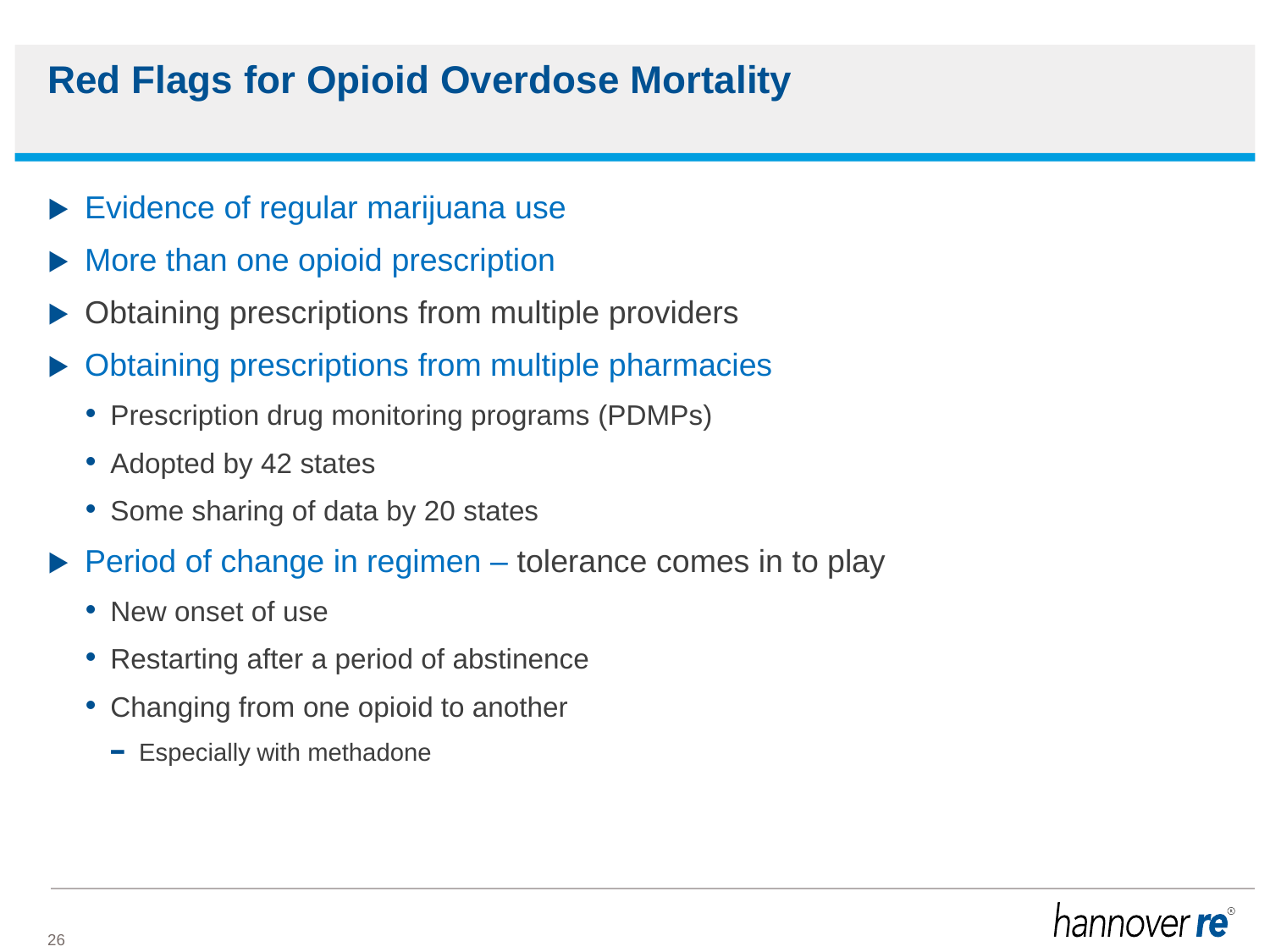### **Fatal Opioid Overdose by Age – New Mexico Study**

#### **Percentage of Deaths with Prescription Drug Overdose by Age**



Paulozzi LJ, Pain Med, 2012; 13:87-95.

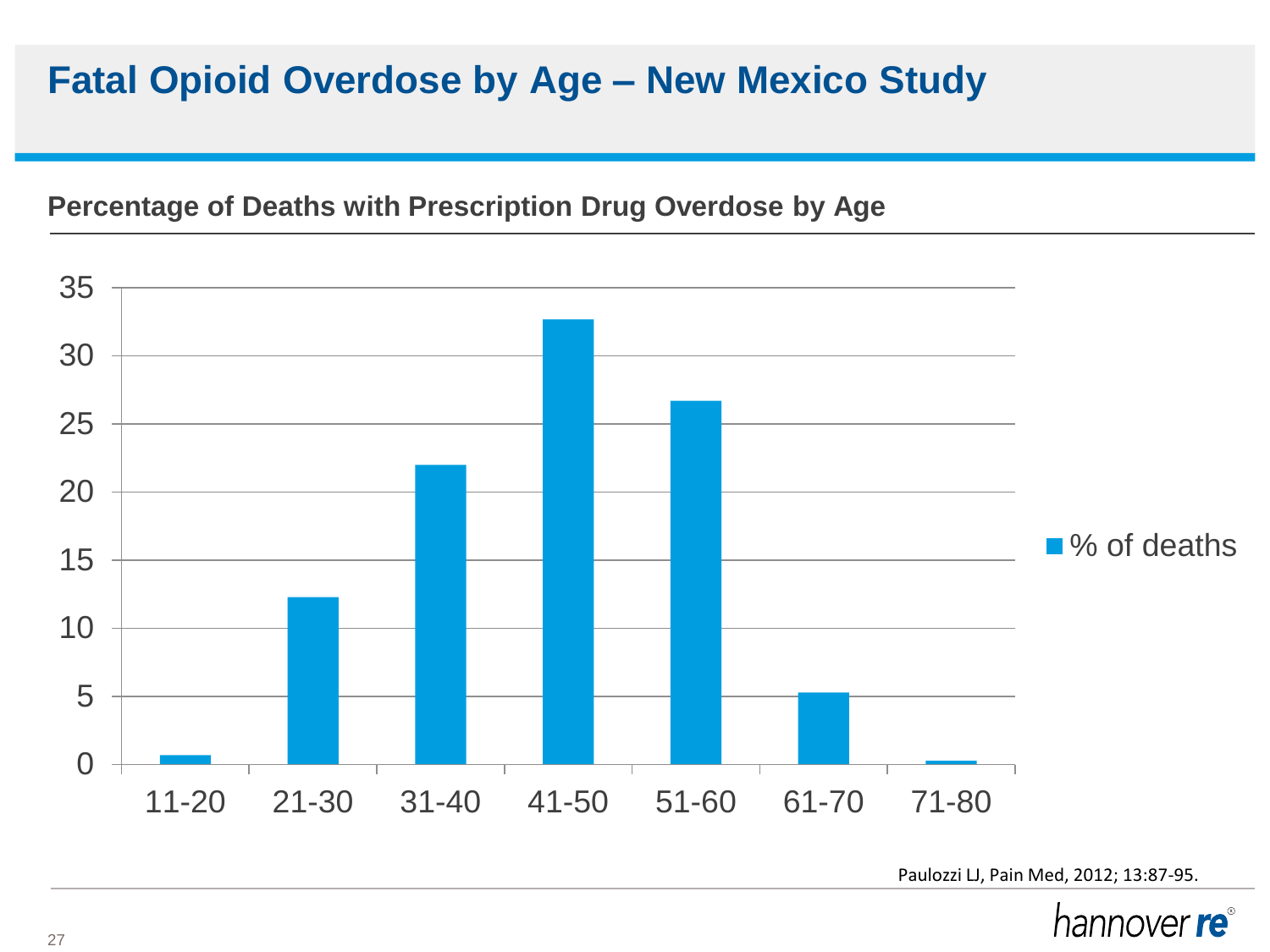#### **Positive Drug Tests in Pain Clinic Users**

#### **Percentage Positive in 10, 922 Specimens from 31 Clinics in 6 States**



#### hannover **re**°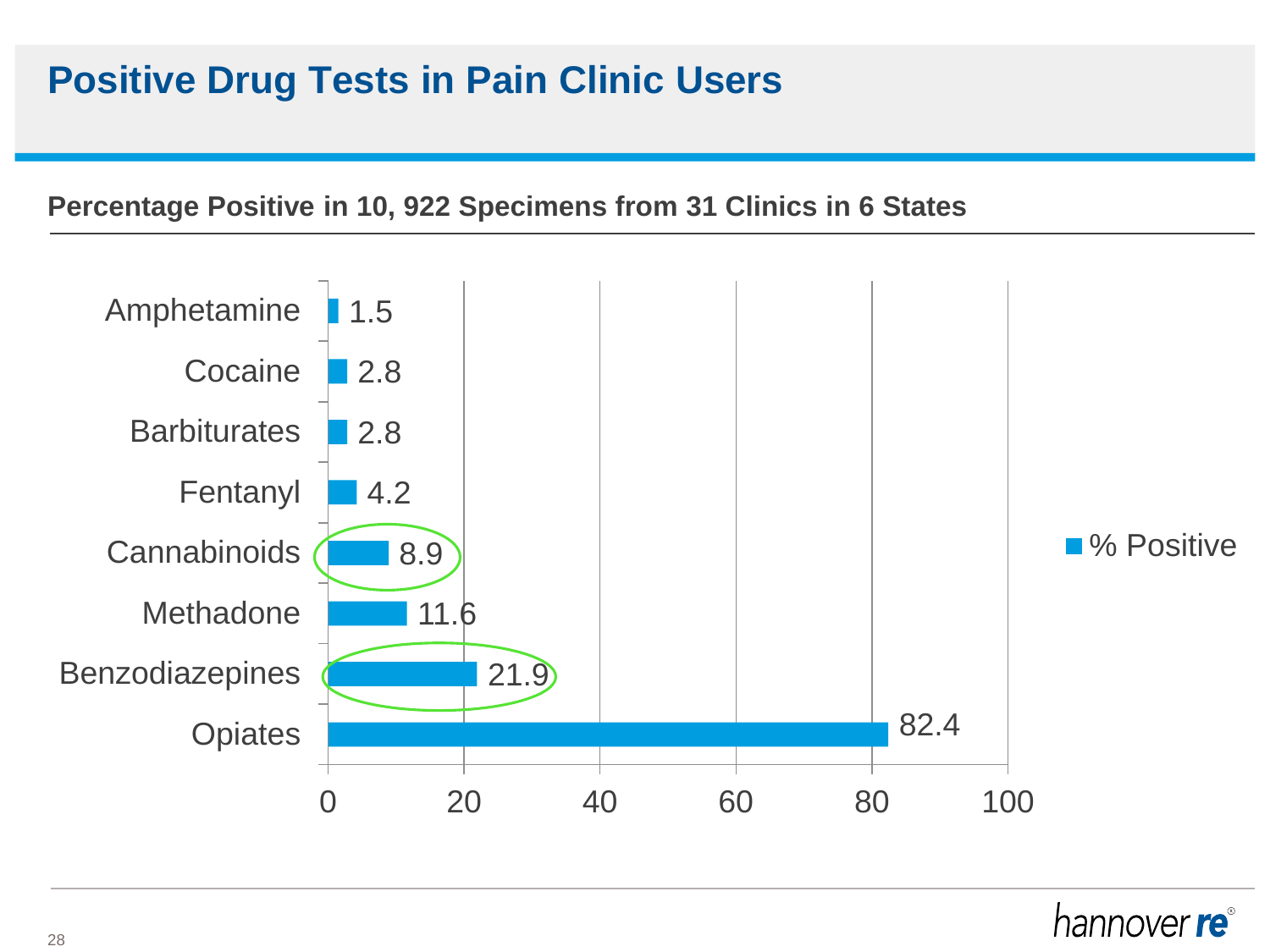### **Risk of Overdose Death by Type of Opioid**



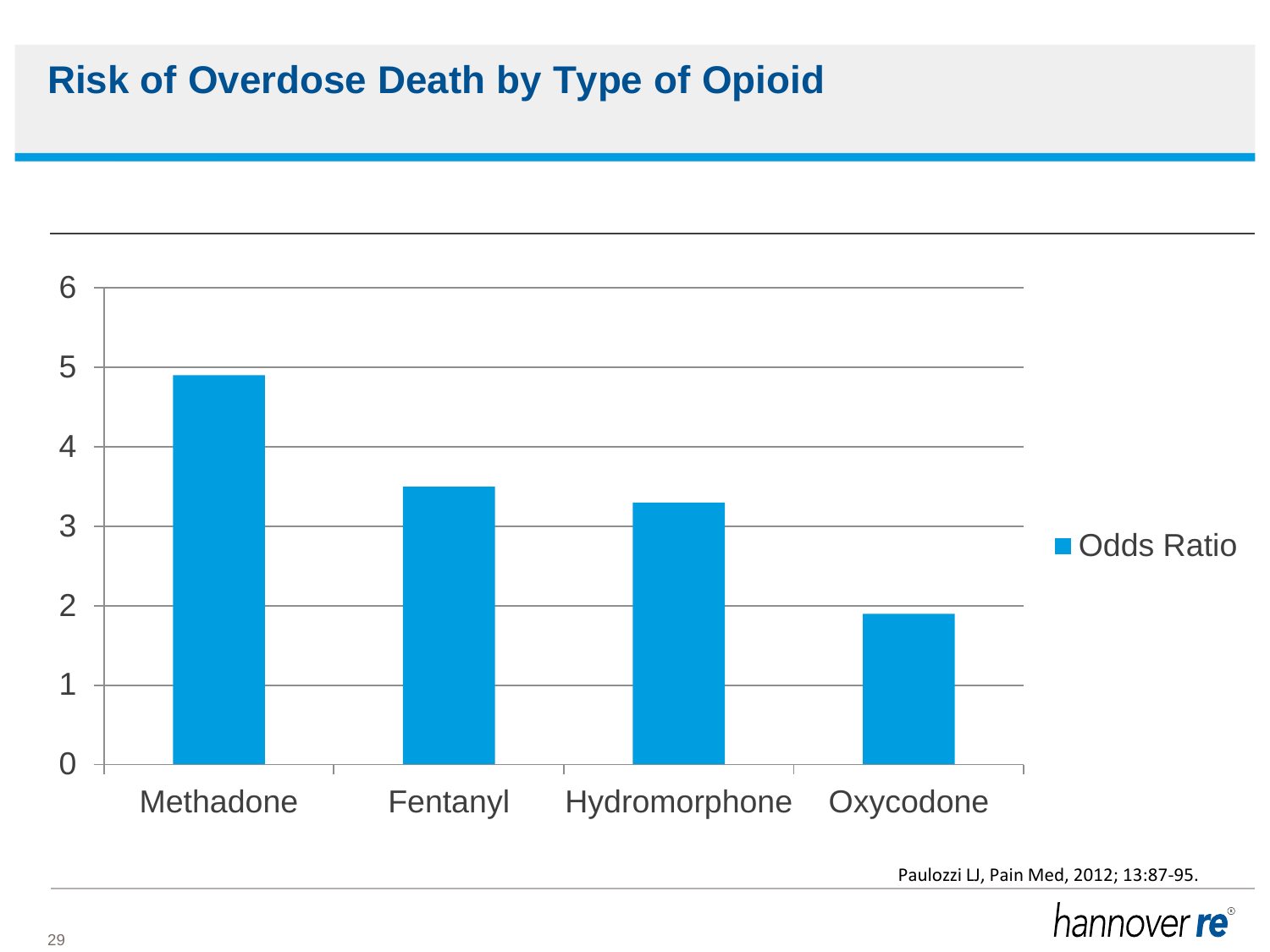#### **Medication Related Accidental Overdose Death**

#### **Hazard Ratios by Psychiatric Condition**



Bohnert ASB, Am J Psych, 2012; 169:64-70.

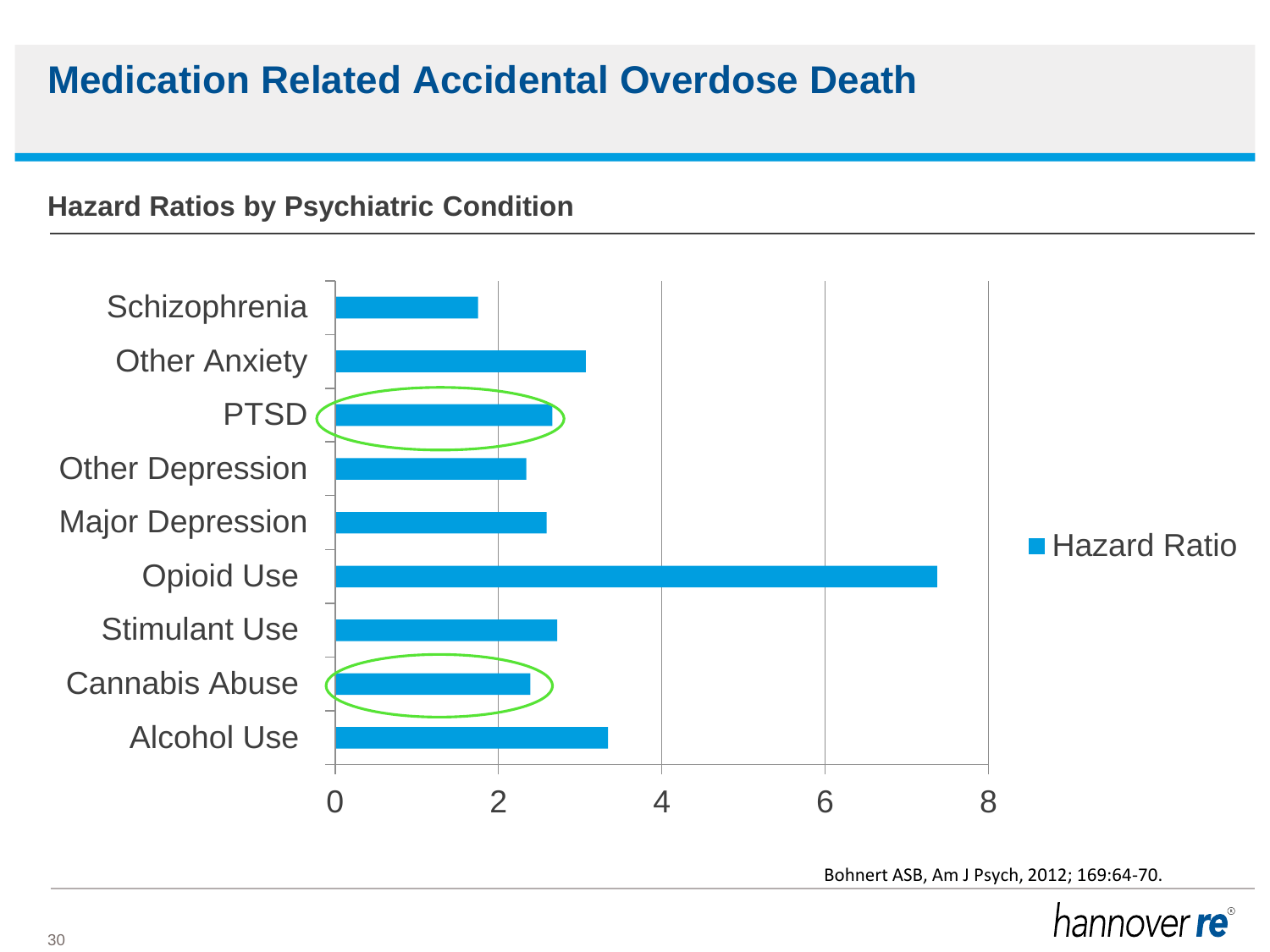# **Methadone is Particularly Problematic in Terms of Overdose Death**

Represents 4.5% - 18.5% of Opioids Distributed by State

Accounted for *39.4%* of Single Drug Opioid Deaths

CDC Weekly Update, 2012; 61:493-497.

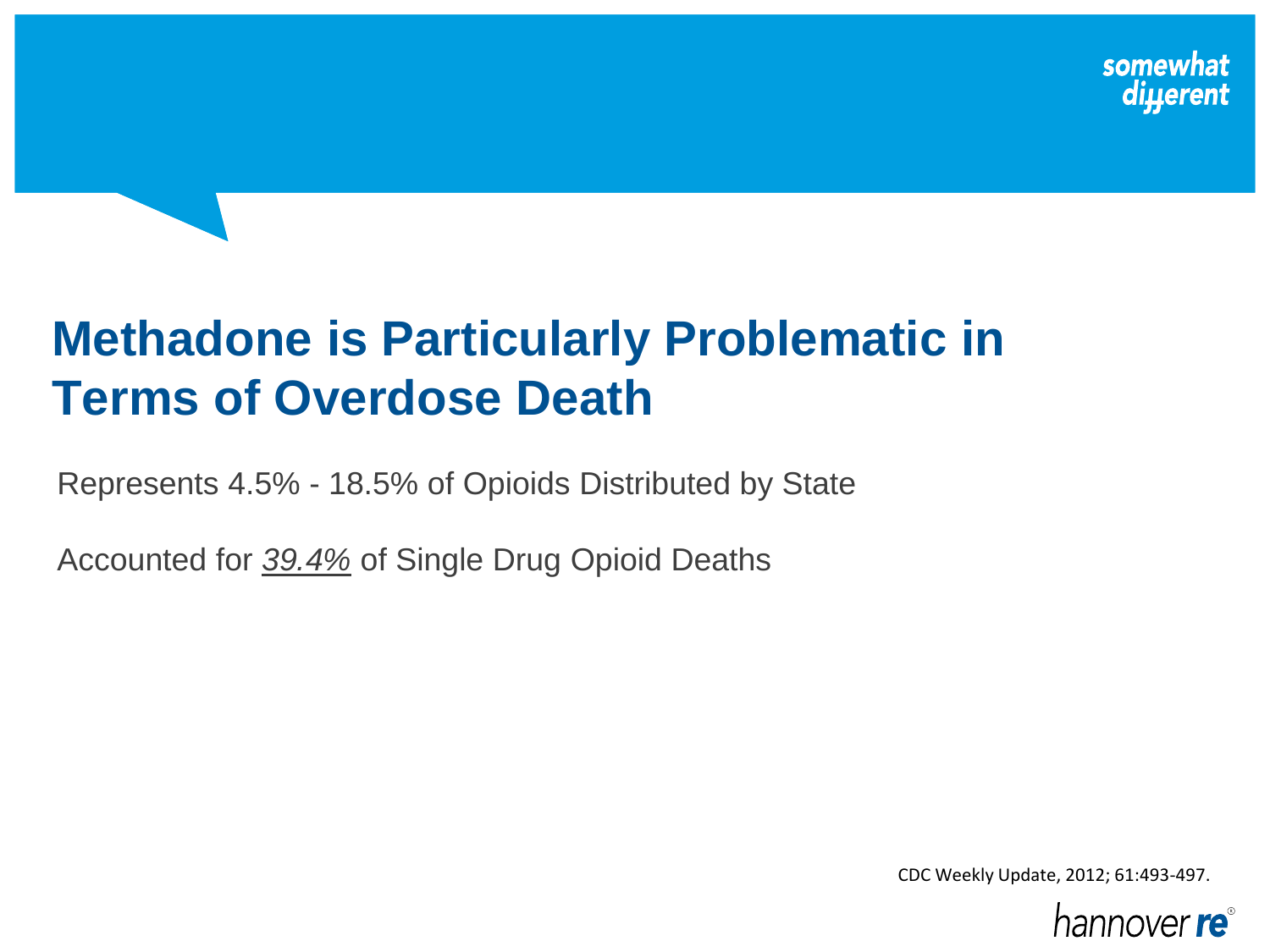#### **Methadone**

#### Advantages for pain relief

- Long duration of action
- Relatively low cost
- Availability in a liquid formulation
- Disadvantages/risks
	- Increased potency
		- − Morphine equivalent factor of 3
	- Long and unpredictable half-life
		- − Associated with accumulation and respiratory depression
		- − Cannot be used like other opioids
	- Most patients and non-specialist physicians are unfamiliar with its idiosyncrasies
	- Multiple interactions with other drugs, especially benzodiazepines
	- Ability to cause cardiac rhythm disturbances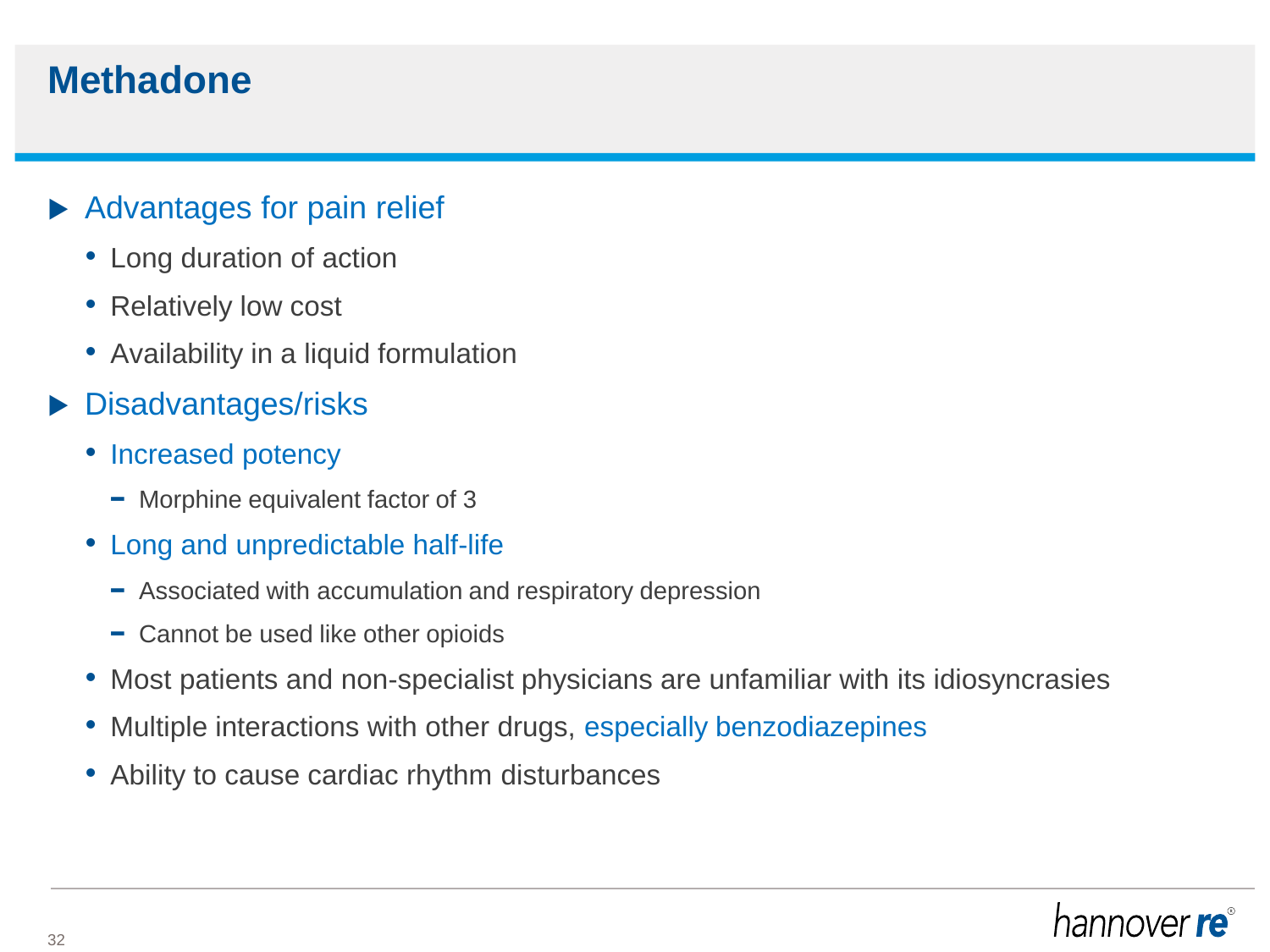#### **Methadone – Red Flags**

- Never used for acute pain, breakthrough pain or on an "as needed" basis
- $\triangleright$  Not a drug of first choice
- Should never be used in someone naïve to opioids
- Special caution if an applicant is starting or being switched to methadone
- Combination of methadone and benzodiazepines is especially high risk
	- Potential for severe respiratory depression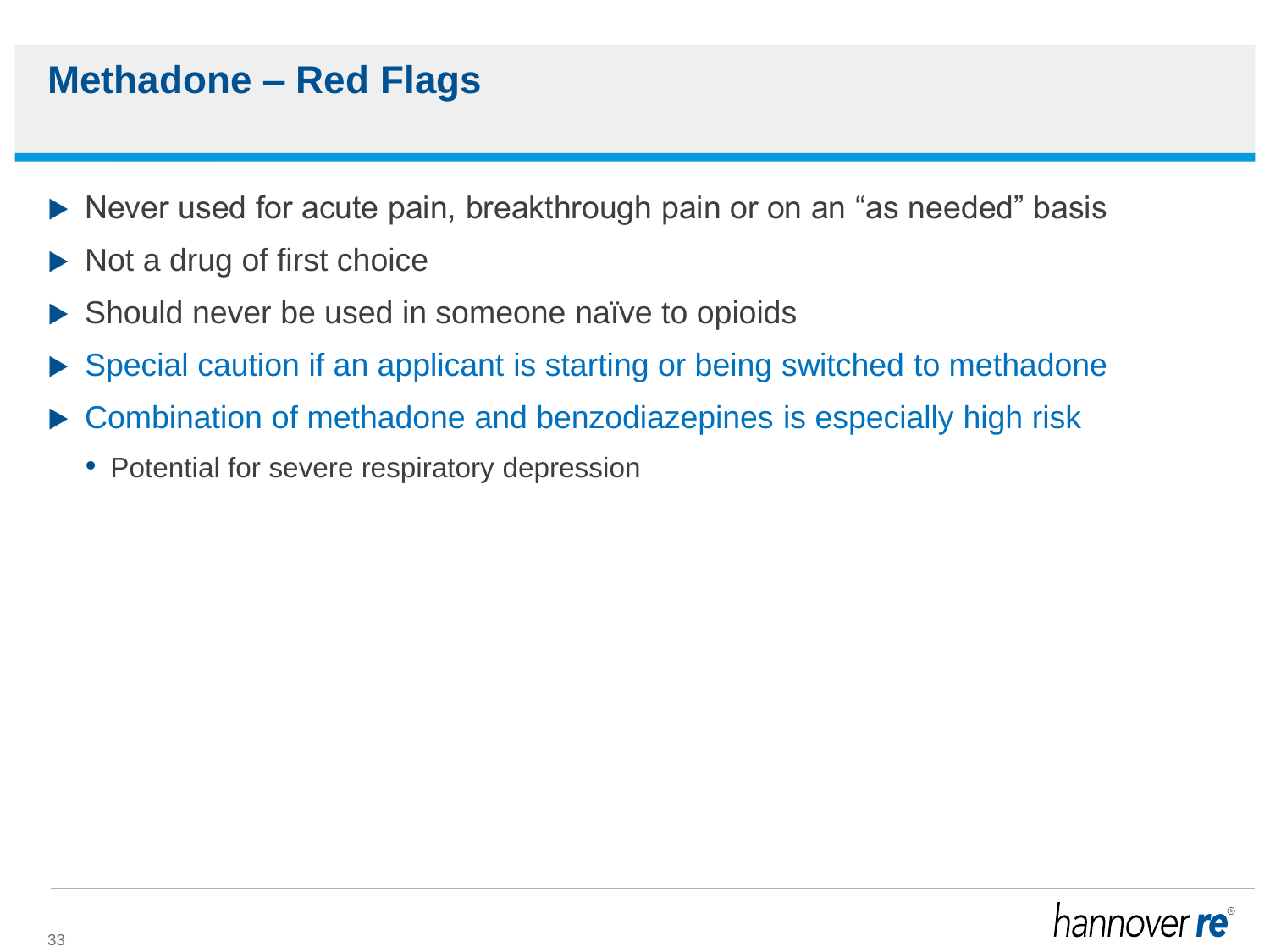### **Good Case Factors**

- ▶ Low dose of opioids
- $\blacktriangleright$  Followed by pain specialist
- $\triangleright$  Stable dosage over time
- ▶ No evidence to suggest drug seeking behavior
- Willing to use alternative means of controlling pain
- No significant psychiatric comorbidity
- No use of benzodiazepines
- Functional at home and work
- Good compliance with therapy
- Regular follow-up

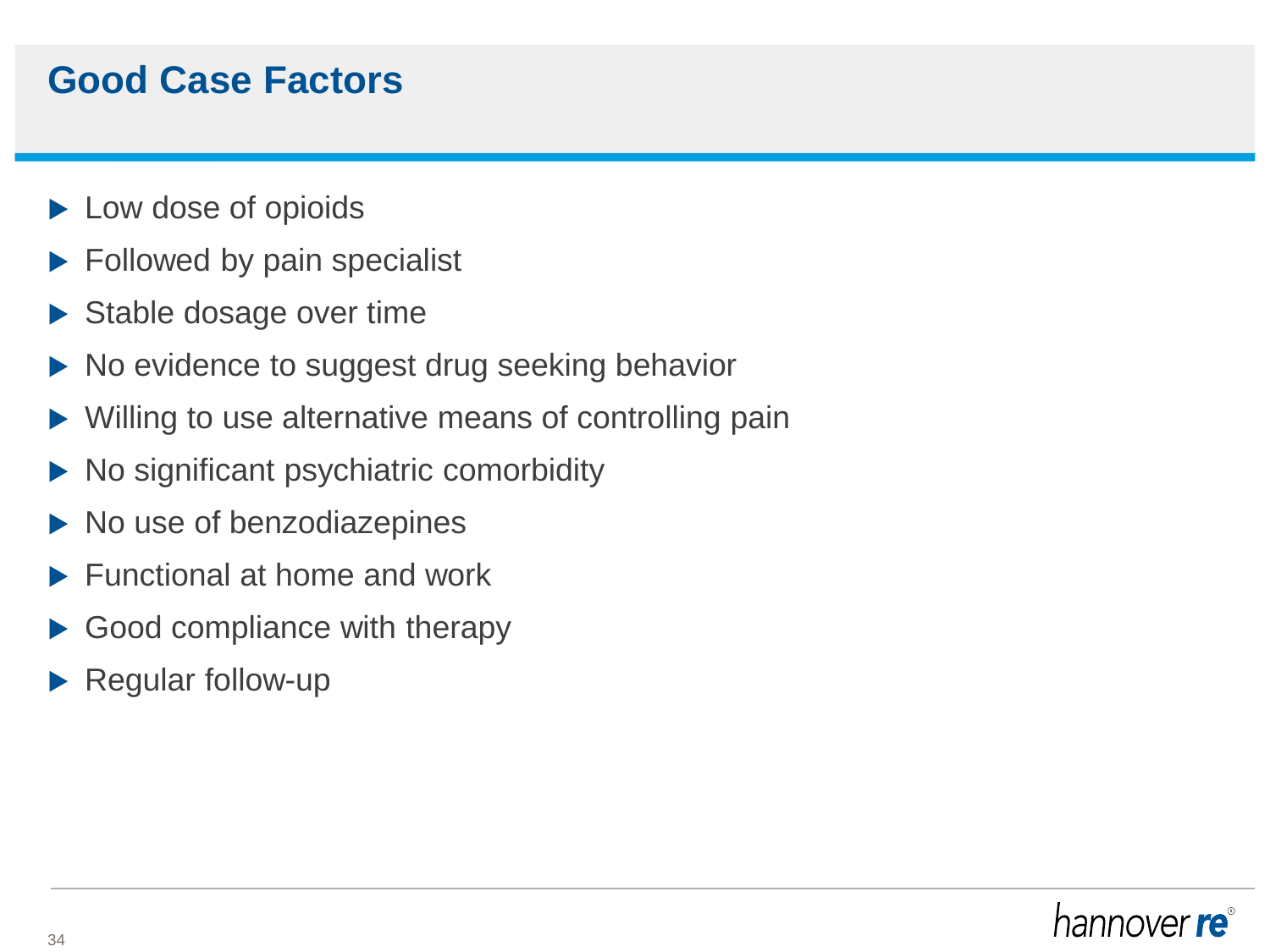# **Final Pearl – 2/3 of Patients Saw a Physician in the Month Before Overdose Death**

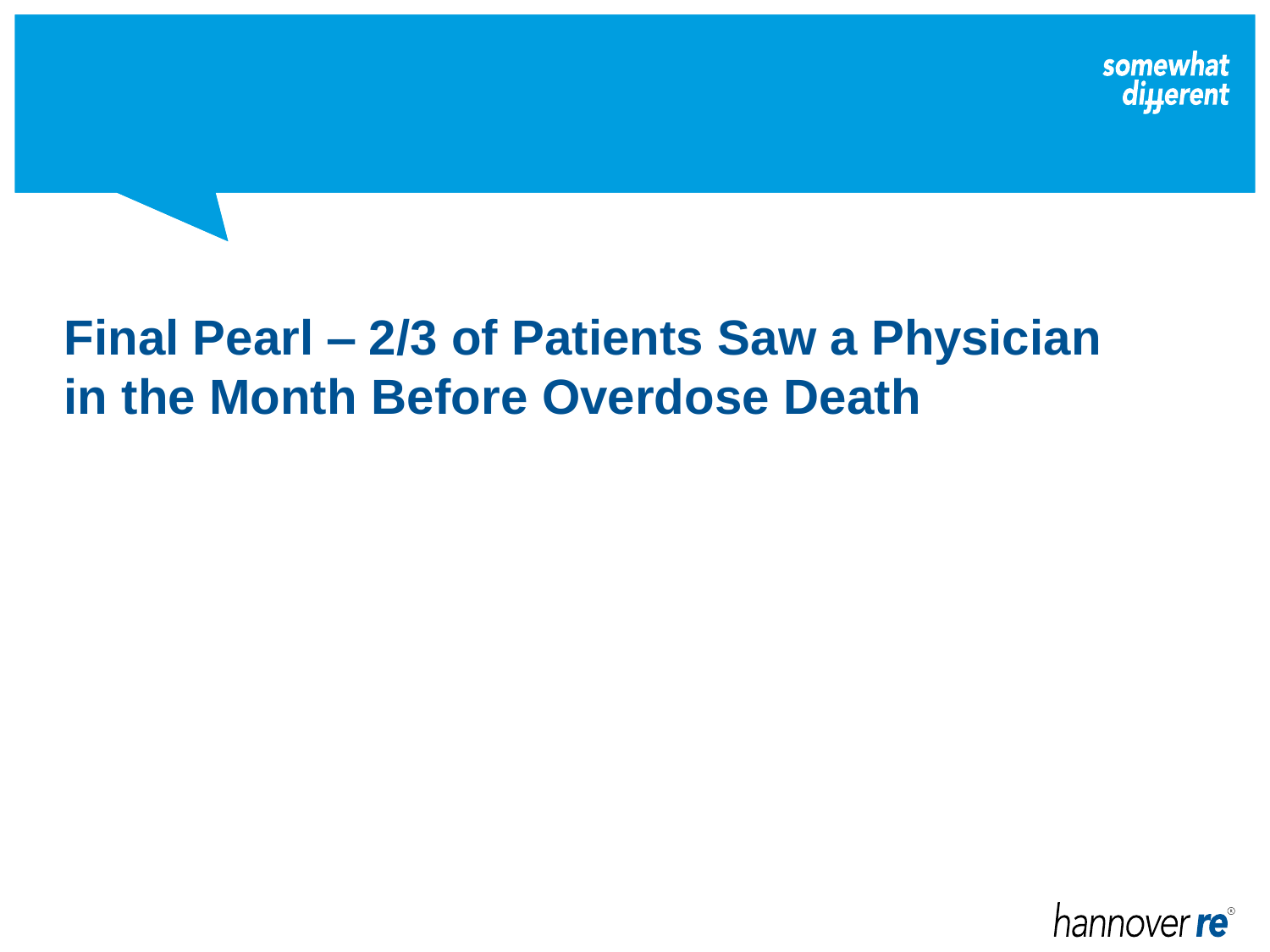somewhat<br>di*yerent* 

# **Medical Marijuana**

hannover re<sup>®</sup>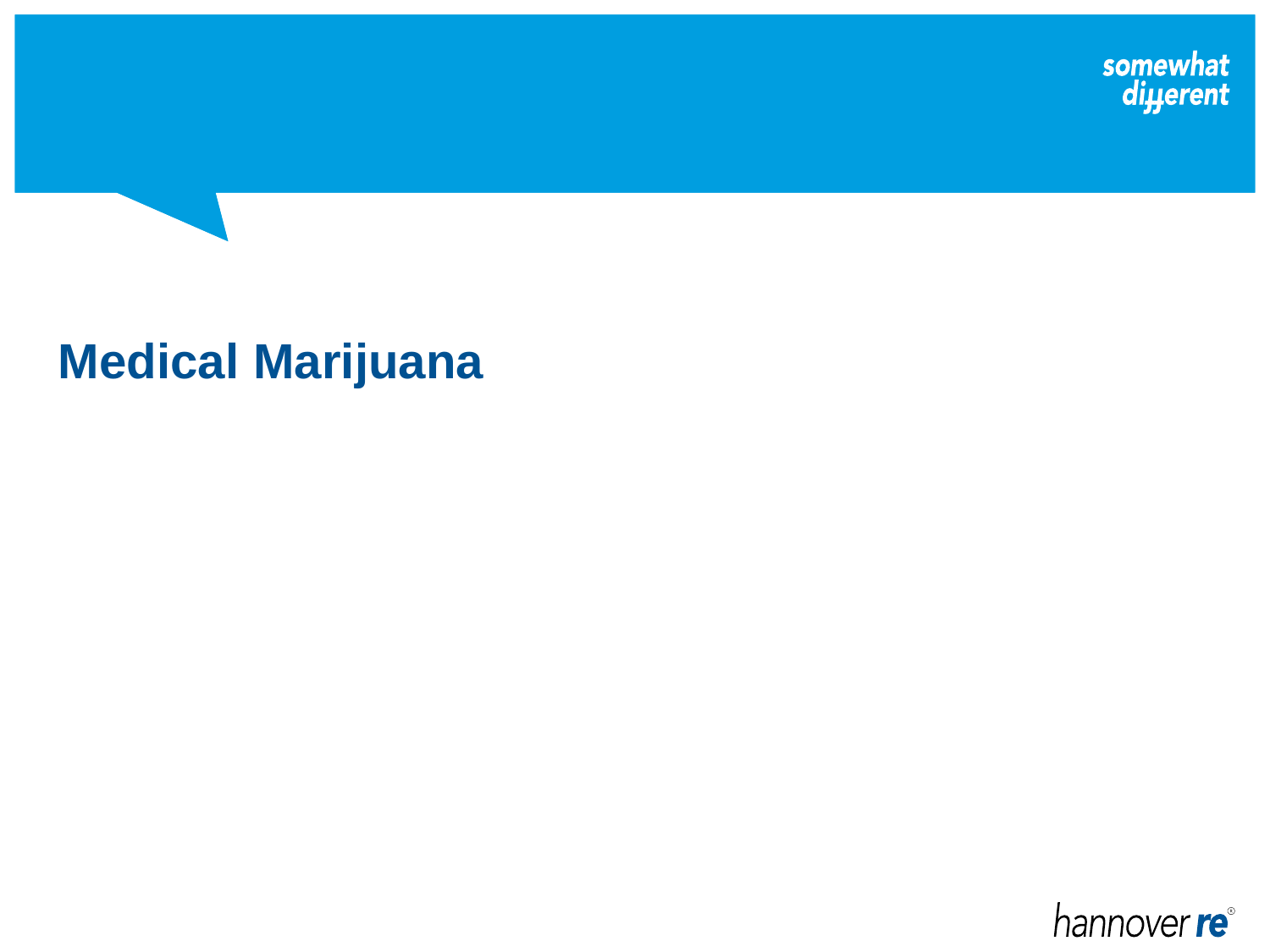#### **Marijuana**

- Derived from plant *Cannabis sativa*
	- Marijuana is derived from the crushed leaves, flowers and stems of the plant
	- Hashish is its concentrated resin
- ▶ Contains more than 460 active chemicals and 60 different cannabinoids
- ▶ Two major active ingredients
	- Delta-9-tetrahydocannabinol (THC)
		- − Psychoactive ingredient
		- − Varies in potency with derivative of cannabis plant
		- − Average THC content has increased over time with cultivation
		- − 2% 1980, 4.5% 1997, 8.55% 2006
	- **Cannabidiol** 
		- − More peripheral effects
		- − May counteract some of the THC psychoactive effects

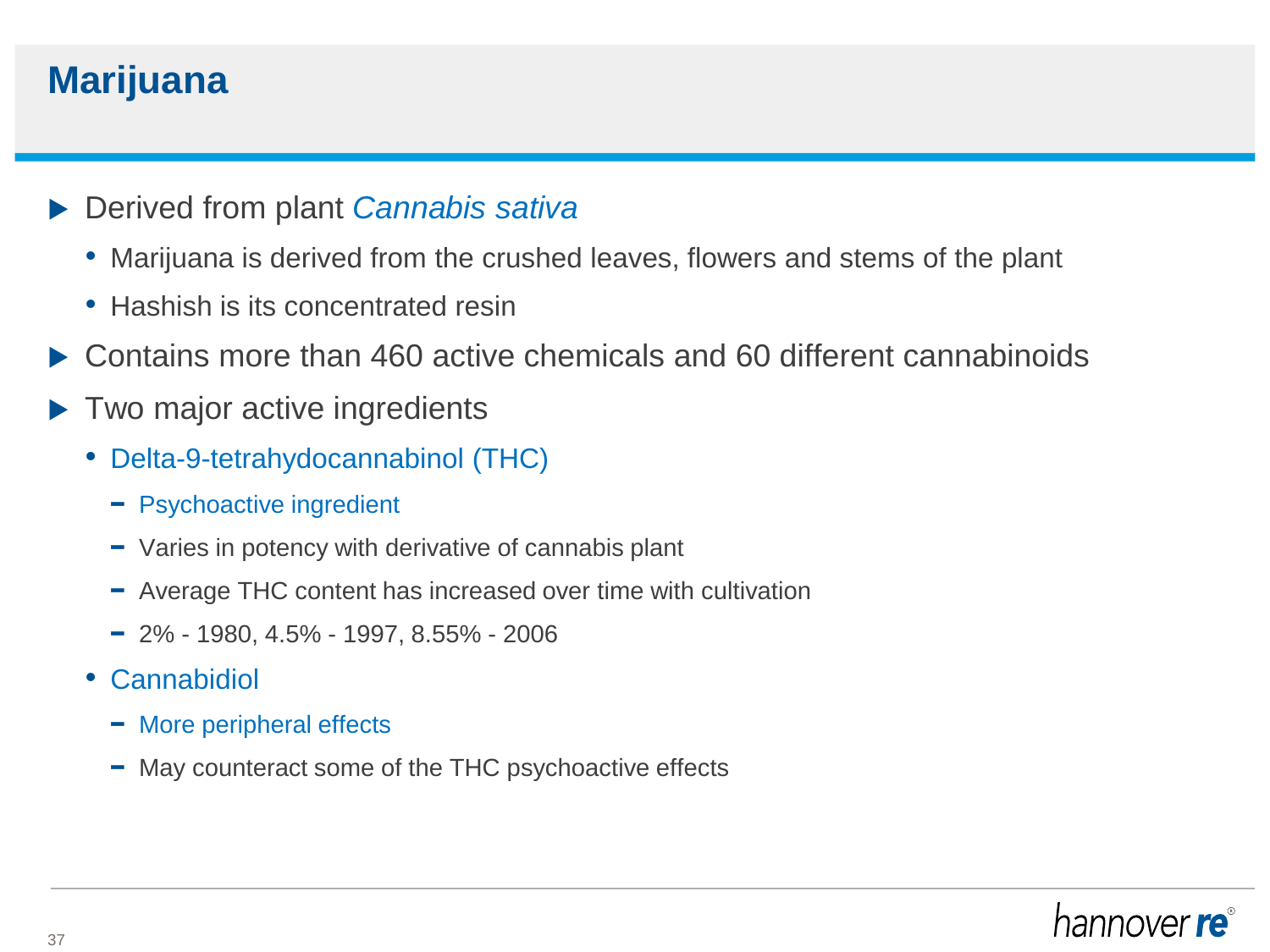#### **Marijuana - Historical Aspects**

- **First used medically in Central Asia and China**
- Documented use 5000 years ago
- ▶ 1830's Irish physician WB O'Shaughnessy wrote a paper advocating its use
	- Indications pain, vomiting, convulsions, spasticity (similar to current recommendations)
- $\triangleright$  1854 listed in US Dispensary
- 1937 Marijuana Tax Act essentially eliminated its use from medical practice
- ▶ 1942 removed from the US Dispensary
- ▶ 1970 US Congress itself declared marijuana to have no medical value
	- Bypassed the usual review process in the Controlled Substances Act
	- Designated a Schedule 1 drug no medical use, high abuse potential
		- − Others in class heroin, quaaludes, LSD
- ▶ 1999 Institute of Medicine review of literature declared some potential benefit
	- Appetite stimulant, treatment of nausea and vomiting, severe pain, spasticity

#### hannover **re**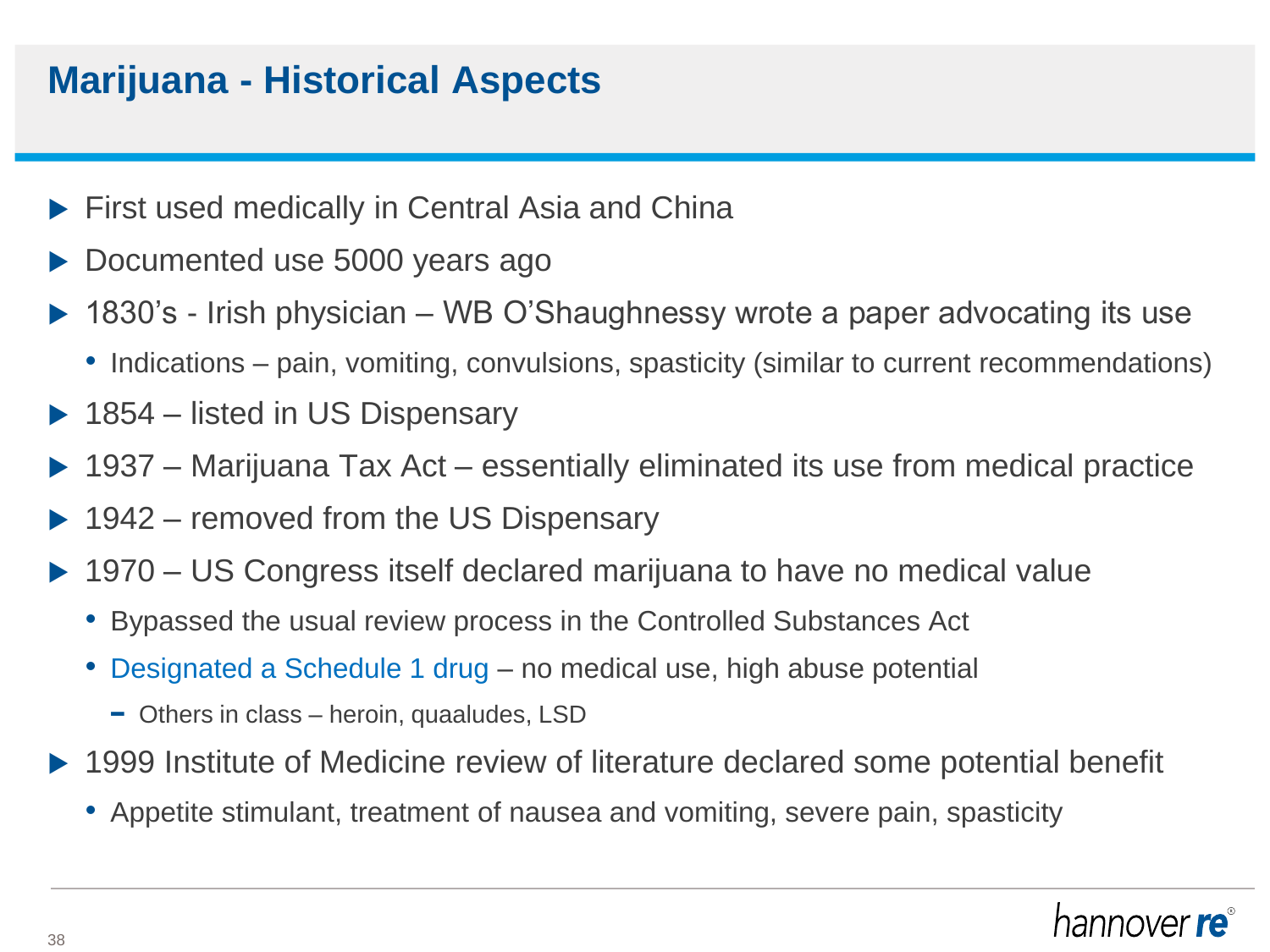### **Marijuana - Historical Aspects**

- ▶ 1996 California became first state to permit medical use of marijuana
- ▶ Now 21 states and District of Columbia have laws permitting use of medical marijuana (as of 4/17/14)
- ▶ Laws vary in structure
	- Most establish a patient registry
	- Some but not all allow dispensaries
	- Many laws are vague in what conditions it can be used to treat
	- May not require an established relationship with a physician just a prescription
- 12 states have pending legislation (as of April 16, 2014)
- Colorado and Washington legalized recreational use of marijuana as of elections in November 2012
- ▶ Problem marijuana is still a Schedule 1 drug under Federal Law

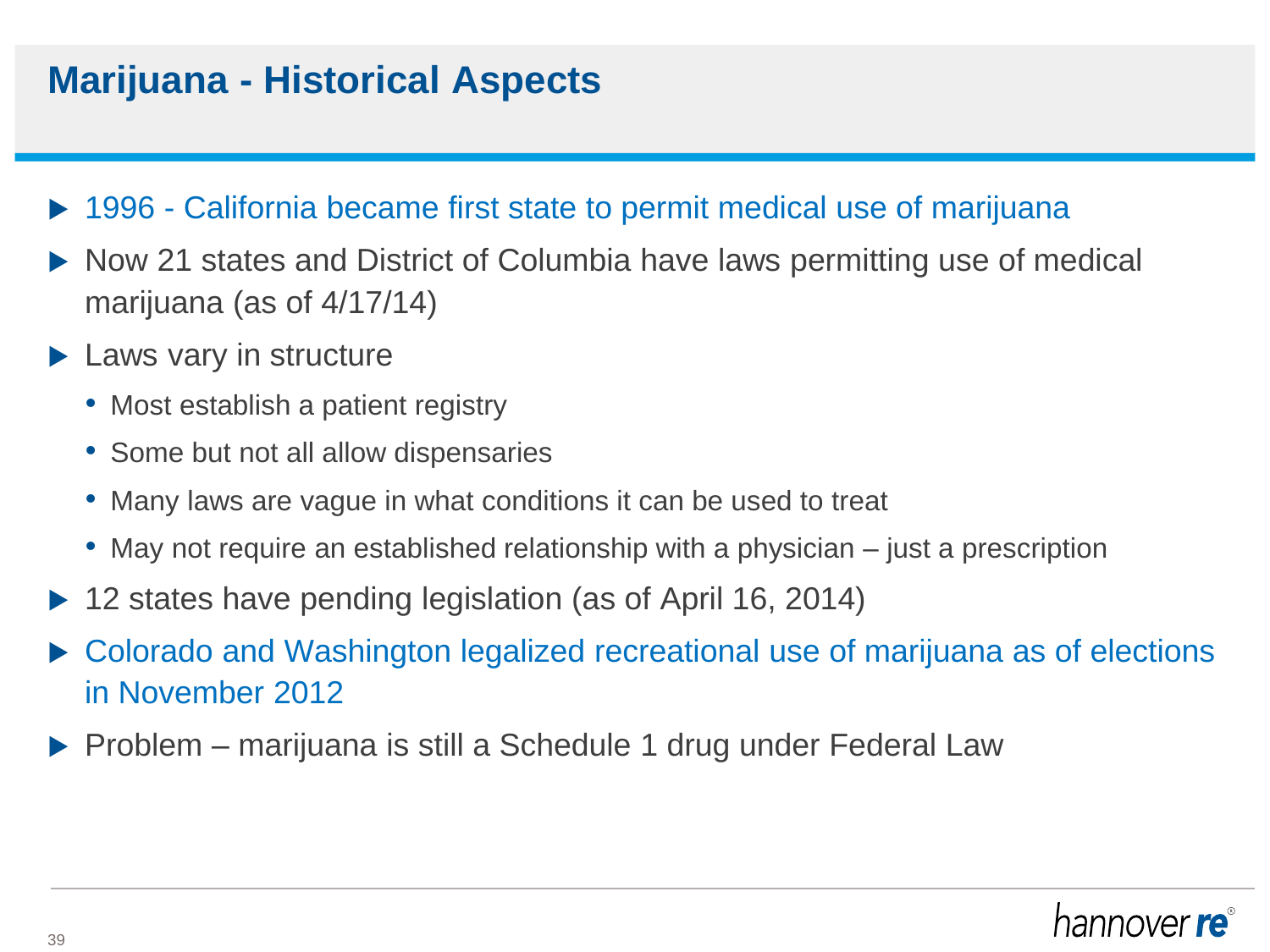#### **Enforcement of Federal Law Recently Relaxed – August 2013**

- Department of Justice to take a "trust but verify" approach to new state laws
- May not impinge on state laws in some cases
- Federal government reserves the right to enforce the schedule 1 status if states don't carefully regulate threats to public safety
- $\triangleright$  Key priorities will drive federal enforcement policy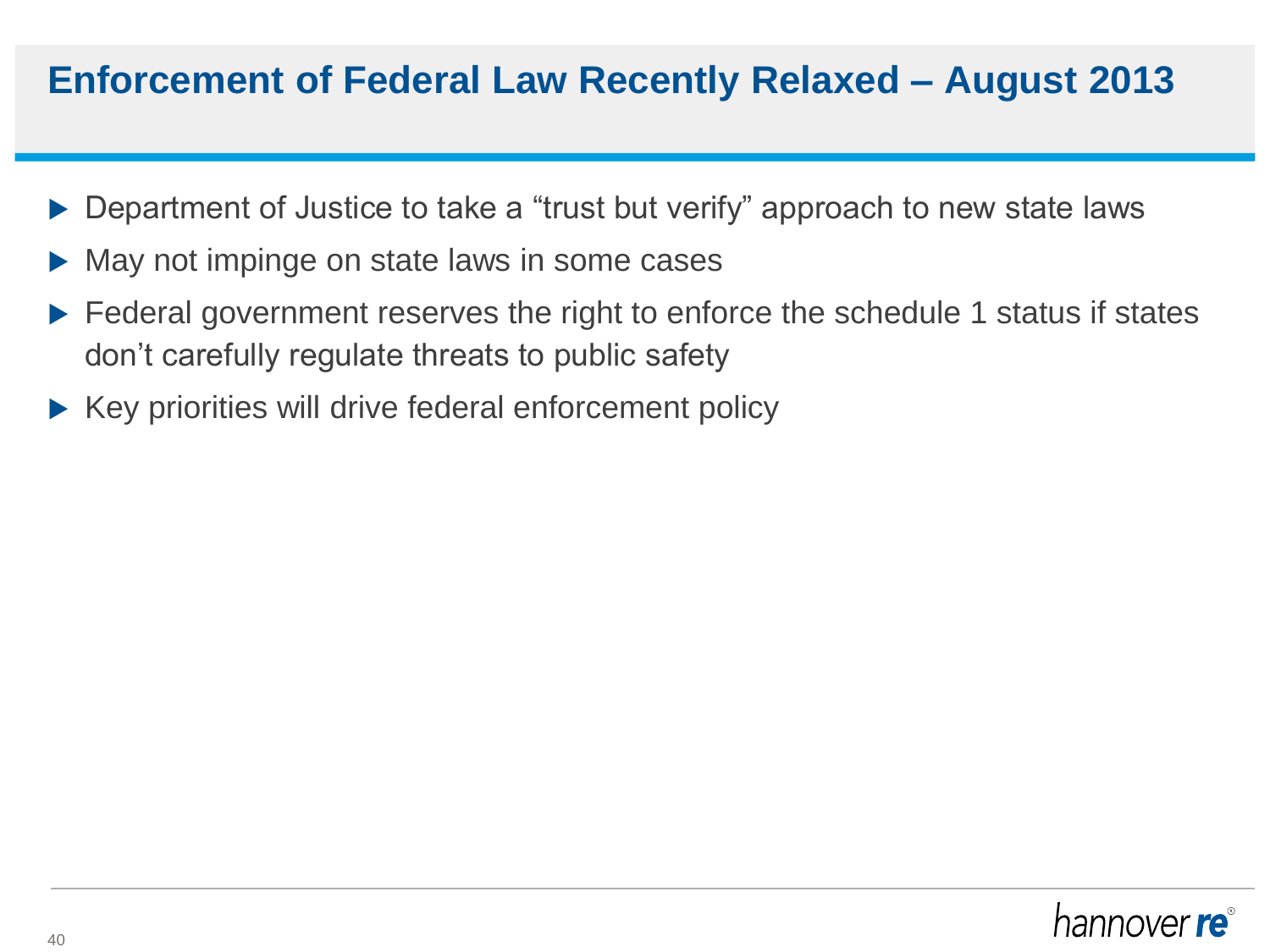### **Key Priorities for Federal Enforcement**

- Distribution of marijuana to minors
- Revenue from sales going to criminal enterprises, gangs or cartels
- Diversion of marijuana to states where it is illegal
- Use of state authorized marijuana sales to traffic in other drugs
- Violence and use of firearms in the cultivation or distribution of marijuana
- Drugged driving or adverse other public health consequences of marijuana use
- Growing of marijuana on public lands
- Prevention of marijuana possession or use on federal property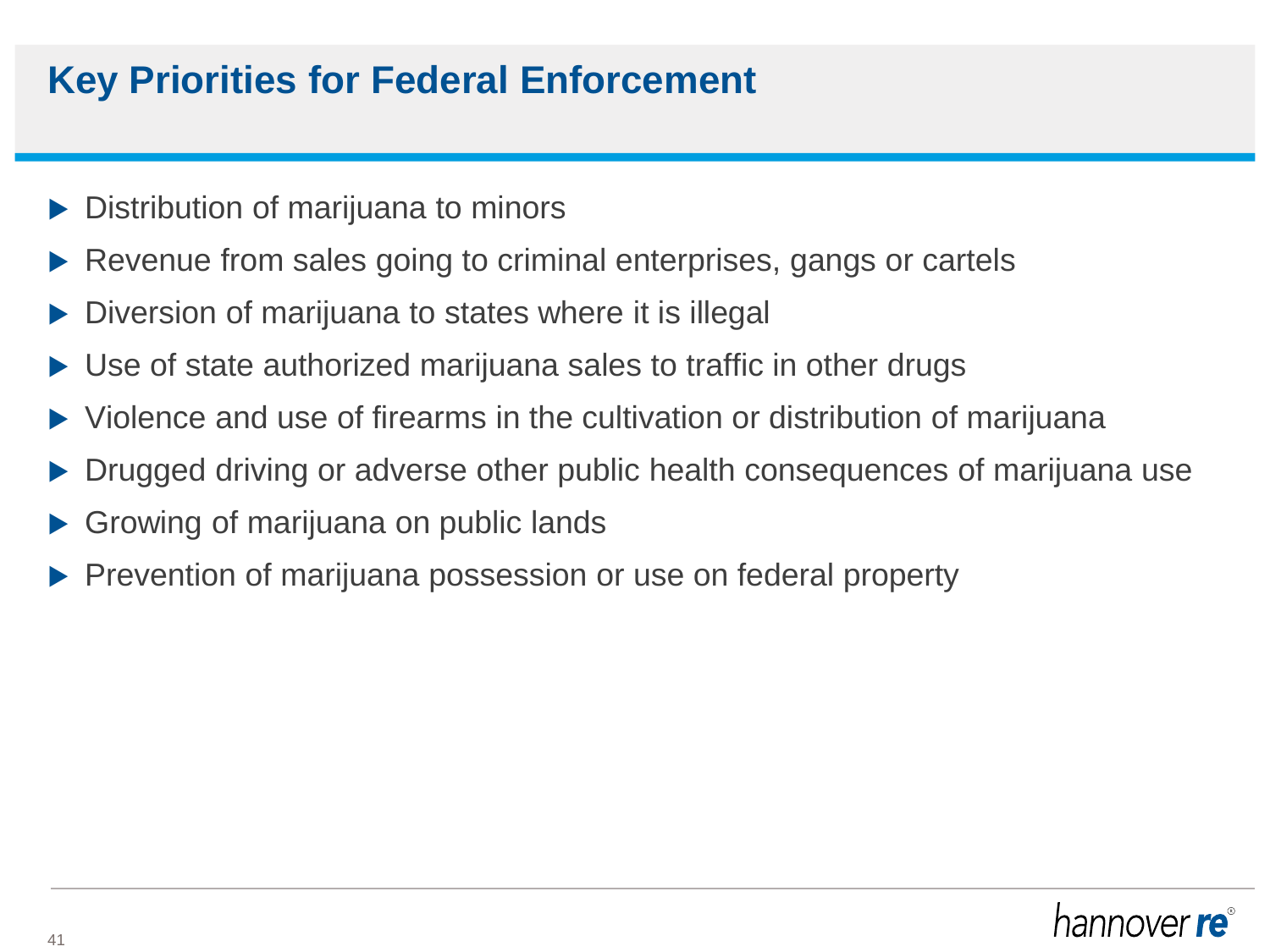# **Schedule 1 Status Under Federal Law Makes Study of the Medical Uses of Marijuana Very Difficult**

Only Federally Authorized Source of Cannabis for Medical Study is a Strain Grown at the University of Mississippi

Only Through an Application to the National Institute of Drug Abuse

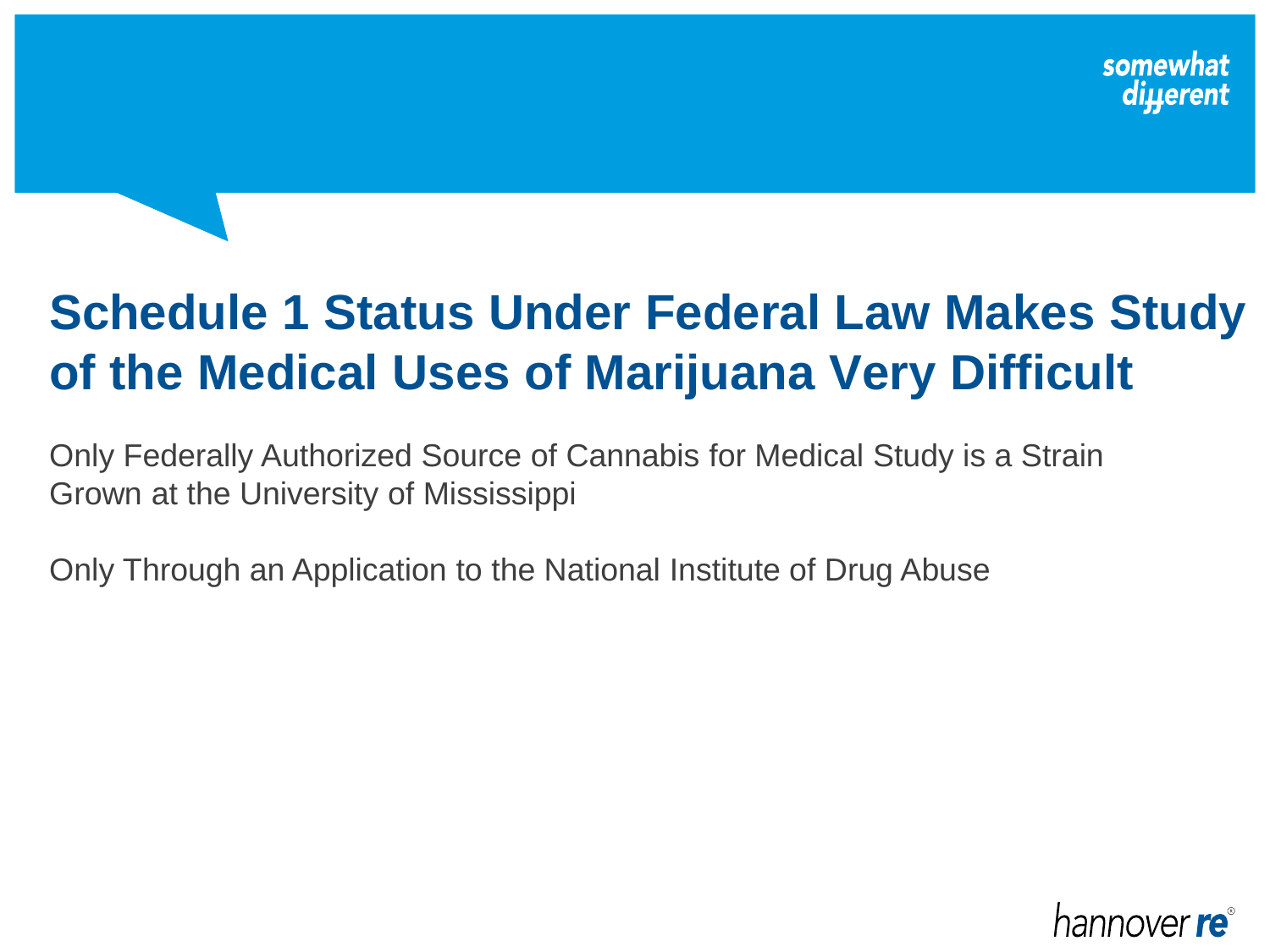### **Endocannabinoid System – 2 Different Receptors**

#### **Moderator system**

- Regulates neurotransmitter release at the level of the synapse
- Functions in parallel and conjunction with the adrenergic, cholinergic and dopaminergic systems
- Effects in the central and autonomic nervous systems

#### ▶ CB1 receptors

- Psychoactive effects
- Located primarily in CNS and gut

#### ▶ CB2 receptors

- Located only in periphery
- Associated with neuroinflammation and pain, host defense, digestion

## hannover **re**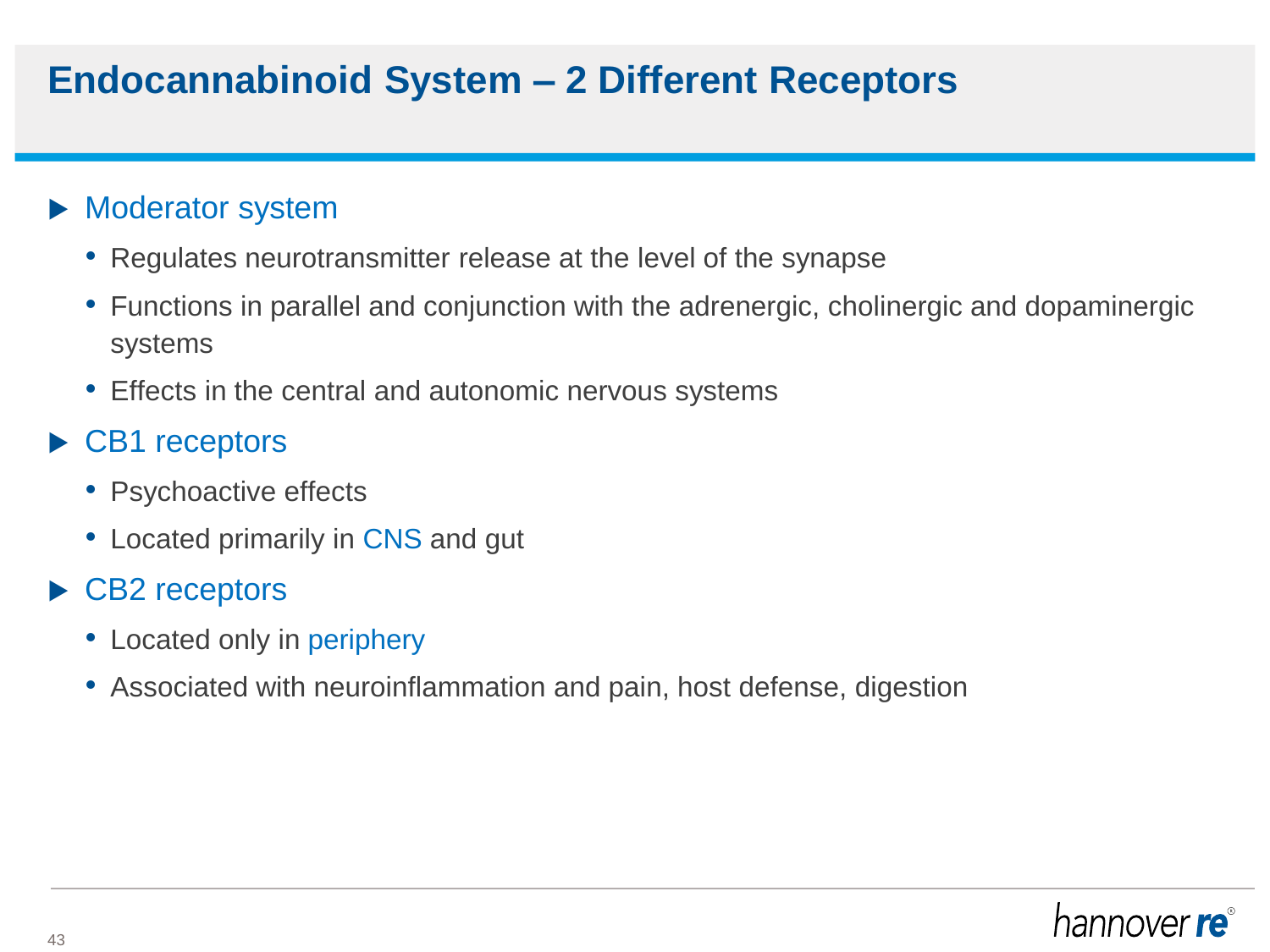#### **CB1 Receptors – Primary Binding Site for THC**

- ▶ Concentrate in specific areas of CNS
- ▶ Those associated with pleasure, movement, learning memory and pain
- Mesolimbic system reinforce pleasurable activities
- ▶ Cerebellum and basal ganglia affect motor tone and coordinated movement
- ▶ Hippocampus modulate mood
- Hippocampus, prefrontal cortex concentration, short-term memory, attention and tracking behavior
- $\blacktriangleright$  Hypothalamus vegetative functions
- $\triangleright$  Food intake receptors appetite ("munchies")
- $\triangleright$  Spinal cord pain pathways, analgesia
- $\triangleright$  Central reward center can lead to addiction
- $\triangleright$  Near absence in the brainstem negates severity of overdose effects

#### hannover **re**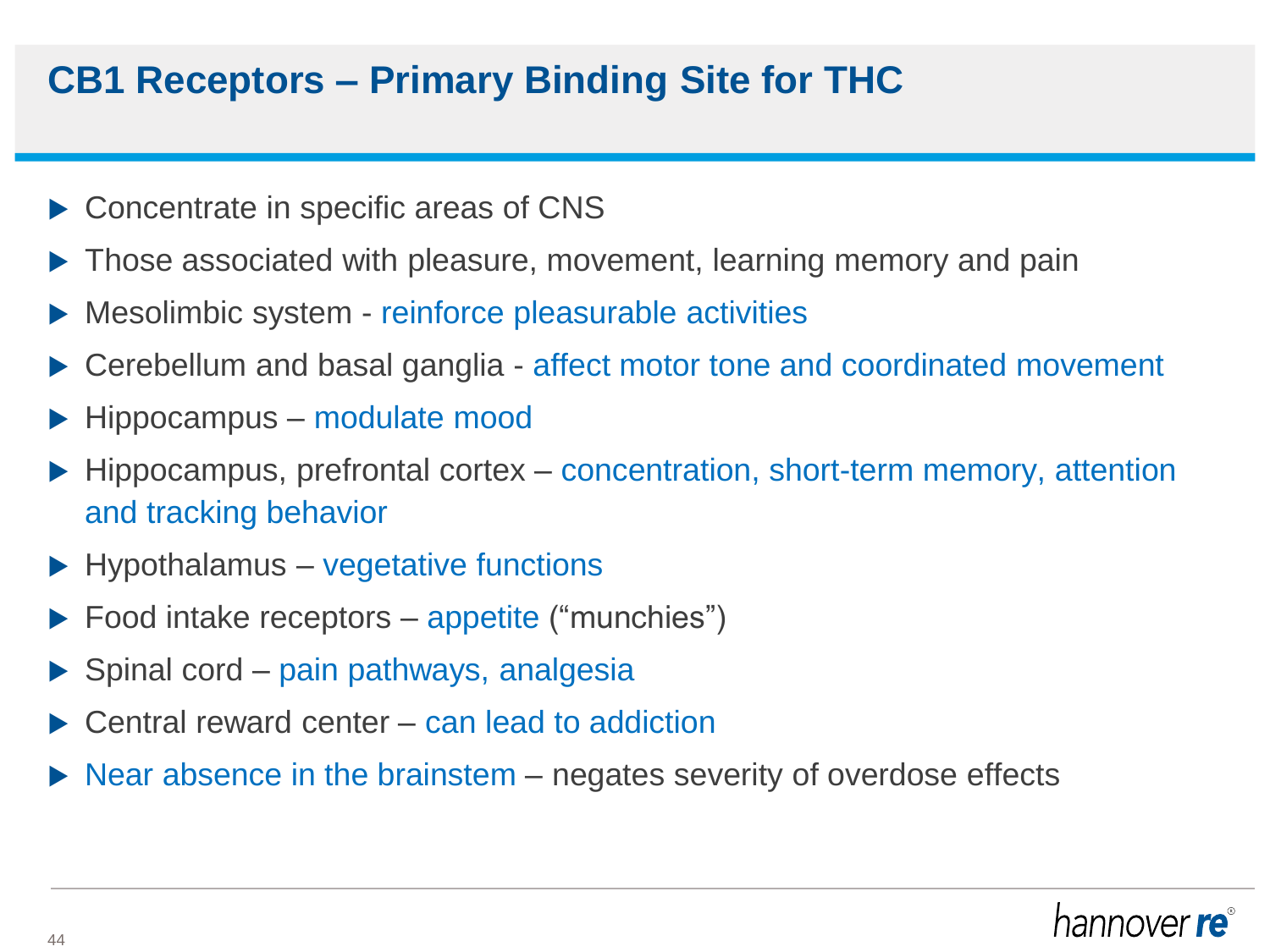# **A Lethal Human Overdose from Marijuana has**  *Never* **Been Reported**

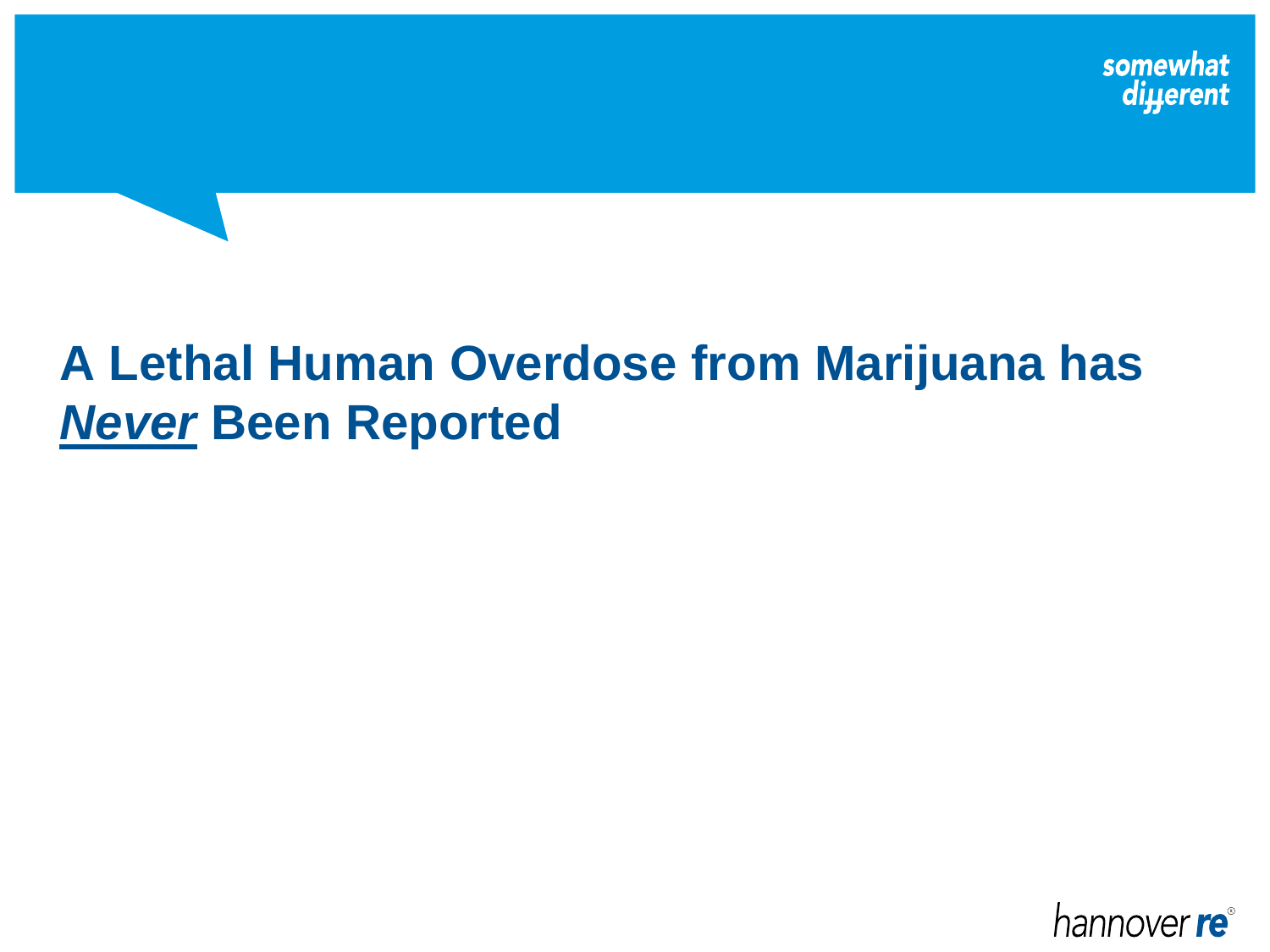#### **CB2 Receptors**

- $\triangleright$  Not found in the CNS
- Located only in peripheral cells
	- Neurons
	- Immune cells
- Activation leads to multiple actions
	- Immunosuppression
	- Anti-inflammatory effects
	- Reduced pain sensation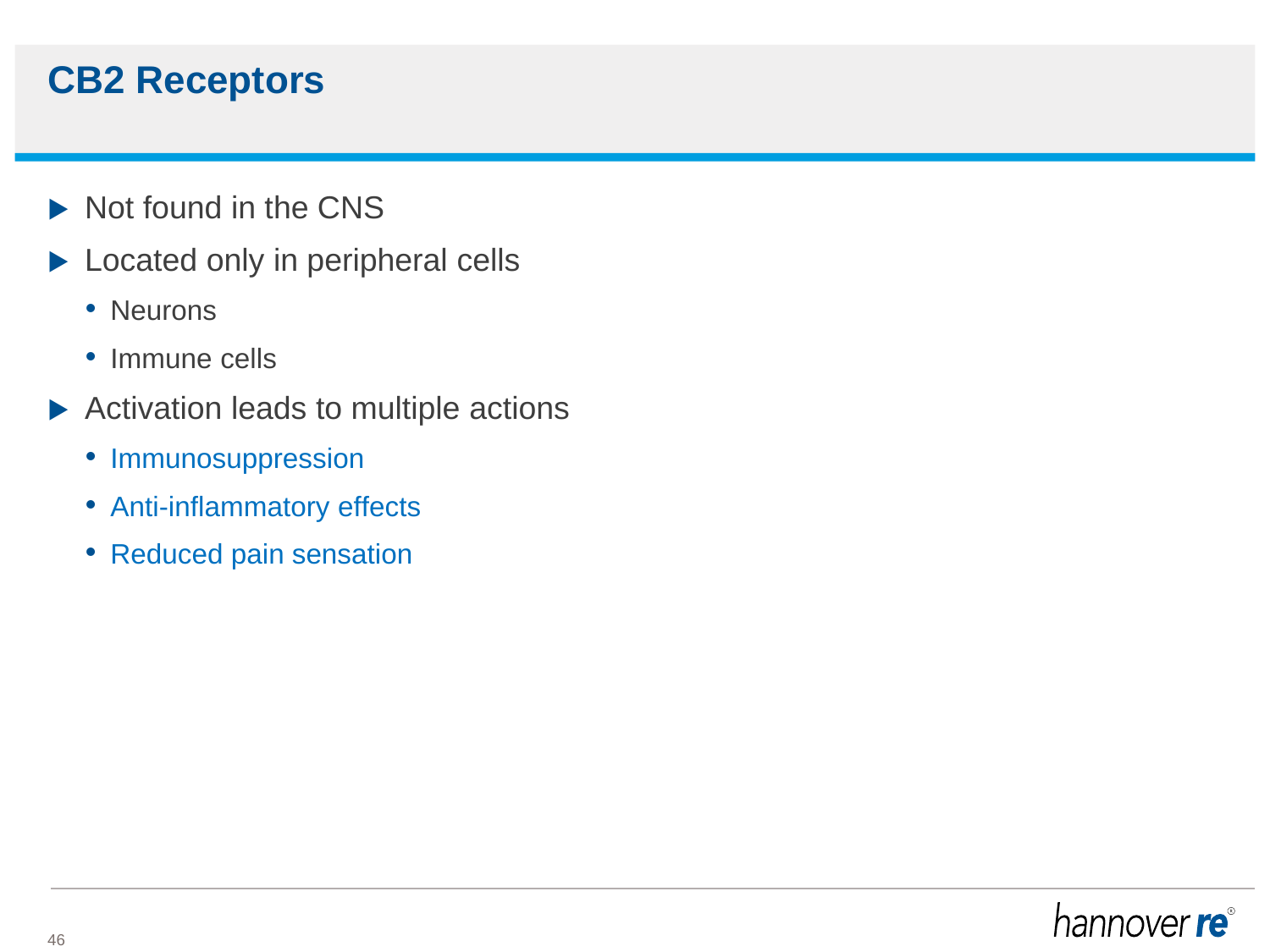somewhat<br>diyerent

# **Marijuana is Fat Soluble**

Concentrates in Adipose Tissue

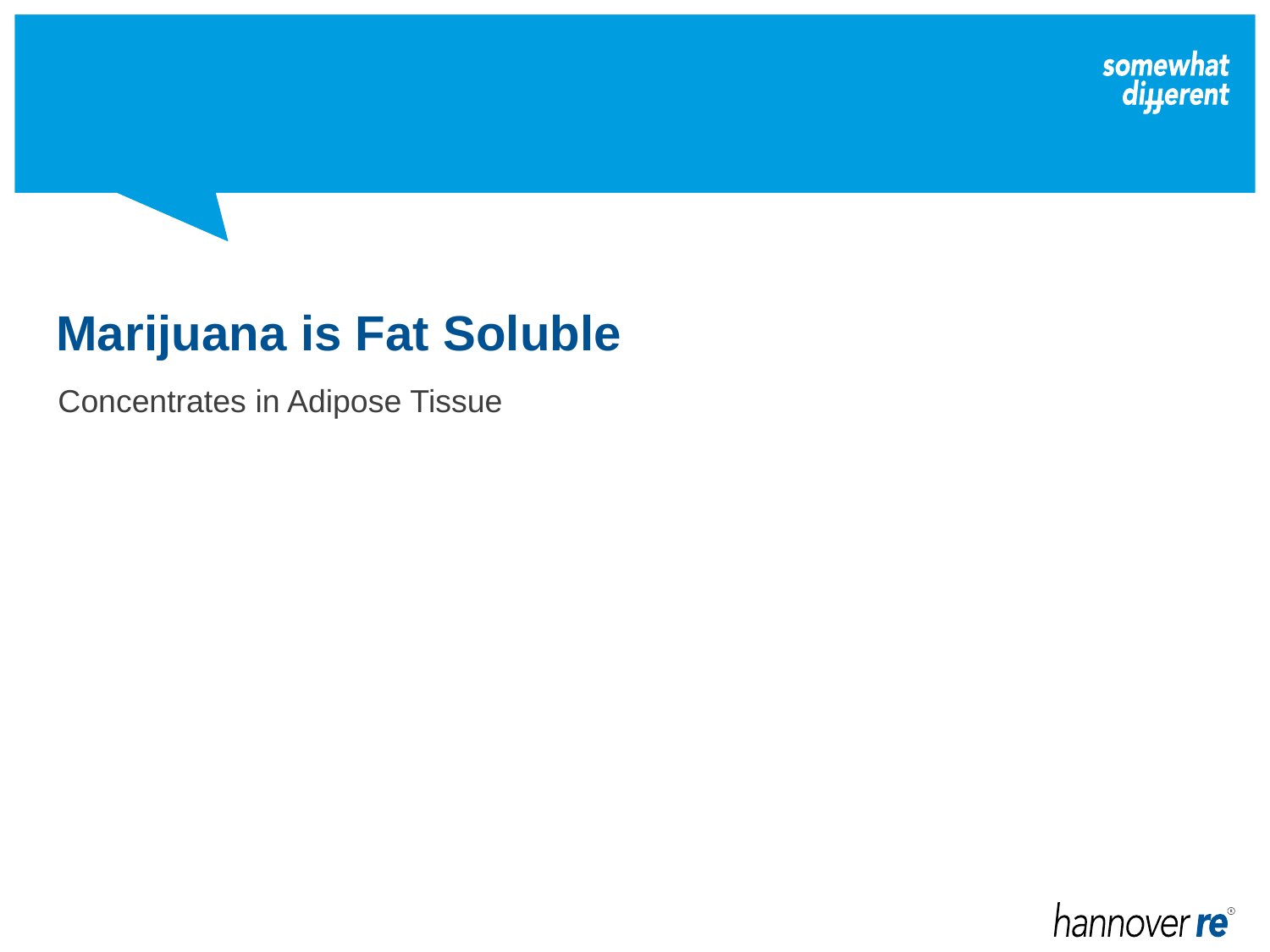## **Marijuana Testing**

#### ▶ Urine testing

- Most commonly used format
- Tests for metabolites
- Duration when test can be positive varies depending on cutoff level used, amount of drug absorbed and frequency of use
	- − Usually 1-3 days for acute use
	- − Up to a month or more for chronic users
	- − Due to fat solubility of the drug

#### Blood testing and oral fluid

- Tests for both parent drug and metabolites (blood) or metabolites (oral fluid)
- Usually only for a few hours after use
- Up to 1-2 days for heavy users
- $\blacktriangleright$  Hair
	- Tests for metabolites
	- Can be positive up to 90 days

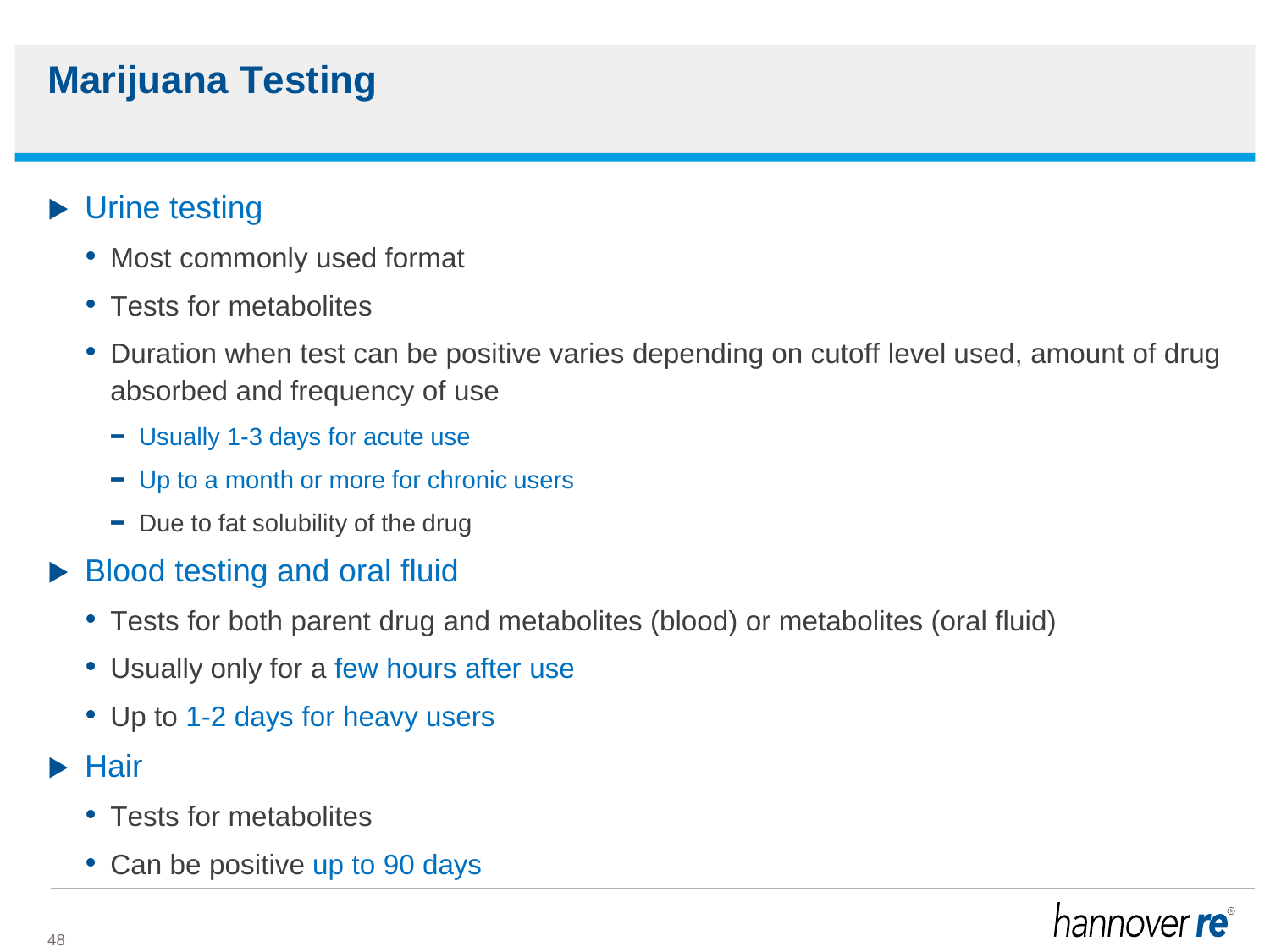### **Pharmacology**

#### ▶ THC is rapidly absorbed when smoked

- Peak serum concentrations in 10-20 minutes
- Peak clinical effects in 30 minutes
- Heavy users absorb it more efficiently
- ▶ Oral use produces similar physical effects
	- *But* absorbed more slowly and erratically
	- Peak concentrations in 1-3 hours
	- Levels are lower than with smoking
- Because of the more rapid onset and easier titration of effects most medical users prefer using the drug via smoking

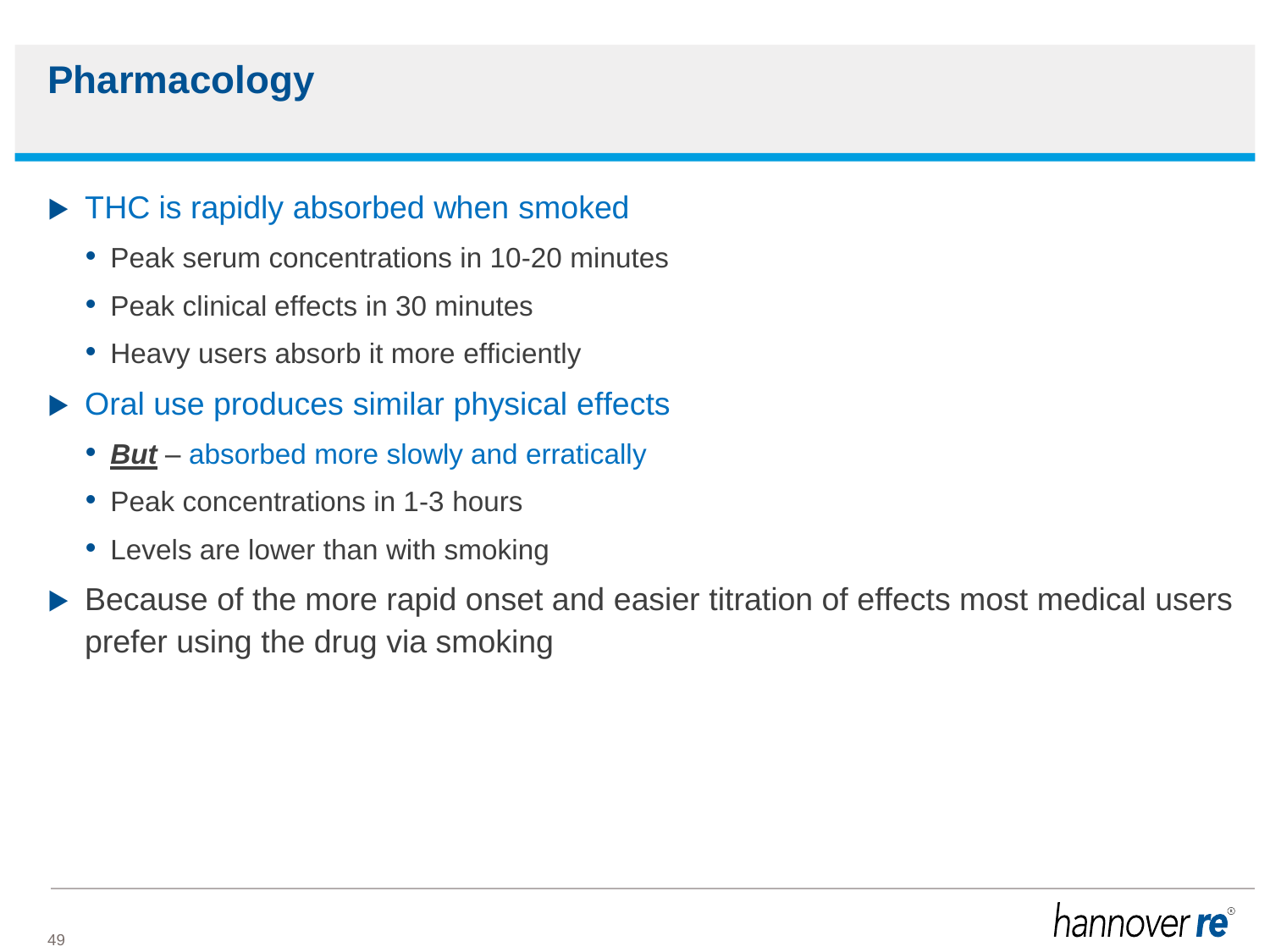## **Toxicology**

- $\triangleright$  Tolerance may develop with chronic use
	- Need increasing doses to produce comparable effects
- ▶ Cannabis withdrawal syndrome exists
	- Anxiety, irritability, depressed mood, restlessness
	- Disturbed sleep
	- GI symptoms
	- Decreased appetite
	- Symptoms begin first week of abstinence, last several weeks
	- Overall milder than withdrawal from other drugs
		- − Likely due to slow leaching of drug from fat stores
- ▶ Overall lifetime risk of marijuana dependence is 9%
	- Characterized by the 4 C's similar to other drugs
	- No risk of new onset dependence after age 25

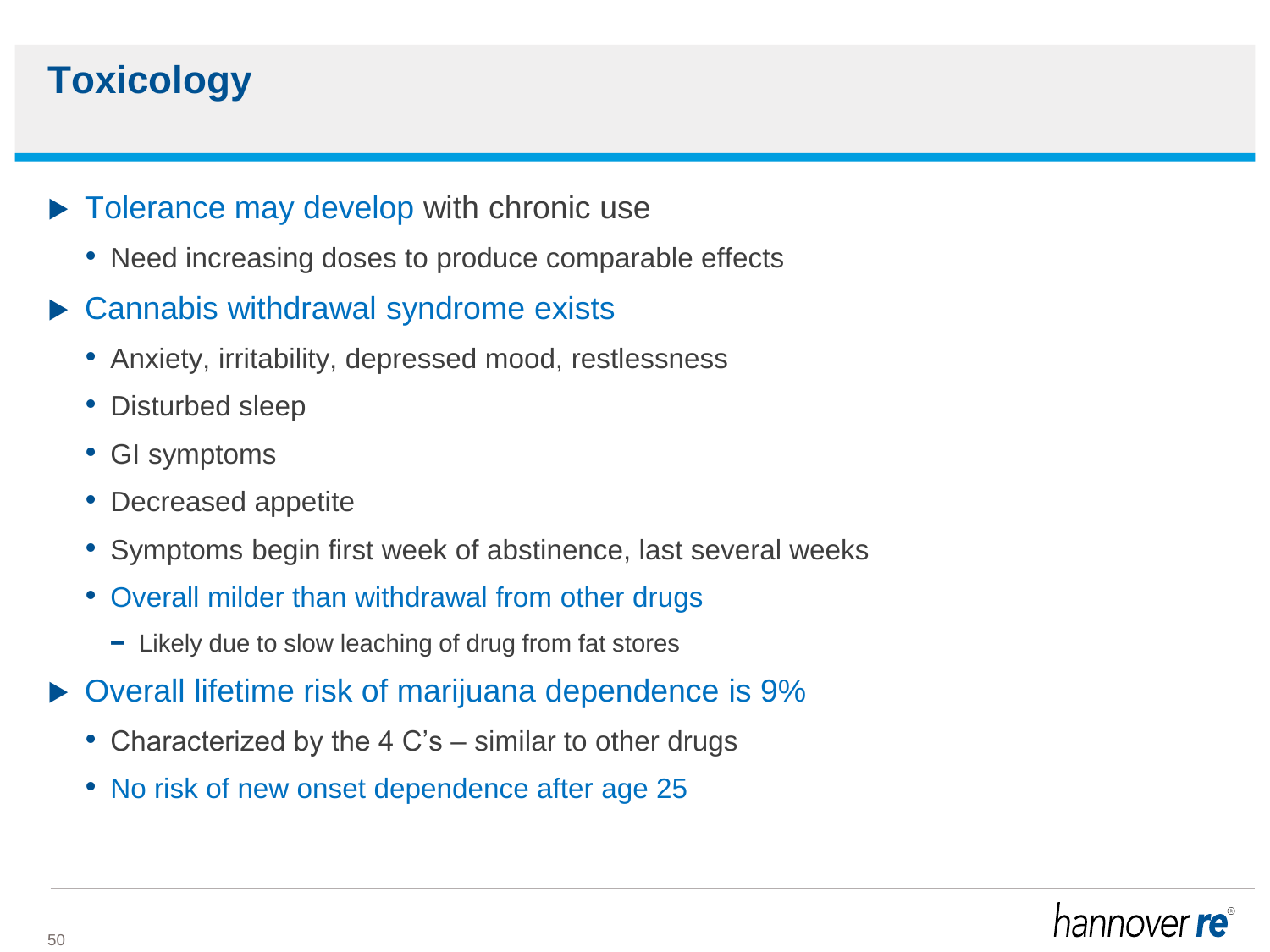### **Lifetime Risk for Dependence**

#### **Percentage Risk for Dependence by Substance**



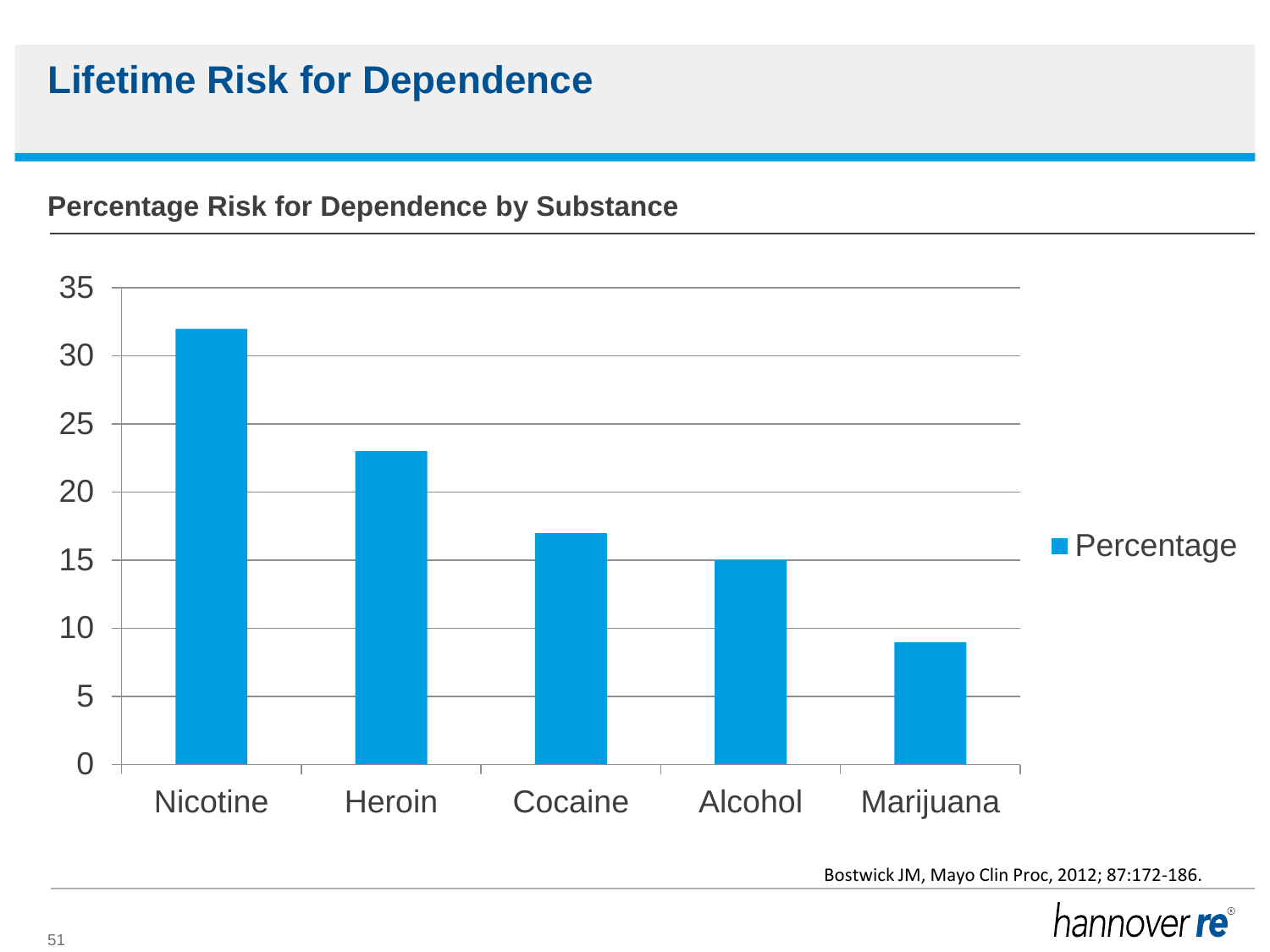### **Adverse Effects – Lung Cancer**

- Association with lung cancer in some studies but not all
- ▶ 50-70% more carcinogens than tobacco
	- 1/3 more tar retention in lungs than tobacco smoke
- ▶ Smoke is more deeply inhaled and held in lungs longer
- In one study lifetime cannabis use (< 20 joints was not associated with lung cancer)
- $\blacktriangleright$  However, heavy use ( $> 10.5$  joint-years of exposure) had RR of 5.7
- ▶ 1 joint per day is roughly equivalent to 1 pack of cigarettes per day in terms of lung cancer risk
- Another study followed Swedish conscripts for 40 years
- ▶ Users > 50 times at age 18-20 had a HR of 2.12 compared to never users
- Roughly equivalent to ½ pack of cigarettes per day
- HR of 11-50 times  $= 1.68$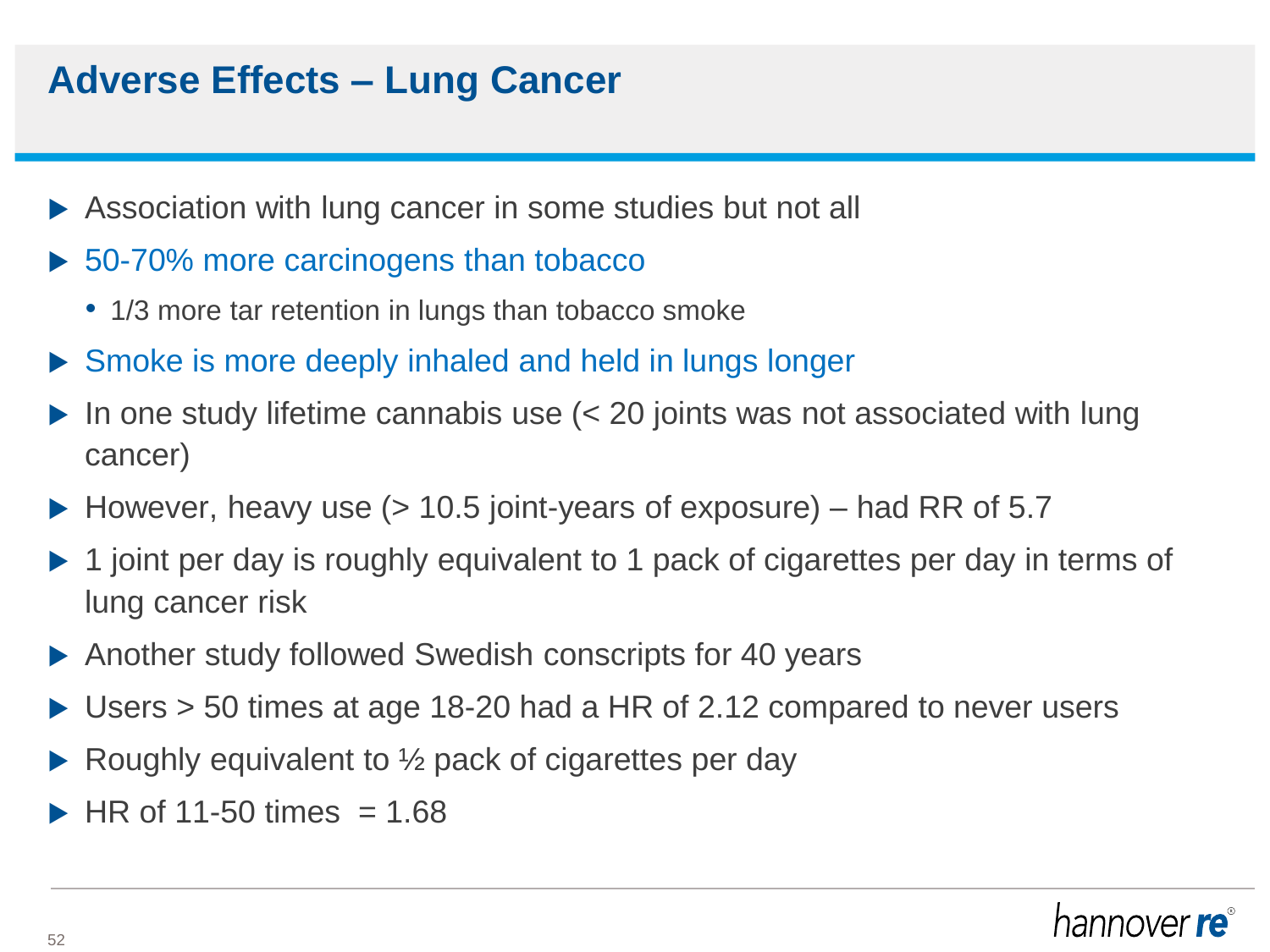#### **Adverse Events – Lung Disease**

- Smoking marijuana increases blood carboxyhemoglobin level 5 fold
- ▶ Short term, acute use may lead to bronchodilation
	- Used for asthma in the past
- ▶ Associated with an increased frequency of bronchitis
	- Inflammation in the airways
- ▶ Emphysema risk is not increased
- ▶ 1 pack/day of cigarettes is roughly equivalent to 7.9 marijuana joints/day in terms of lung effects in one study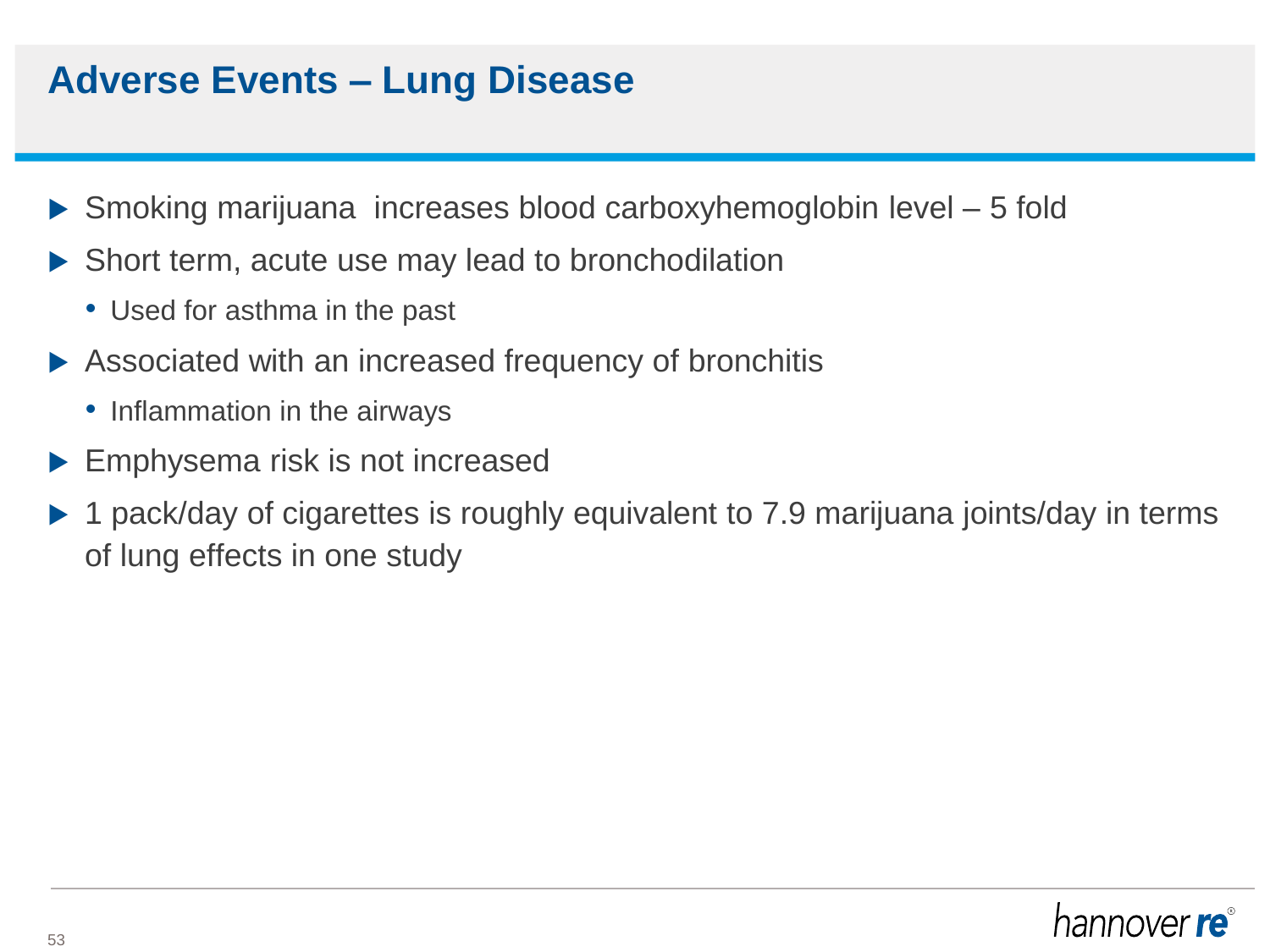#### **Adverse Events - Psychiatric**

- $\triangleright$  Odds ratio for psychosis  $-2.1$ -2.3
- Increases the risk of schizophrenia and possibly bipolar disorder and depression
- Appears to unmask risk in predisposed individuals
- Risk is dose dependent
- Risk appears to flow both ways
	- Marijuana users have worse psychosis
	- Psychotic individuals are more likely to use marijuana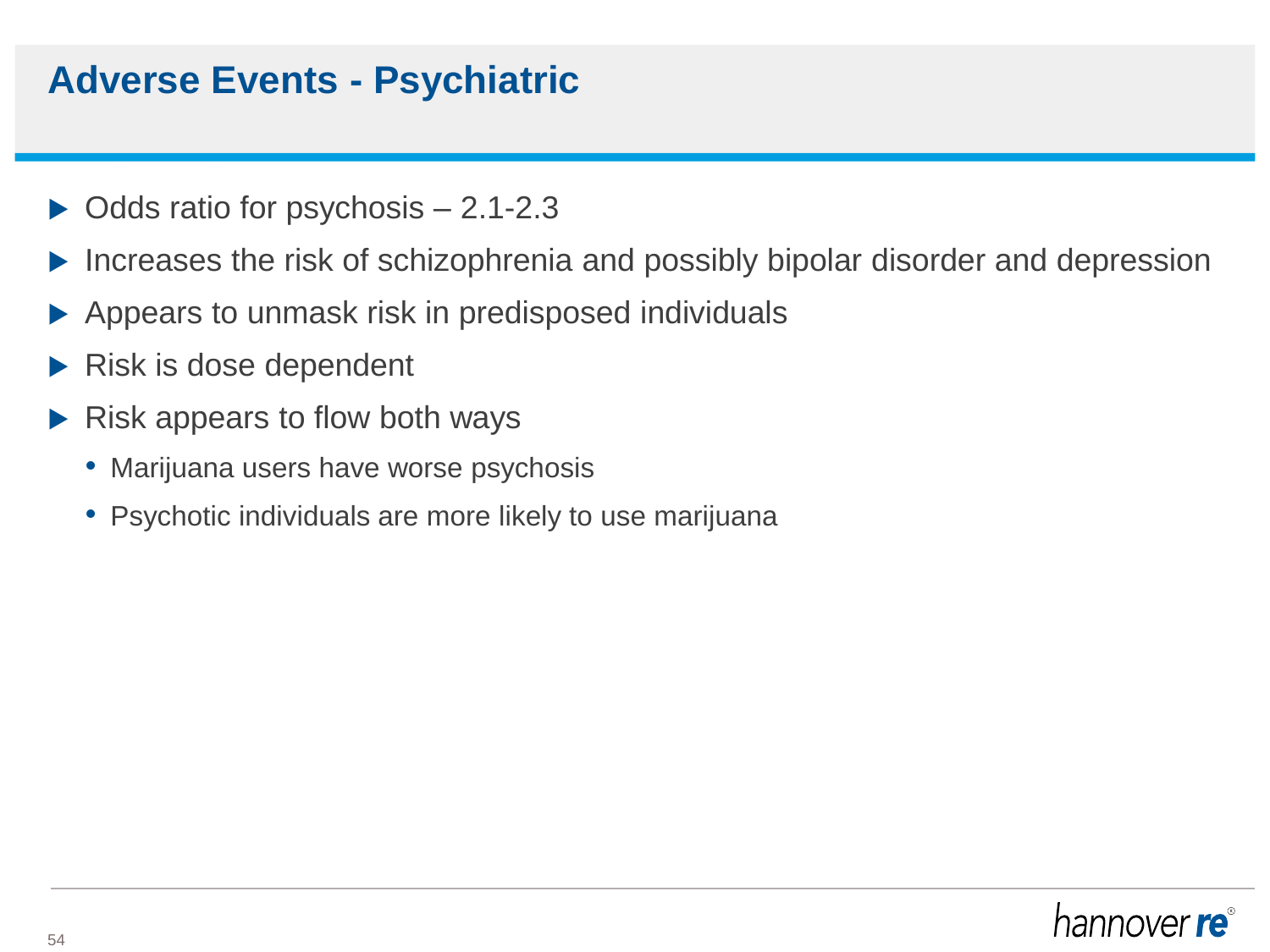## **Risk of Psychosis with Marijuana Usage**

**Odds Ratio by Amount of Usage**



Bostwick JM, Mayo Clin Proc, 2012; 87:172-186.

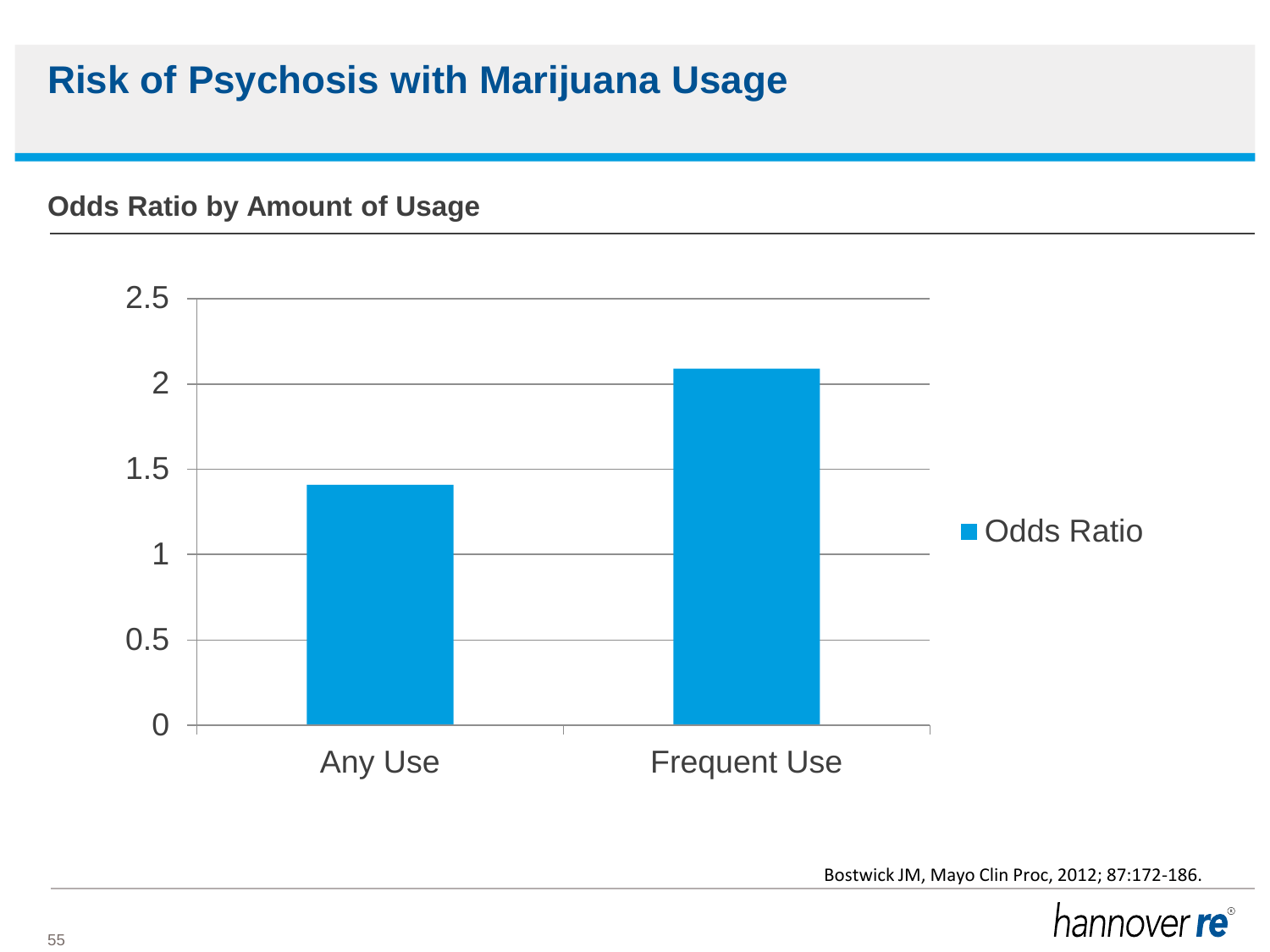## **Risk is Particularly High in Adolescence**

- $\blacktriangleright$  Puberty is characterized by cerebral reorganization
	- Especially the frontal lobes
- Developing brain is vulnerable to the effects of cannabinoids
- Increases the risk of schizophrenia
- Persistent adverse effects in daily and weekly users
	- Memory deficits
	- Reduced attention
	- Reduced processing speed
	- Abnormal social behavior
	- Susceptibility to anxiety and depression disorders
	- Marijuana dependence
	- Greater risk of other drug dependence

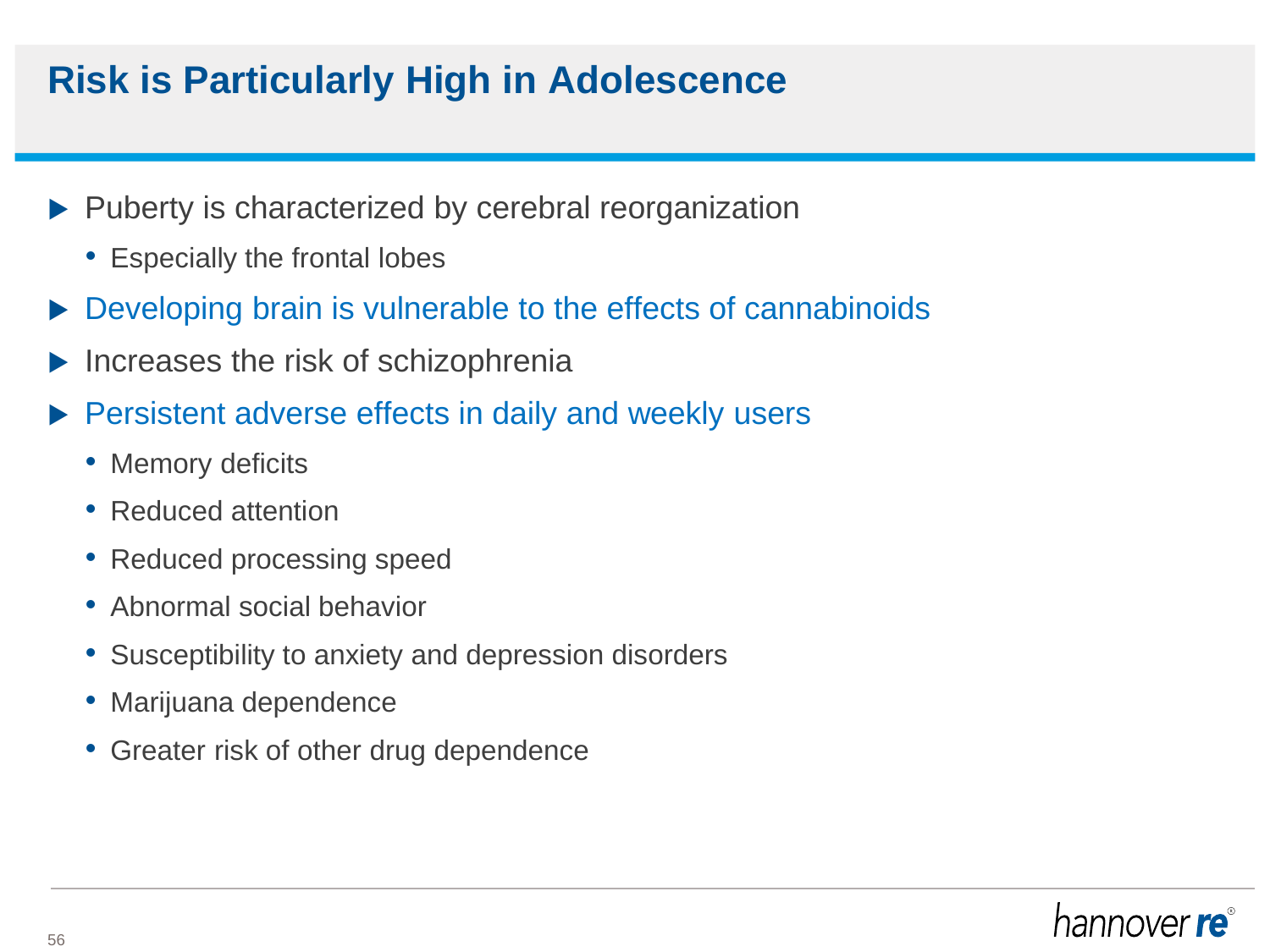### **Adverse Events – Cardiovascular and Bone**

#### Associated with multiple physiologic effects

- Sinus tachycardia
- Vasodilation
- Hypertension
- Arrhythmias
- Associated with acute MI
- ▶ Associated with infarctions in other organs
- Isolated reports of cerebral vasospasm and arteritis
- Associated with significant bone loss and osteoporosis

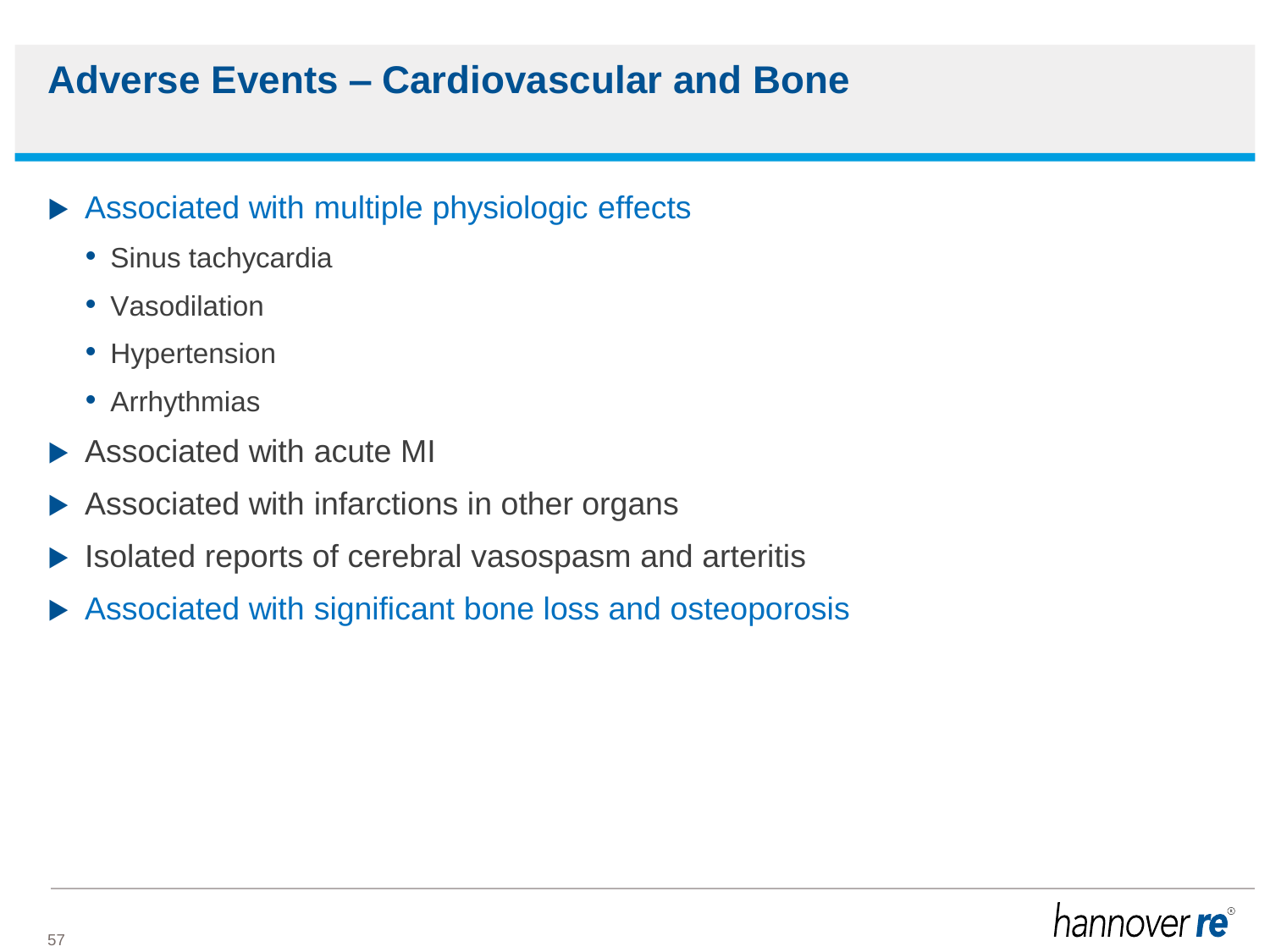## **Effect on Driving is Mixed**

- ▶ Some studies show an impairment of driving skills in a dose related fashion
	- Highly variable between individuals may be due to tolerance in heavy users
- $\triangleright$  Effect on accident rate is mixed in various studies
	- Problem urine drug screens may not reflect acute intoxication
- Recent study showed a significant association of marijuana use with motor vehicle crashes
- ▶ Combination of marijuana with alcohol or opioids is particularly bad
	- Risk is higher than with either of the combination alone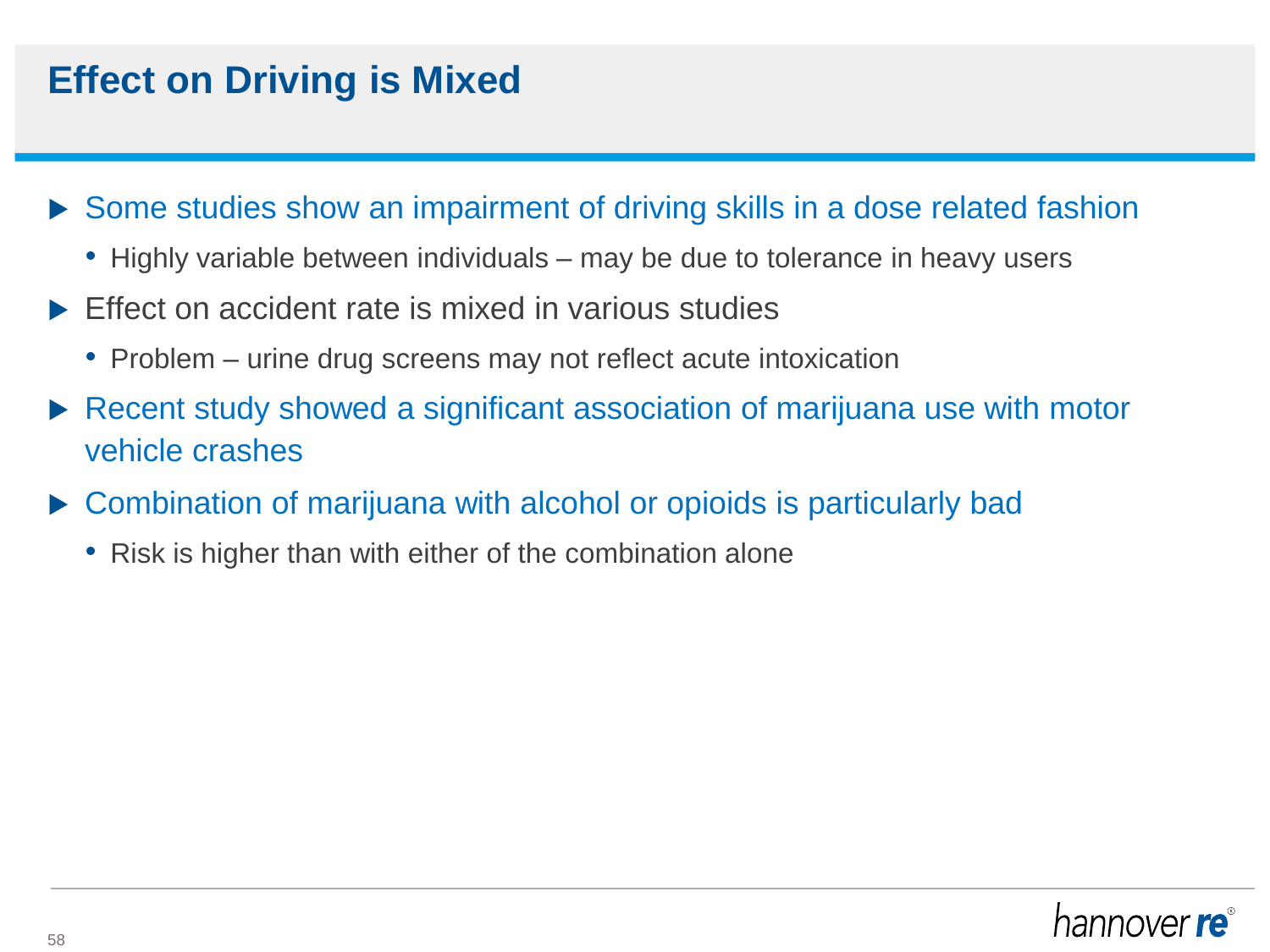### **Association of Marijuana with Motor Vehicle Crashes**

#### **Odds Ratio for Increased Crash Risk by Study and Indicator of Use**



Li MC, Epidemiol Rev, 2012; 34:65-72.

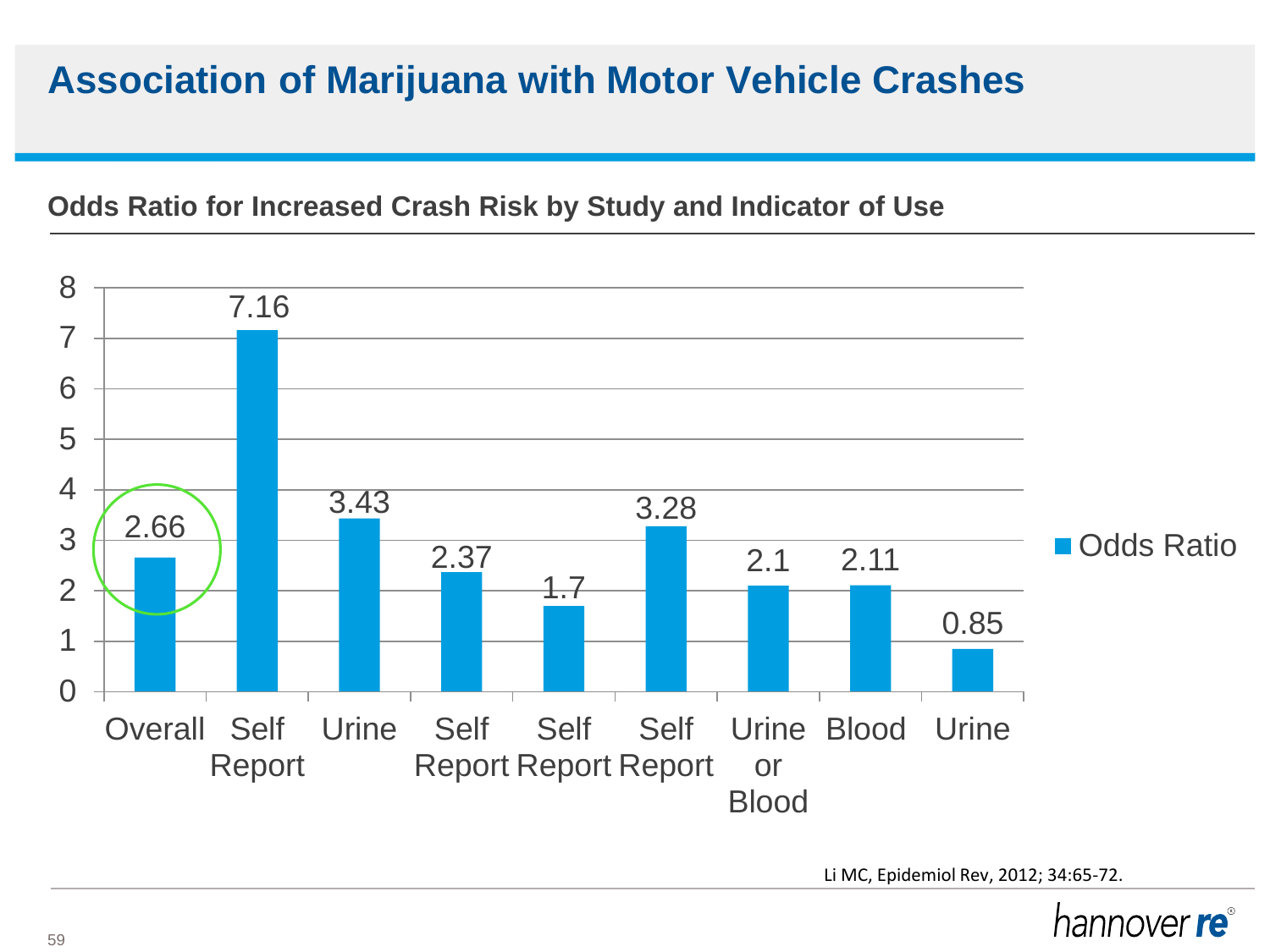## **Probability of Responsibility for a Motor Vehicle Accident**

#### **Responsibility by Substance**



Biecheler MB, Traffic Inj Prev, 2008; 9:11-21.

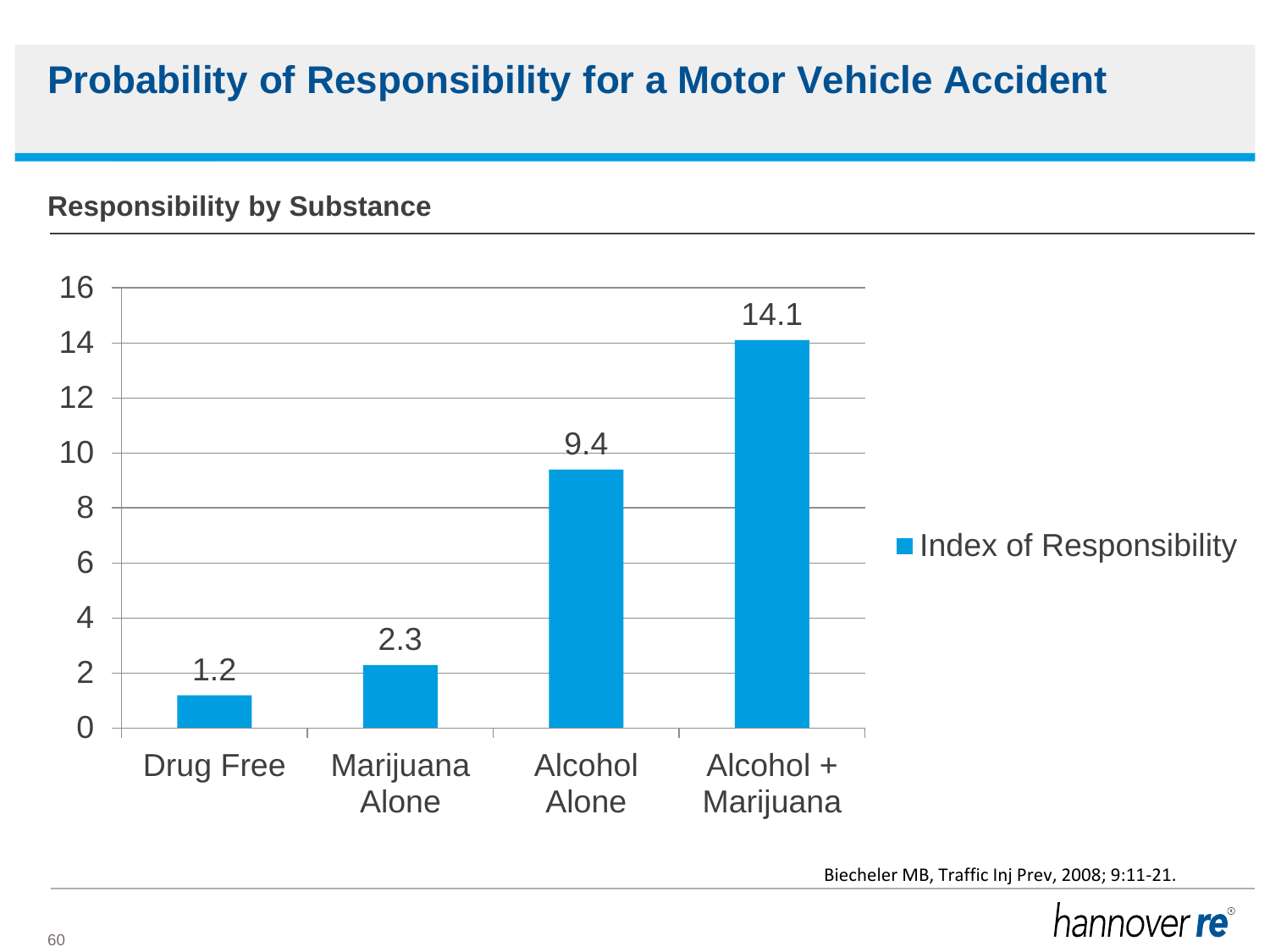# **In General, Marijuana Use is Associated with a Higher Probability of Risk Taking Behavior**

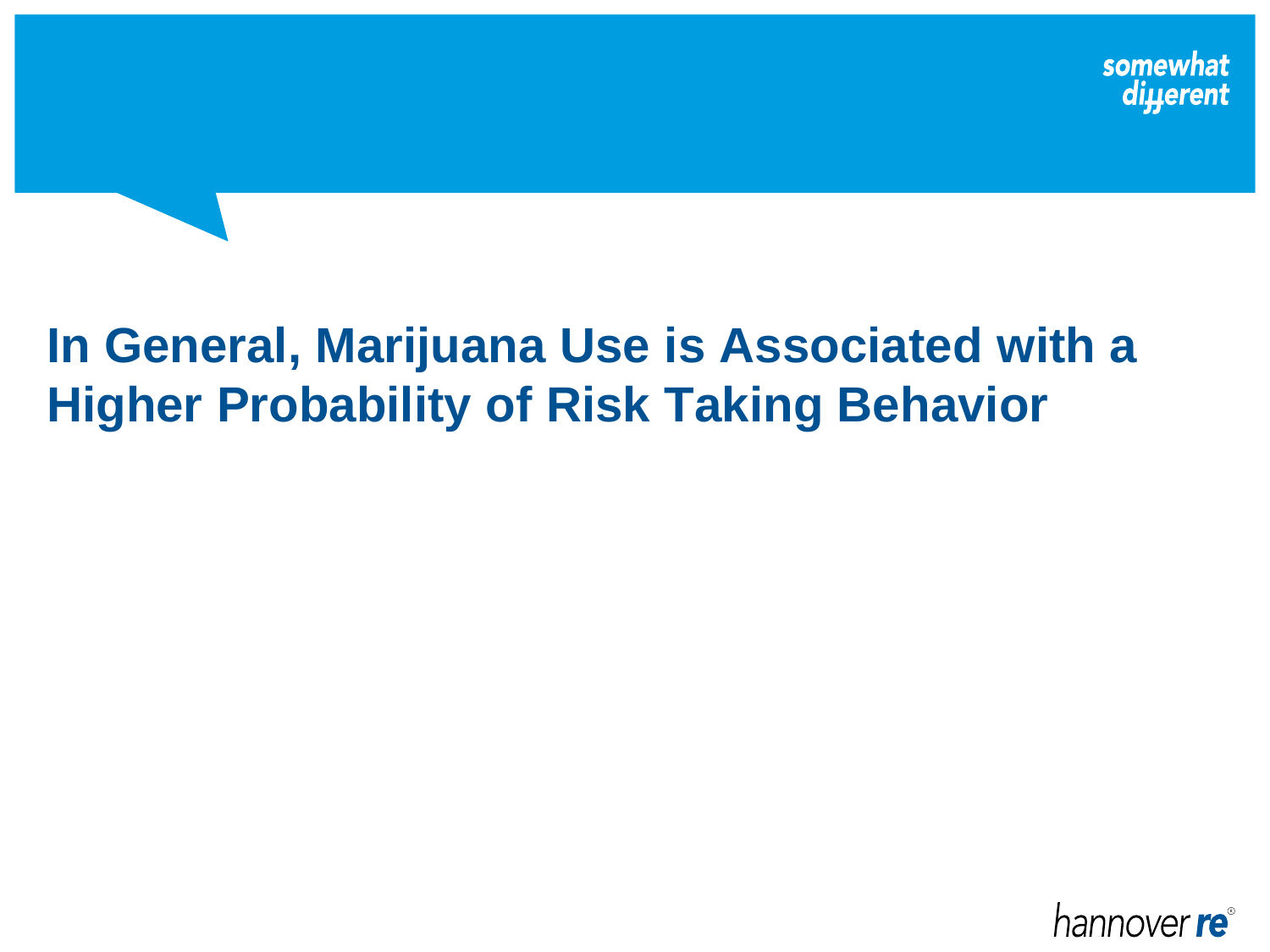# **Marijuana is** *NOT* **the First Choice Drug for** *ANY* **Medical Condition**

Research is Limited Due to Schedule 1 Status

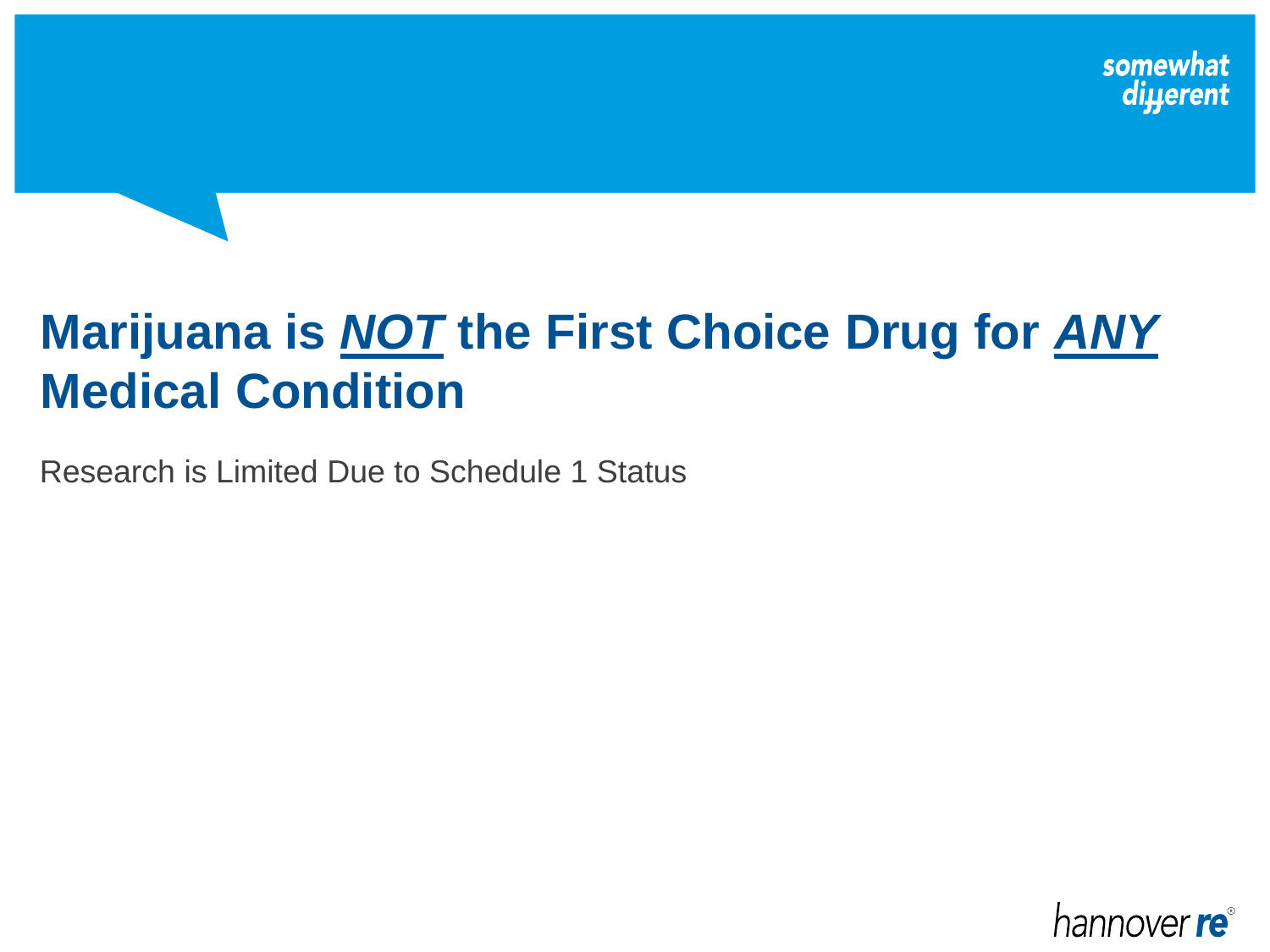#### **Medical Uses of Marijuana – 5 Major Conditions**

#### ▶ Severe nausea and vomiting

- Cancer chemotherapy and other conditions
- ▶ Weight loss and cachexia
	- Cancer, HIV disease, other conditions
- ▶ Spasticity associated with neurologic disease
	- Multiple sclerosis, Parkinson's disease, spinal cord injuries
- ▶ Pain syndromes
	- Neuropathic pain, migraines, musculoskeletal disorders
- **Glaucoma**

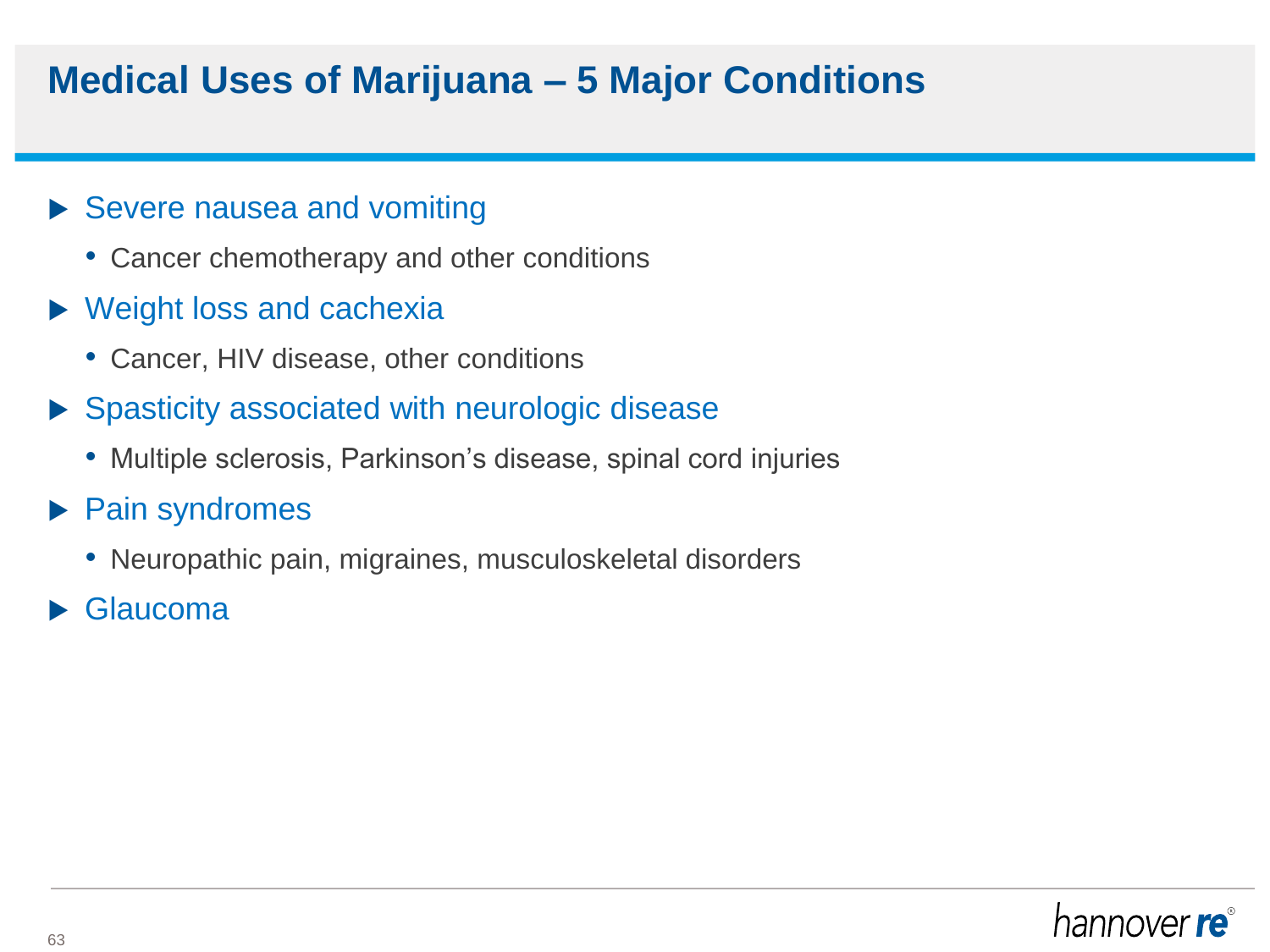#### **Issues with Medical Marijuana**

- Many laws are vague re what conditions are appropriately treated with marijuana
- Many states only require a prescription
	- No ongoing relationship with a physician
	- De facto legalization
- Most users smoke the "medication"
	- Only 2 oral meds are available for use for nausea and vomiting
		- − Dronabinol
		- − Nabilone
- ▶ Users prefer plant derived marijuana as onset earlier, easier to titrate
	- Only medication available in which the specific dose cannot be measured
	- No standardization of purity
- ▶ Novice users find the psychoactive effects of THC difficult to tolerate

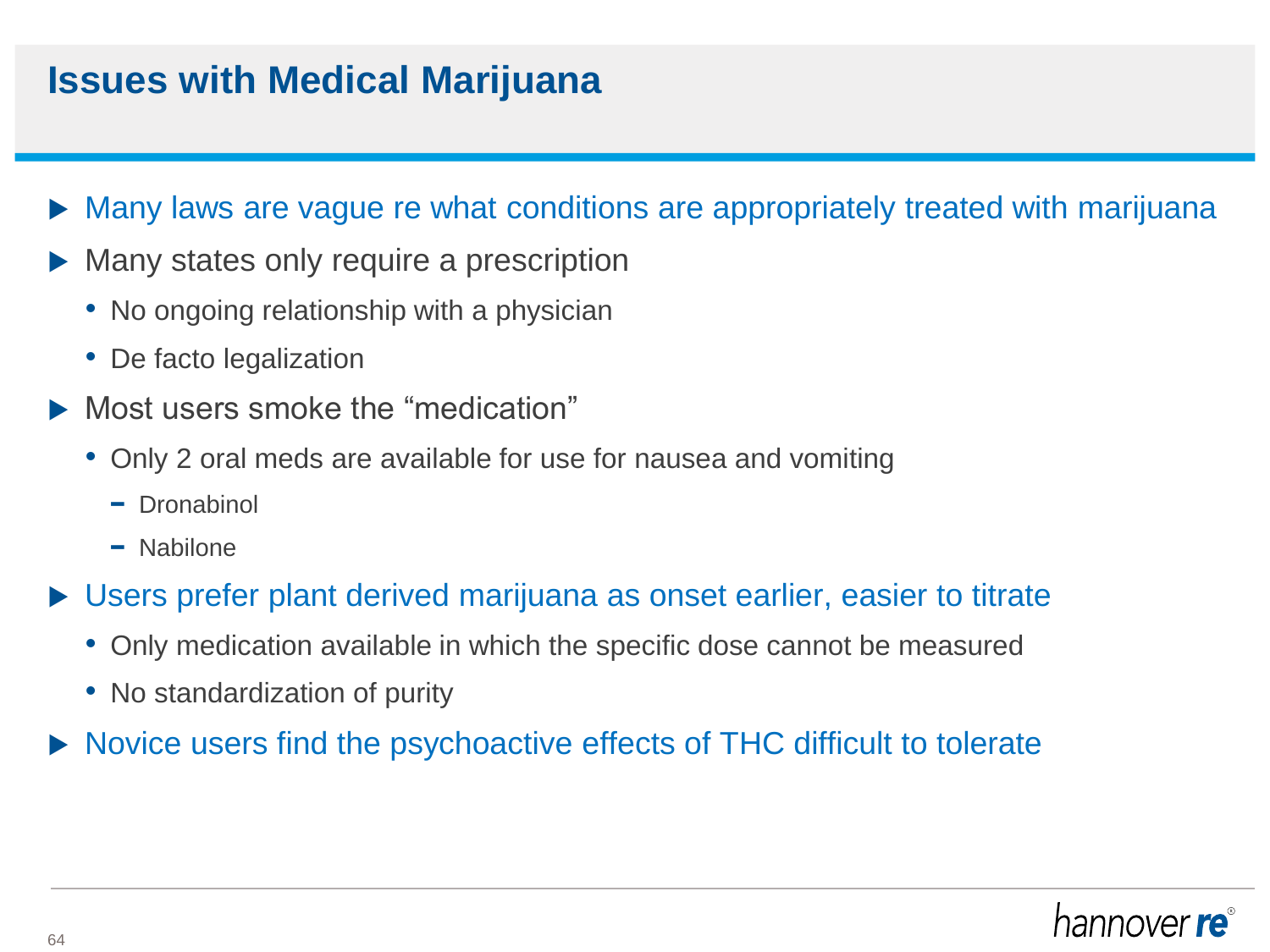#### **Issues with Medical Marijuana**

- Most current users of medical marijuana were previous heavy, regular recreational users
- ▶ Example study from California on applicants for use of medical marijuana
	- 90% had tried the drug before age 20
	- 90% had admitted daily or near daily use prior to application
	- 85% had tried other illegal drugs
- ▶ Four fold increase in the use of cocaine and methamphetamine in pain patients using marijuana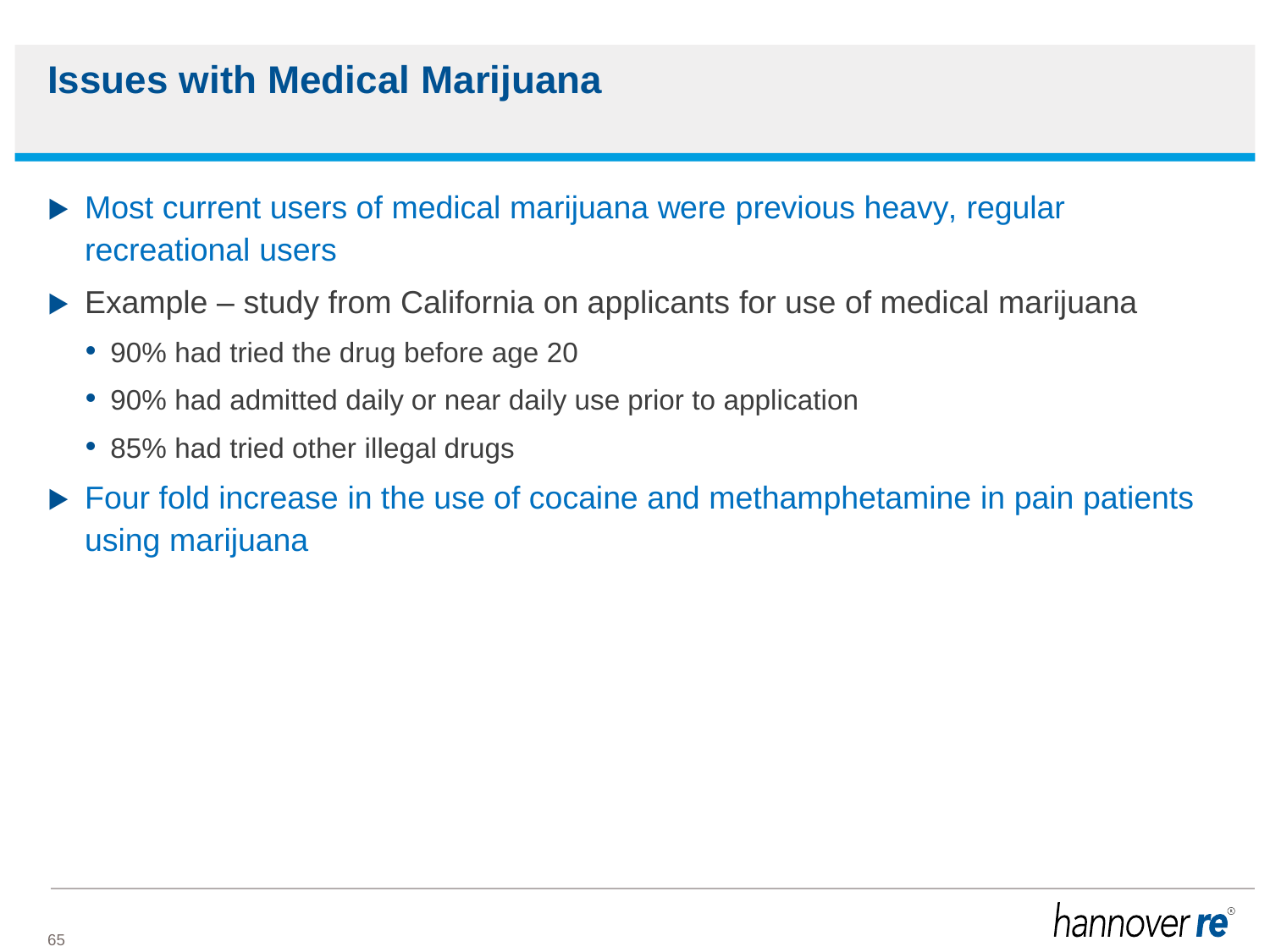## **Percentage Trying Illegal Drugs Among Medical Marijuana Applicants**

#### **Percentage by Drug Males and Females**

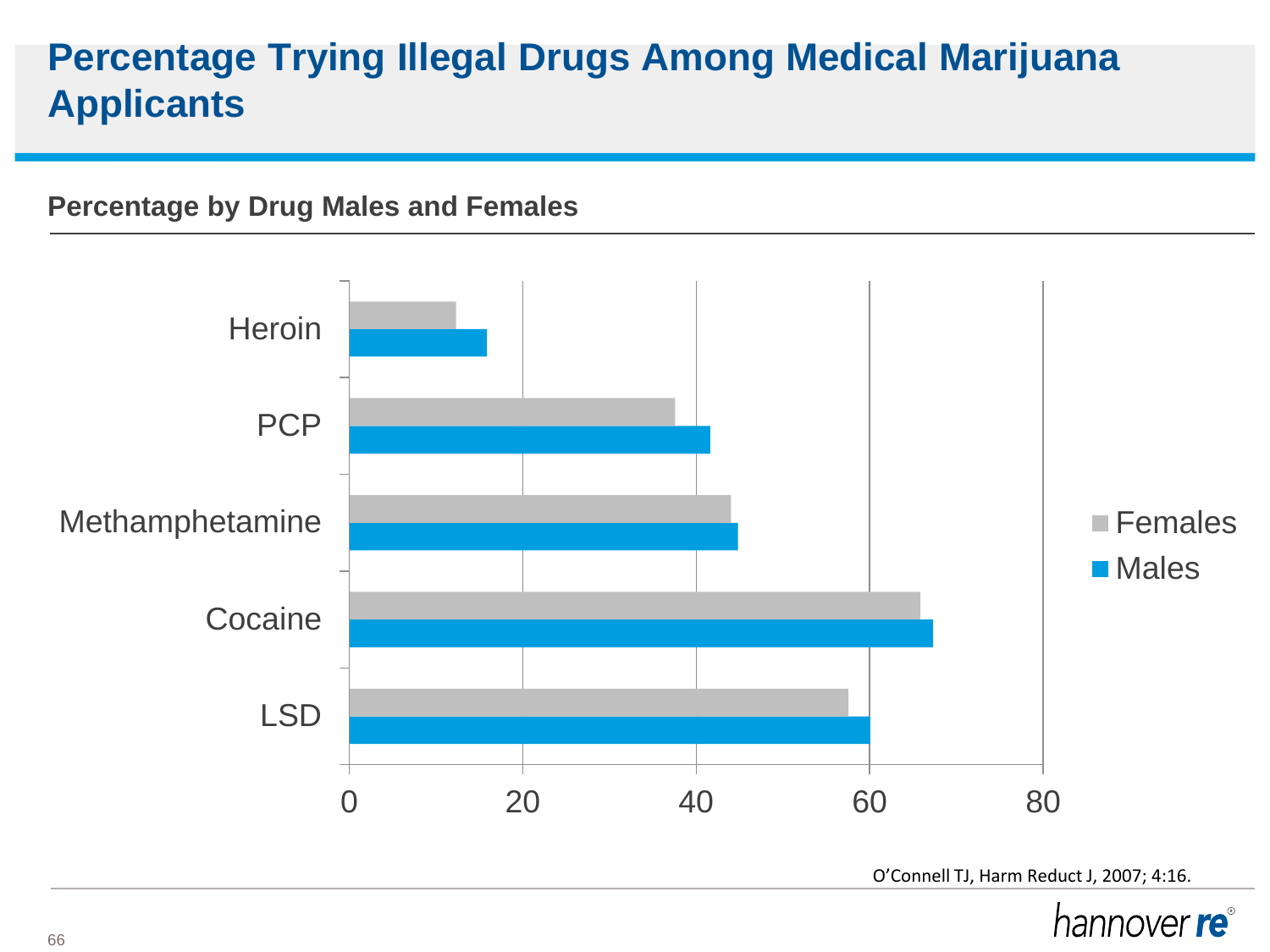#### **Marijuana and Opioid Use**

- Marijuana users are more likely to abuse or misuse opioids
- More likely to use other illicit drugs
- More likely to be involved with diversion of opioids
- Clearly has significant adverse effects on driving
	- Considered an absolute contraindication to operating a motor vehicle
- Marijuana abuse disorder with use of opioids increases the risk of overdose mortality

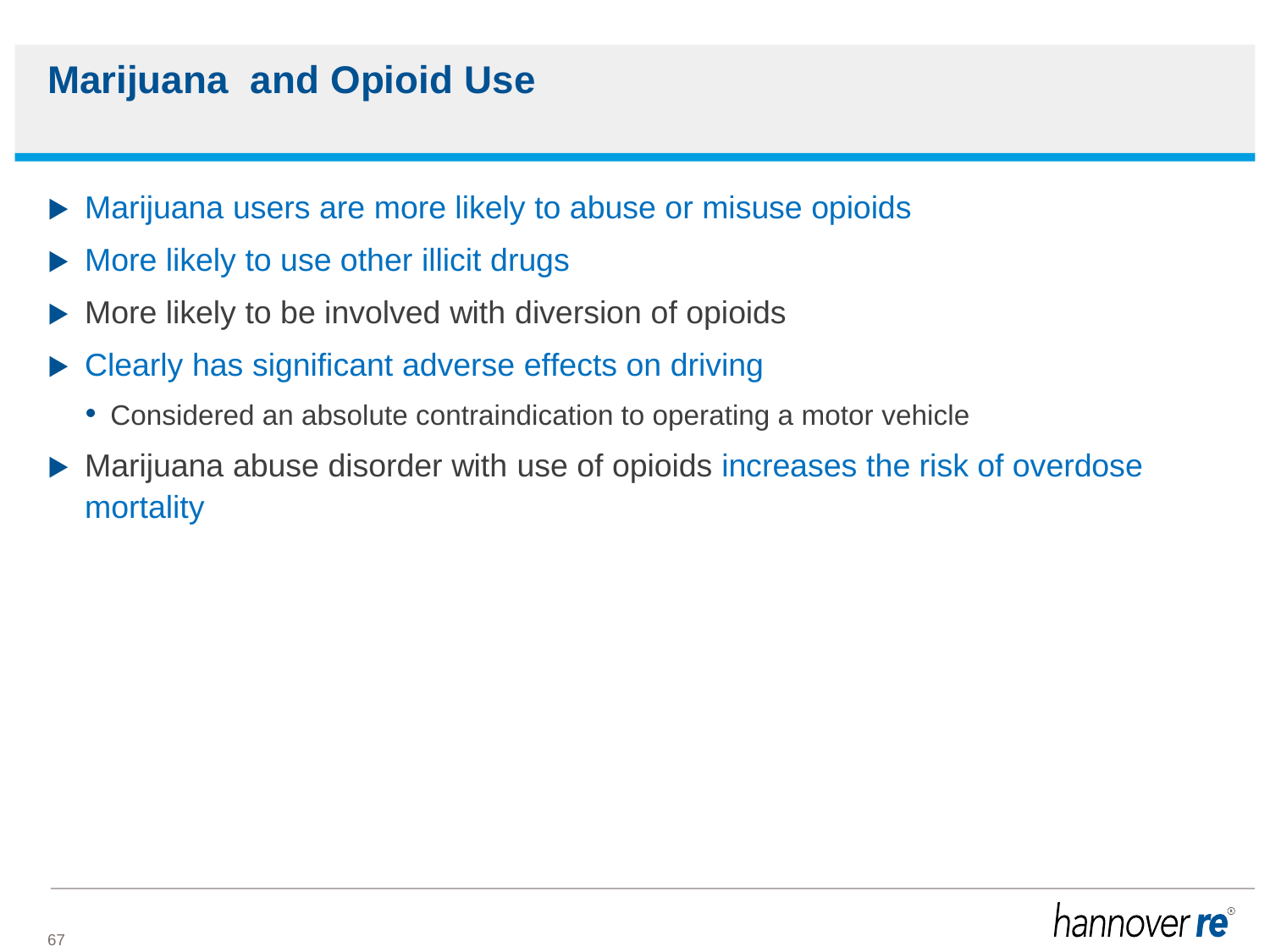#### **Medication Related Accidental Overdose Death**

#### **Hazard Ratios by Psychiatric Condition**



Bohnert ASB, Am J Psych, 2012; 169:64-70.

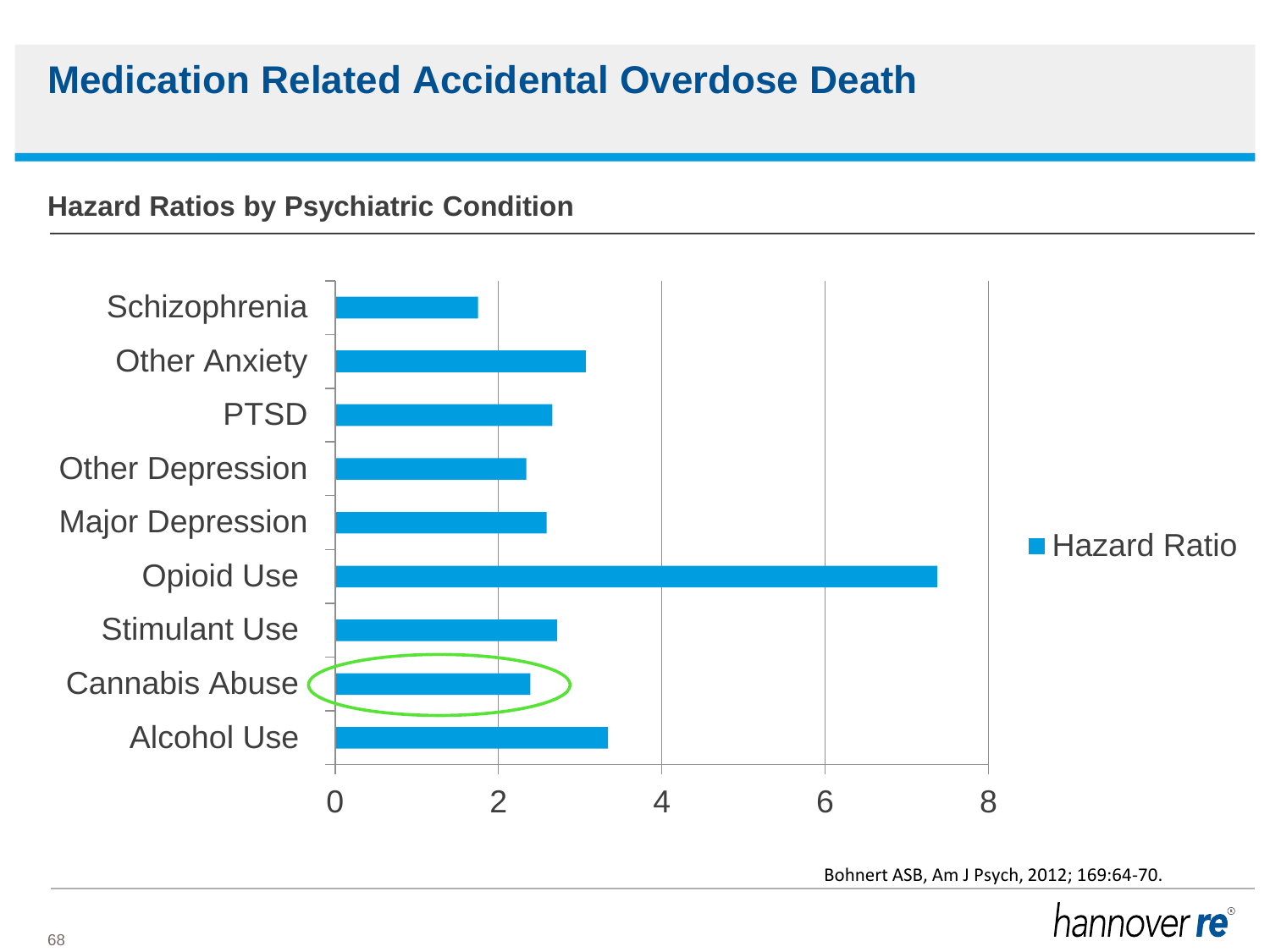### **Summary Medical Marijuana**

- Most medical marijuana patients are heavy, regular cannabis users
- Most medical marijuana patients smoke the drug
- Due to the lung function, lung cancer and vascular effects of inhaled marijuana, the baseline risk of regular users is closer to that of tobacco smokers than nonsmokers
- ▶ Use in adolescence is problematic
	- Effect on the developing brain with long-term cognitive effects
	- Increased probability of abuse/dependence
	- Associated with a greater probability of psychiatric illness
	- More likely to have adverse outcomes
	- More likely to misuse or abuse licit and illicit drugs

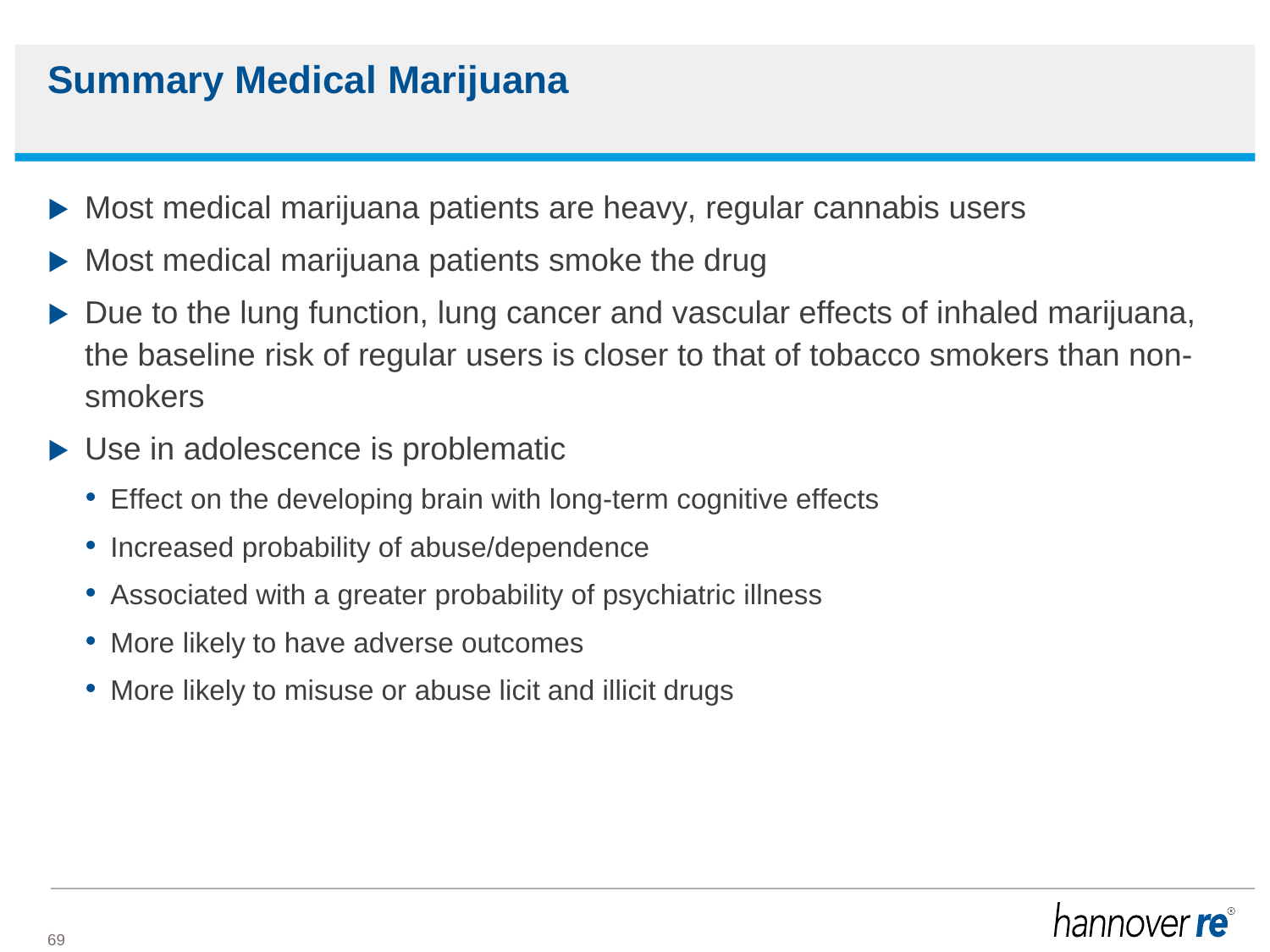## **The Mortality Associated with Medical Marijuana is Not From the Drug Itself but the Company It Keeps**

Medical Conditions that are Being Treated

Social and Behavioral Aspects Associated with Chronic Heavy Use